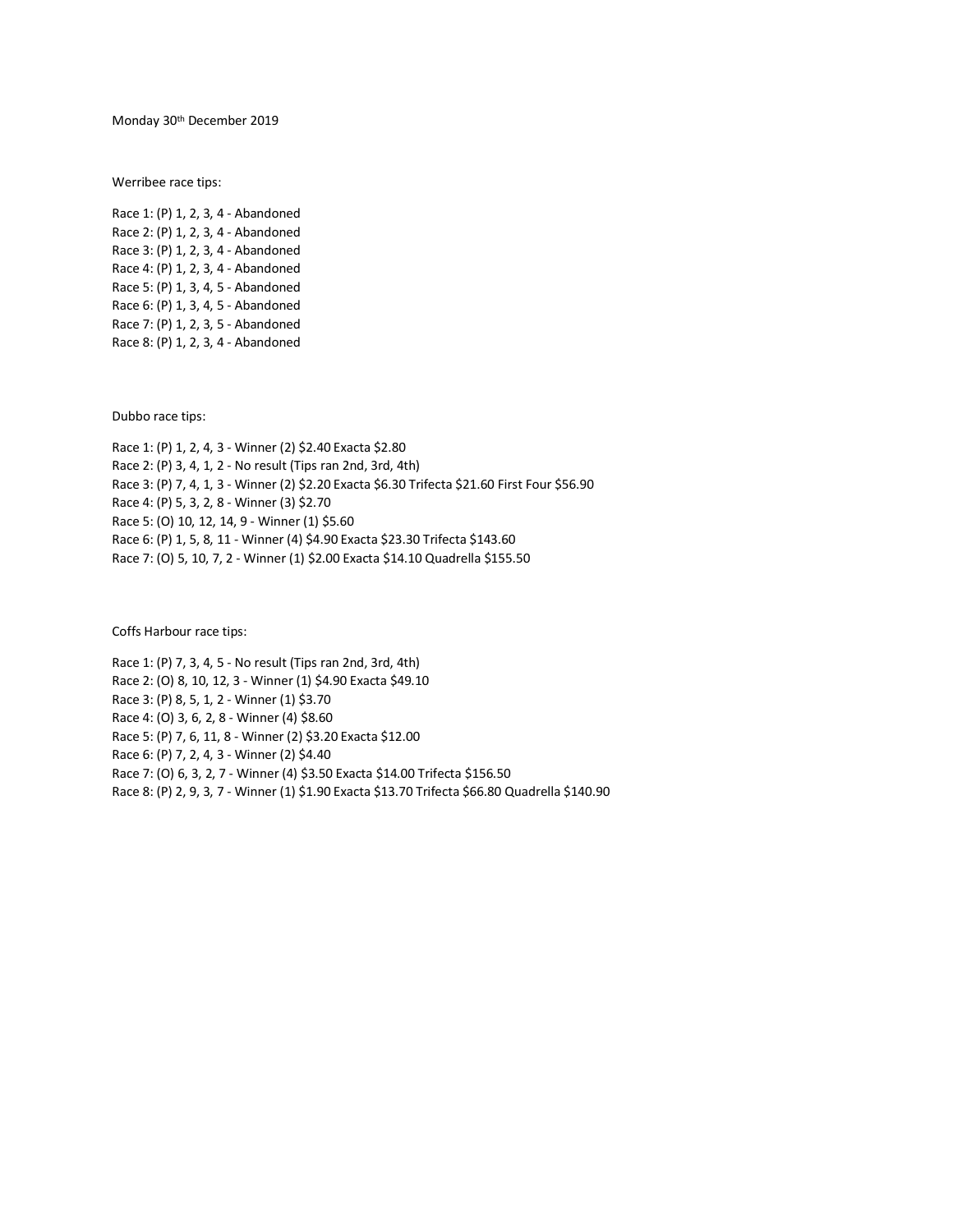Monday 23rd December 2019

Wangaratta race tips:

Race 1: (P) 9, 5, 3, 4 - Abandoned Race 2: (P) 2, 8, 10, 6 - Abandoned Race 3: (P) 10, 6, 9, 11 - Abandoned Race 4: (P) 11, 2, 8, 6 - Abandoned Race 5: (P) 5, 4, 1, 3 - Abandoned Race 6: (P) 6, 2, 10, 5 - Abandoned Race 7: (P) 5, 8, 1, 7 - Abandoned Race 8: (P) 7, 3, 14, 15 - Abandoned

Morphettville race tips:

Race 1: (P) 2, 1, 11, 8 - Winner (4) \$12.70 Exacta \$45.50 Race 2: (P) 2, 3, 4, 8 - No result (Tip ran 2nd) Race 3: (P) 3, 2, 8, 4 - Winner (4) \$4.40 Race 4: (O) 9, 6, 4, 8 - No result (Tips ran 2nd, 3rd) Race 5: (P) 2, 1, 9, 8 - Winner (4) \$5.30 Race 6: (O) 1, 6, 7, 11 - Winner (2) \$6.10 Race 7: (P) 10, 7, 2, 14 - Winner (1) \$3.50 Exacta \$9.30 Trifecta \$42.00

Bathurst race tips:

Race 1: (P) 3, 5, 1, 2 - Winner (1) \$1.70 Exacta \$4.00 Trifecta \$12.90 First Four \$22.10 Race 2: (P) 6, 8, 5, 1 - Winner (1) \$2.50 Race 3: (P) 2, 10, 8, 7 - Winner (1) \$1.40 Exacta \$3.50 Race 4: (P) 3, 5, 6, 7 - Winner (3) \$2.70 Exacta \$10.30 Early Quadrella \$20.30 Race 5: (P) 12, 11, 6, 9 - No result (Tips ran 2nd, 4th) Race 6: (P) 7, 8, 10, 6 - Winner (1) \$1.80 Race 7: (O) 13, 12, 4, 3 - No result (Tips ran 2nd, 4th)

Tamworth race tips:

Race 1: (P) 5, 13, 9, 3 - Winner (1) \$2.70 Exacta \$17.00 Race 2: (P) 2, 14, 4, 1 - No result (Tips ran 2nd, 3rd, 4th) Race 3: (P) 5, 1, 8, 9 - Winner (2) \$3.50 Exacta \$5.90 Race 4: (P) 4, 5, 2, 10 - Winner (2) \$4.30 Exacta \$11.90 Trifecta \$51.40 First Four \$162.60 Race 5: (P) 7, 3, 2, 4 - No result (Tips ran 3rd, 4th) Race 6: (P) 2, 9, 4, 1 - Winner (2) \$2.60 Race 7: (O) 13, 1, 8, 11 - Winner (3) \$7.80 Exacta \$46.70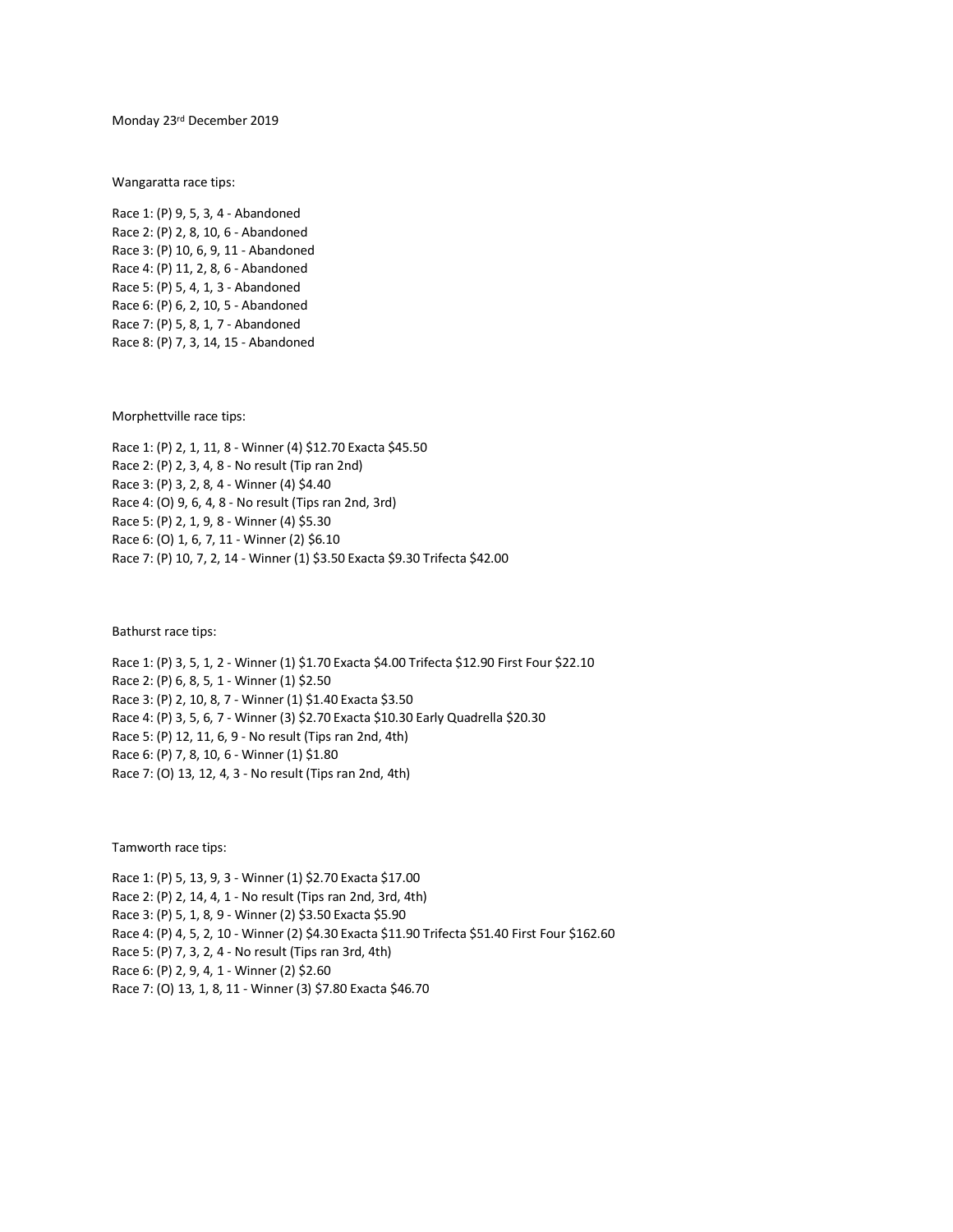Monday 16th December 2019

Kempsey race tips:

Race 1: (P) 4, 1, 2, 10 - Winner (1) \$1.80 Race 2: (P) 3, 7, 12, 6 - Winner (2) \$7.00 Exacta \$17.40 Race 3: (P) 7, 3, 1, 8 - Winner (3) \$4.30 Exacta \$14.50 Trifecta \$44.20 First Four \$135.40 Race 4: (P) 11, 3, 6, 10 - Winner (2) \$2.70 Exacta \$8.00 Early Quadrella \$178.30 Race 5: (O) 6, 7, 2, 9 - No result (Tips ran 2nd, 3rd) Race 6: (O) 8, 2, 11, 5 - No result (Tips ran 3rd, 4th) Race 7: (P) 3, 7, 8, 2 - No result (Tips ran 3rd, 4th)

Bathurst race tips:

Race 1: (P) 1, 4, 2, 3 - Winner (3) \$5.10 Exacta \$11.50 Trifecta \$25.60 First Four \$54.50

Race 2: (P) 8, 4, 5, 6 - No result (Tips ran 3rd, 4th)

Race 3: (P) 4, 2, 9, 6 - Winner (1) \$1.30 Exacta \$3.40 Trifecta \$5.20

Race 4: (P) 5, 1, 6, 2 - Winner (1) \$1.70

Race 5: (P) 5, 7, 4, 8 - No result (Tips ran 3rd, 4th)

Race 6: (P) 4, 6, 1, 2 - No result (Tips ran 2nd, 3rd, 4th)

Race 7: (P) 7, 8, 4, 11 - Winner (2) \$1.90 Exacta \$3.10 Trifecta \$4.00 First Four \$10.10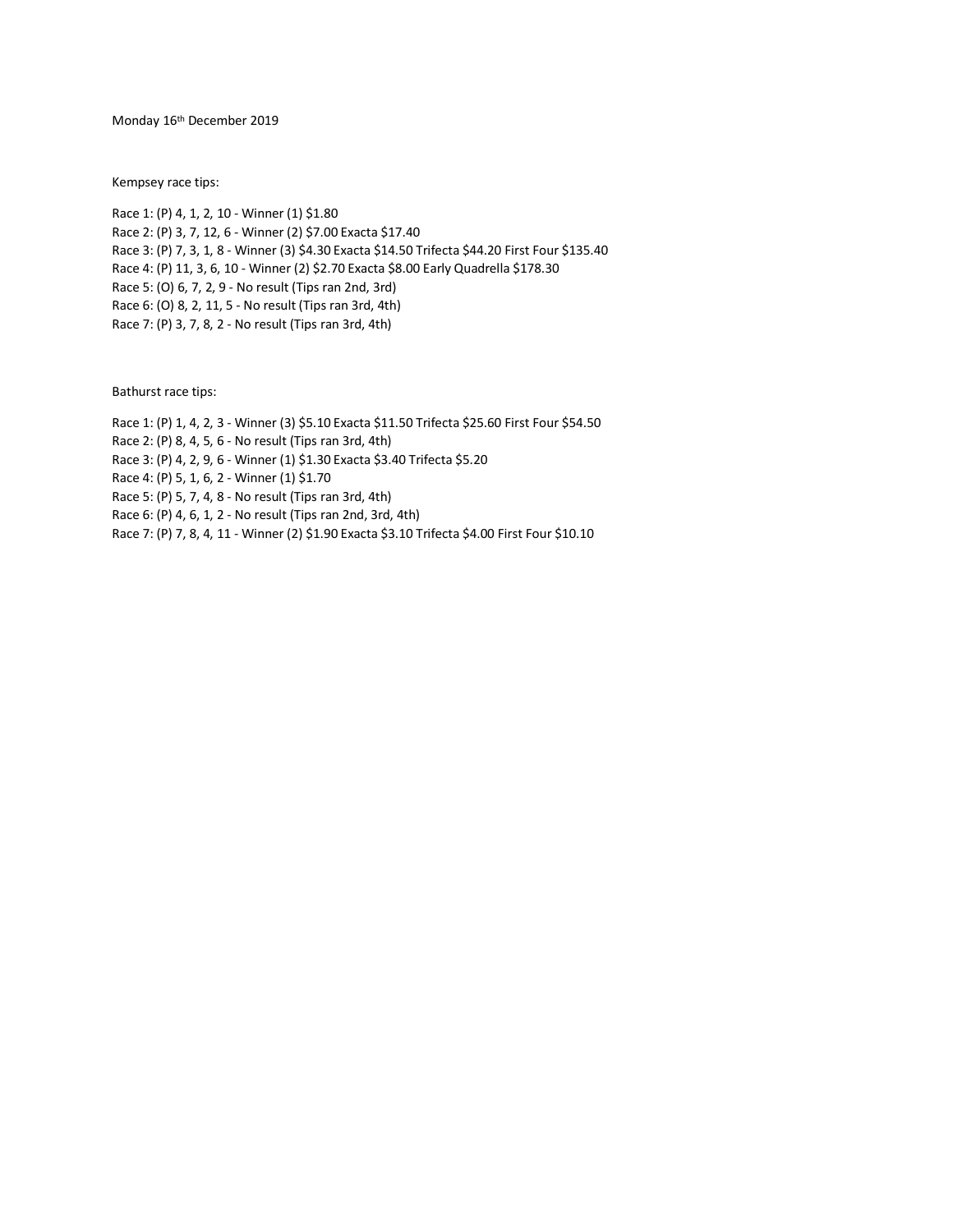Monday 9<sup>th</sup> December 2019

Tuncurry race tips:

Race 1: (P) 2, 4, 6, 1 - Winner (3) \$11.50 Exacta \$31.10 Trifecta \$116.10 Race 2: (P) 3, 10, 11, 12 - Winner (3) \$4.00 Exacta \$19.00 Race 3: (O) 5, 1, 6, 10 - No result (Tips ran 2nd, 3rd, 4th) Race 4: (O) 5, 2, 11, 4 - No result (Tip ran 4th) Race 5: (P) 10, 11, 4, 6 - No result (Tips ran 2nd, 3rd, 4th) Race 6: (P) 7, 6, 2, 10 - Winner (2) \$2.40 Exacta \$27.40 Trifecta \$101.20 Race 7: (O) 1, 3, 7, 5 - No result (Tip ran 4th) Race 8: (P) 1, 9, 5, 4 - Winner (4) \$4.80

Wellington race tips:

Race 1: (P) 9, 8, 5, 2 - Winner (4) \$14.90 Exacta \$89.50 Trifecta \$234.60 Race 2: (P) 12, 9, 1, 7 - Winner (2) \$1.80 Exacta \$4.20 Race 3: (O) 16, 4, 6, 9 - Winner (4) \$13.50 Exacta \$210.10 Trifecta \$540.30 First Four \$1217.80 Race 4: (P) 2, 4, 3, 6 - Winner (1) \$1.80 Exacta \$5.00 Trifecta \$12.30 First Four \$49.60 Early Quadrella \$1039.40 Race 5: (P) 2, 6, 4, 1 - No result (Tips ran 2nd, 3rd, 4th) Race 6: (P) 11, 7, 8, 5 - Winner (3) \$3.40 Race 7: (O) 8, 1, 7, 10 - Winner (2) \$3.70

Gatton race tips:

Race 1: (P) 5, 4, 3, 6 - Winner (3) \$4.60 Exacta \$17.90 Race 2: (P) 1, 5, 8, 6 - Winner (4) \$8.70 Exacta \$27.60 Trifecta \$87.30 First Four \$304.60 Race 3: (P) 6, 1, 3, 4 - No result (Tips ran 2nd, 3rd) Race 4: (P) 7, 1, 8, 4 - Winner (1) \$1.70 Race 5: (O) 1, 2, 7, 6 - Winner (2) \$4.70 Exacta \$11.00 Race 6: (P) 8, 5, 3, 7 - Winner (2) \$9.50 Exacta \$29.00 Trifecta \$86.90 First Four \$129.00 Race 7: (O) 8, 7, 3, 2 - No result (Tip ran 2nd)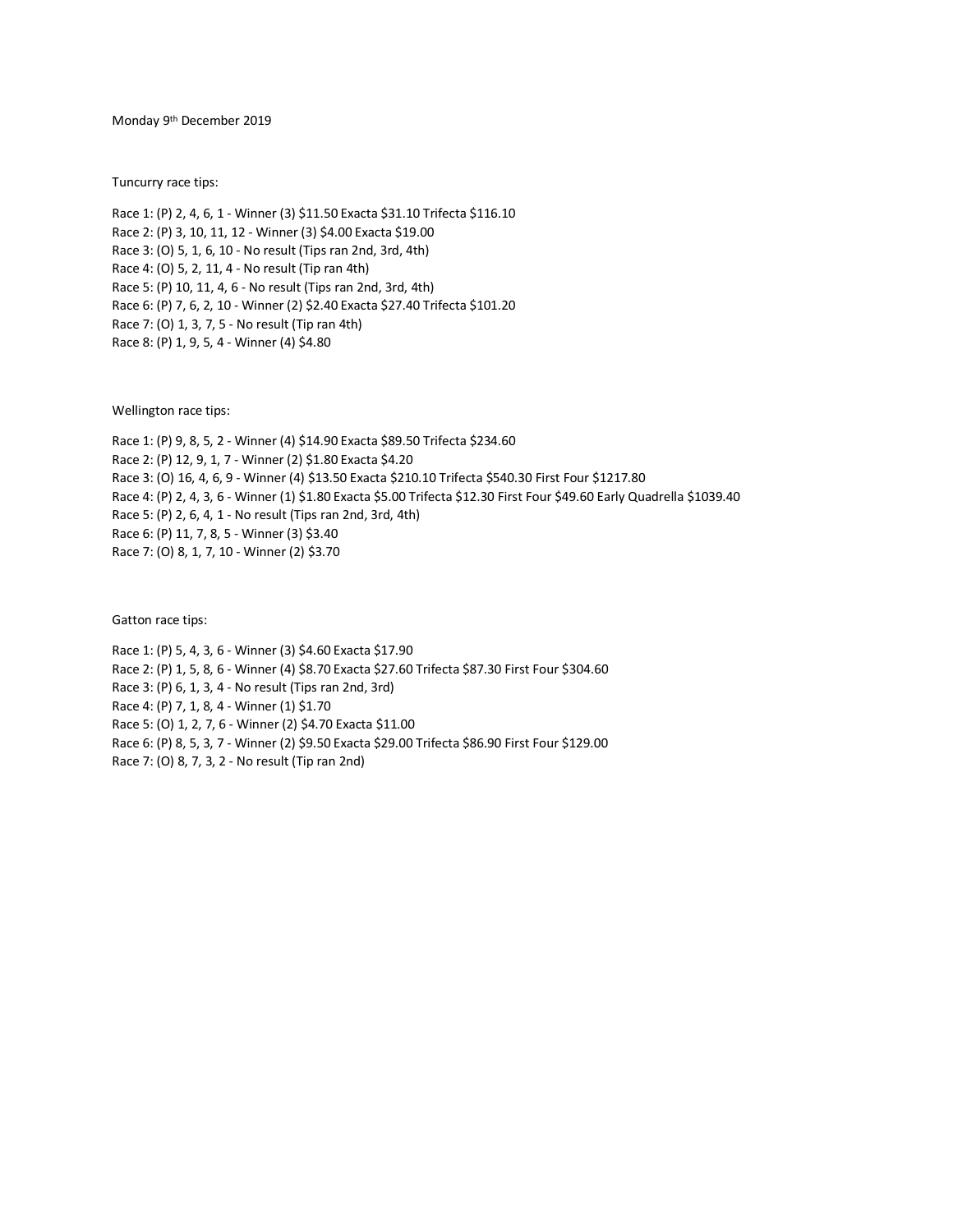Monday 2<sup>nd</sup> December 2019

Taree race tips:

Race 1: (P) 1, 7, 11, 10 - Winner (1) \$2.10 Exacta \$12.30 Race 2: (P) 5, 11, 1, 8 - Winner (2) \$2.90 Race 3: (P) 7, 8, 4, 11 - Winner (3) \$7.80 Exacta \$62.60 Race 4: (P) 9, 5, 3, 7 - Winner (1) \$1.60 Exacta \$5.90 Early Quadrella \$93.40 Race 5: (O) 7, 4, 1, 2 - Winner (2) \$4.80 Race 6: (O) 8, 15, 6, 5 - Winner (1) \$4.30 Race 7: (O) 2, 3, 7, 13 - Winner (1) \$1.70 Quadrella \$74.90

Sapphire Coast race tips:

Race 1: (P) 1, 6, 3, 2 - Winner (4) \$6.00 Exacta \$30.80 Race 2: (P) 6, 8, 9, 10 - Winner (1) \$1.90 Exacta \$13.30 Trifecta \$37.00 First Four \$92.90 Race 3: (O) 4, 1, 5, 8 - Winner (1) \$3.50 Exacta \$20.00 Trifecta \$120.40 First Four \$330.80 Race 4: (P) 1, 2, 9, 5 - Winner (1) \$3.10 Exacta \$6.20 Trifecta \$21.90 First Four \$104.50 Early Quadrella \$175.30 Race 5: (P) 5, 11, 1, 8 - Winner (1) \$1.80 Exacta \$4.00 Trifecta \$25.00 First Four \$52.60 Race 6: (P) 1, 8, 6, 11 - Winner (1) \$1.60 Exacta \$3.80 Trifecta \$37.20 Race 7: (O) 2, 4, 9, 7 - Winner (4) \$31.20 Exacta \$230.50 Trifecta \$1469.60 First Four \$3221.50 Quadrella \$572.80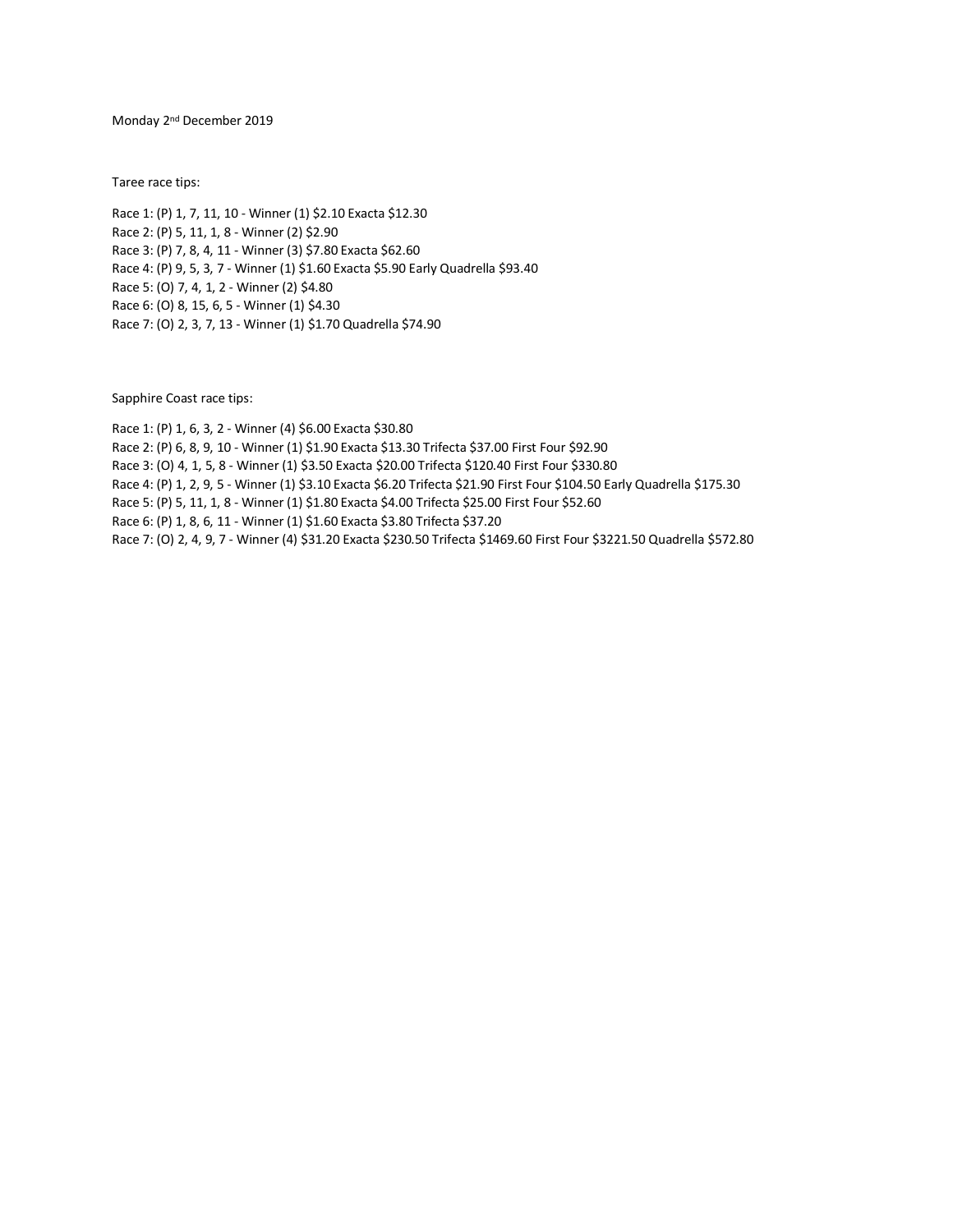Monday 25th November 2019

Wangaratta race tips:

Race 1: (P) 4, 5, 12, 7 - Winner (2) \$3.40 Exacta \$13.40 Race 2: (P) 5, 11, 3, 14 - Winner (2) \$5.10 Exacta \$14.20 Trifecta \$100.00 Race 3: (O) 3, 11, 10, 13 - Winner (3) \$3.10 Race 4: (P) 13, 6, 11, 5 - Winner (1) \$3.40 Exacta \$8.10 Trifecta \$28.70 Early Quadrella \$548.70 Race 5: (P) 3, 2, 7, 4 - Winner (1) \$2.90 Exacta \$8.00 Trifecta \$16.30 Race 6: (P) 6, 1, 10, 2 - No result (Tip ran 2nd) Race 7: (O) 2, 4, 8, 11 - Winner (1) \$4.40 Race 8: (O) 9, 4, 11, 7 - Winner (3) \$11.90

Ballina race tips:

Race 1: (P) 3, 10, 6, 5 - Winner (3) \$4.20 Exacta \$12.70 Trifecta \$36.00 Race 2: (P) 3, 10, 5, 14 - Winner (1) \$1.40 Exacta \$14.30 Trifecta \$75.30 Race 3: (P) 4, 2, 6, 8 - Winner (3) \$8.50 Exacta \$82.40 Trifecta \$386.80 Race 4: (O) 8, 2, 6, 7 - No result (Tip ran 2nd) Race 5: (O) 1, 7, 9, 10 - Winner (4) \$7.30 Exacta \$25.30 Race 6: (O) 3, 1, 7, 5 - Winner (2) \$3.40 Race 7: (O) 10, 7, 2, 3 - No result (Tips ran 3rd, 4th)

Wagga race tips:

Race 1: (P) 3, 5, 4, 2 - Winner (4) \$2.70 Exacta \$13.90 Trifecta \$33.40 First Four \$39.00 Race 2: (P) 1, 5, 7, 2 - Winner (1) \$2.50 Race 3: (P) 1, 2, 6, 7 - Winner (3) \$11.50 Exacta \$37.90 Trifecta \$78.40 First Four \$153.80 Race 4: (P) 2, 3, 5, 1 - Winner (3) \$4.30 Exacta \$43.60 Early Quadrella \$1356.10 Race 5: (O) 8, 5, 12, 13 - Winner (1) \$2.10 Exacta \$3.30 Trifecta \$23.40 Race 6: (P) 1, 3, 9, 2 - Winner (1) \$2.80 Race 7: (O) 1, 3, 7, 5 - No result (Tips ran 2nd, 4th)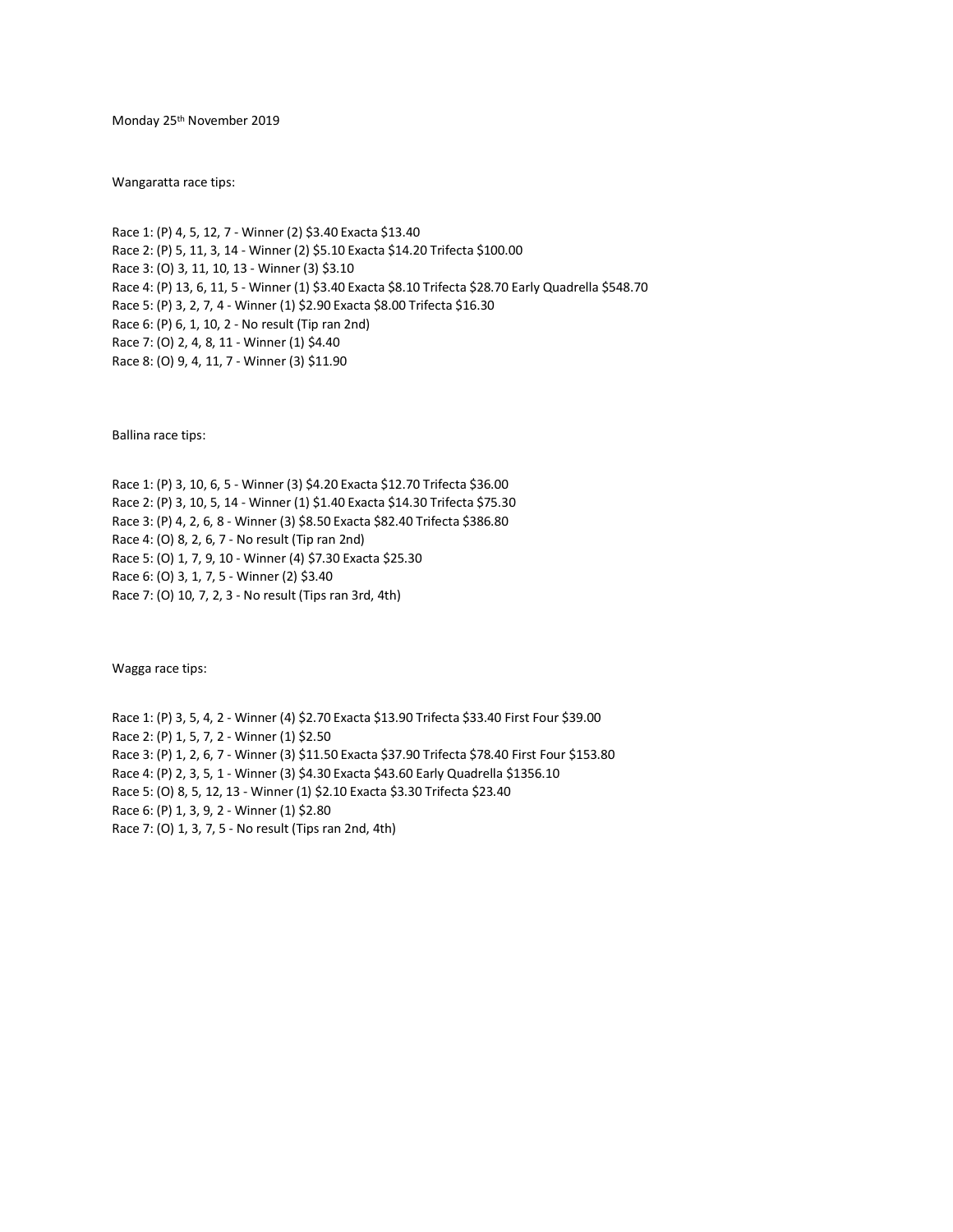Monday 18th November 2019

Grafton race tips:

Race 1: (P) 4, 3, 2, 1 - Winner (2) \$2.20 Exacta \$4.50 Trifecta \$11.90 Race 2: (P) 2, 4, 5, 1 - Winner (1) \$2.10 Race 3: (P) 2, 1, 4, 3 - Winner (3) \$7.40 Race 4: (O) 2, 3, 12, 11 - Winner (4) \$6.50 Exacta \$32.60 Trifecta \$111.90 Early Quadrella \$796.10 Race 5: (P) 3, 11, 4, 2 - No result (Tips ran 2nd, 3rd) Race 6: (P) 1, 6, 5, 9 - Winner (1) \$2.00 Race 7: (O) 6, 2, 3, 8 - Winner (2) \$3.90 Exacta \$10.80 Race 8: (P) 2, 10, 1, 11

Mornington race tips:

Race 1: (P) 5, 8, 7, 3 - No result (Tips ran 2nd, 3rd, 4th) Race 2: (P) 7, 3, 8, 1 - No result (Tips ran 2nd, 4th) Race 3: (P) 4, 10, 6, 5 - Winner (2) \$5.90 Exacta \$27.00 Trifecta \$121.20 Race 4: (P) 1, 12, 4, 3 - No result (Tip ran 2nd) Race 5: (P) 3, 5, 4, 2 - Winner (2) \$2.30 Exacta \$6.20 Trifecta \$8.40 First Four \$13.20 Race 6: (O) 8, 7, 3, 4 - Winner (1) \$6.80 Exacta \$27.00 Race 7: (O) 1, 2, 6, 4 - Winner (2) \$6.20 Exacta \$24.10 Race 8: (P) 8, 1, 6, 9 - Winner (2) \$3.50 Quadrella \$913.50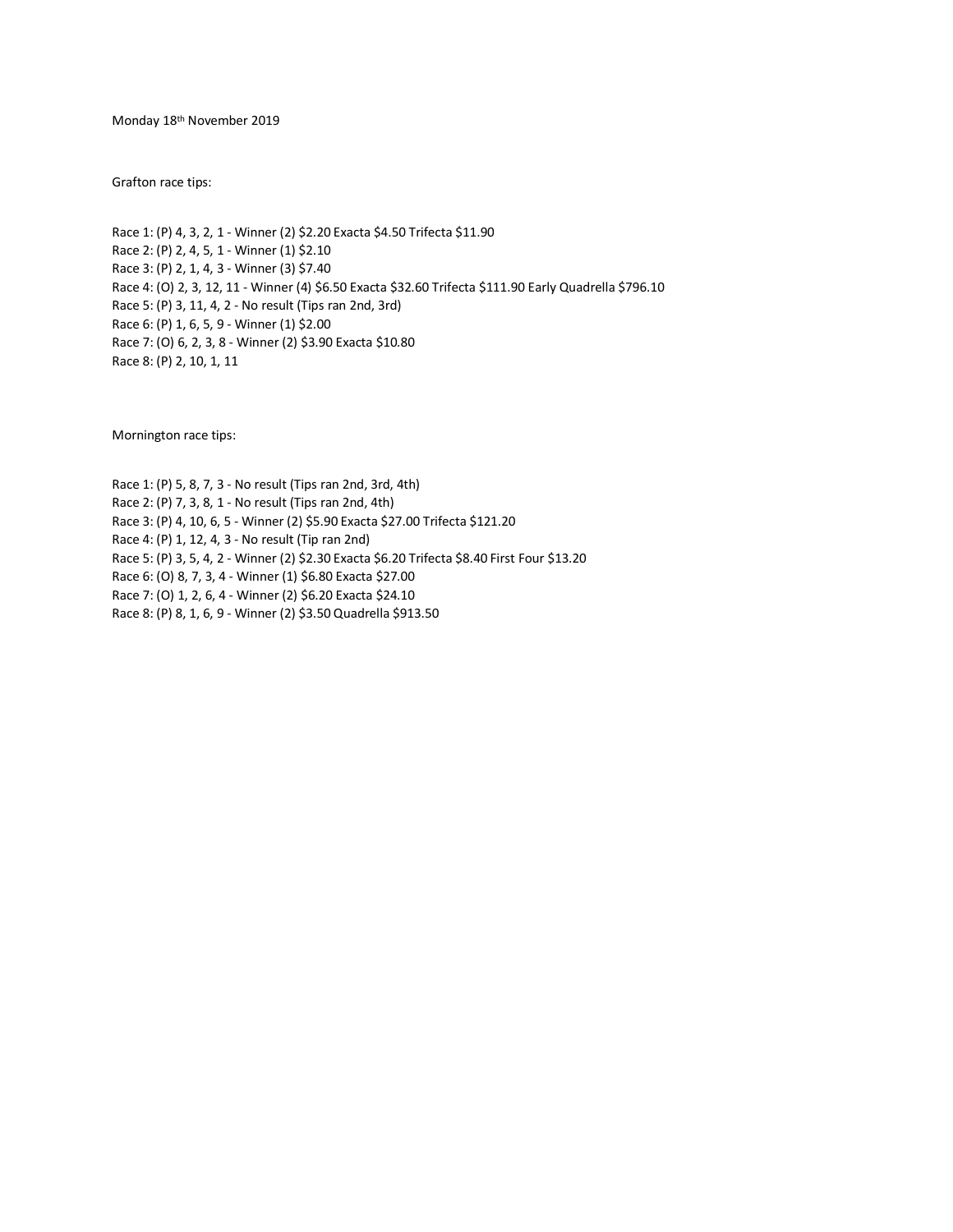Monday 11th November 2019

Benalla race tips:

Race 1: (P) 9, 3, 4, 2 - Winner (1) \$2.20 Race 2: (P) 10, 2, 8, 3 - Winner (1) \$3.40 Race 3: (P) 5, 4, 6, 9 - Winner (2) \$2.70 Exacta \$10.20 Race 4: (P) 9, 2, 7, 6 - No result (Tips ran 2nd, 3rd, 4th) Race 5: (P) 1, 3, 2, 5 - Winner (3) \$3.50 Exacta \$10.40 Trifecta \$56.00 Race 6: (O) 4, 10, 5, 3 - No result (Tip ran 2nd) Race 7: (O) 5, 10, 8, 3 - No result Race 8: (O) 8, 2, 3, 4 - No result (Tips ran 2nd, 3rd, 4th)

Queanbeyan race tips:

Race 1: (P) 4, 5, 6, 1 - Winner (1) \$1.60 Exacta \$4.70 Race 2: (P) 1, 3, 2, 4 - Winner (1) \$1.60 Exacta \$3.00 Trifecta \$4.20 First Four \$6.60 Race 3: (P) 6, 2, 3, 4 - Winner (1) \$1.60 Exacta \$5.00 Trifecta \$7.50 Race 4: (O) 1, 7, 8, 4 - Winner (2) \$7.90 Early Quadrella \$47.80 Race 5: (P) 5, 7, 8, 6 - Winner (3) \$8.20 Exacta \$29.80 Race 6: (O) 1, 6, 3, 5 - No result (Tips ran 2nd, 3rd) Race 7: (O) 7, 1, 10, 3 - No result

Lismore race tips:

Race 1: (P) 1, 7, 6, 3 - Winner (1) \$1.90 Exacta \$3.60 Trifecta \$9.60 Race 2: (P) 4, 5, 3, 7 - Winner (2) \$4.00 Exacta \$9.00 Race 3: (P) 6, 8, 5, 1 - Winner (4) \$5.30 Race 4: (P) 1, 5, 6, 4 - Winner (1) \$1.50 Exacta \$9.60 Early Quadrella \$31.00 Race 5: (P) 10, 2, 9, 5 - No result (Tip ran 4th) Race 6: (O) 11, 2, 12, 6 - Winner (2) \$3.10 Race 7: (P) 3, 6, 4, 8 - Winner (1) \$1.80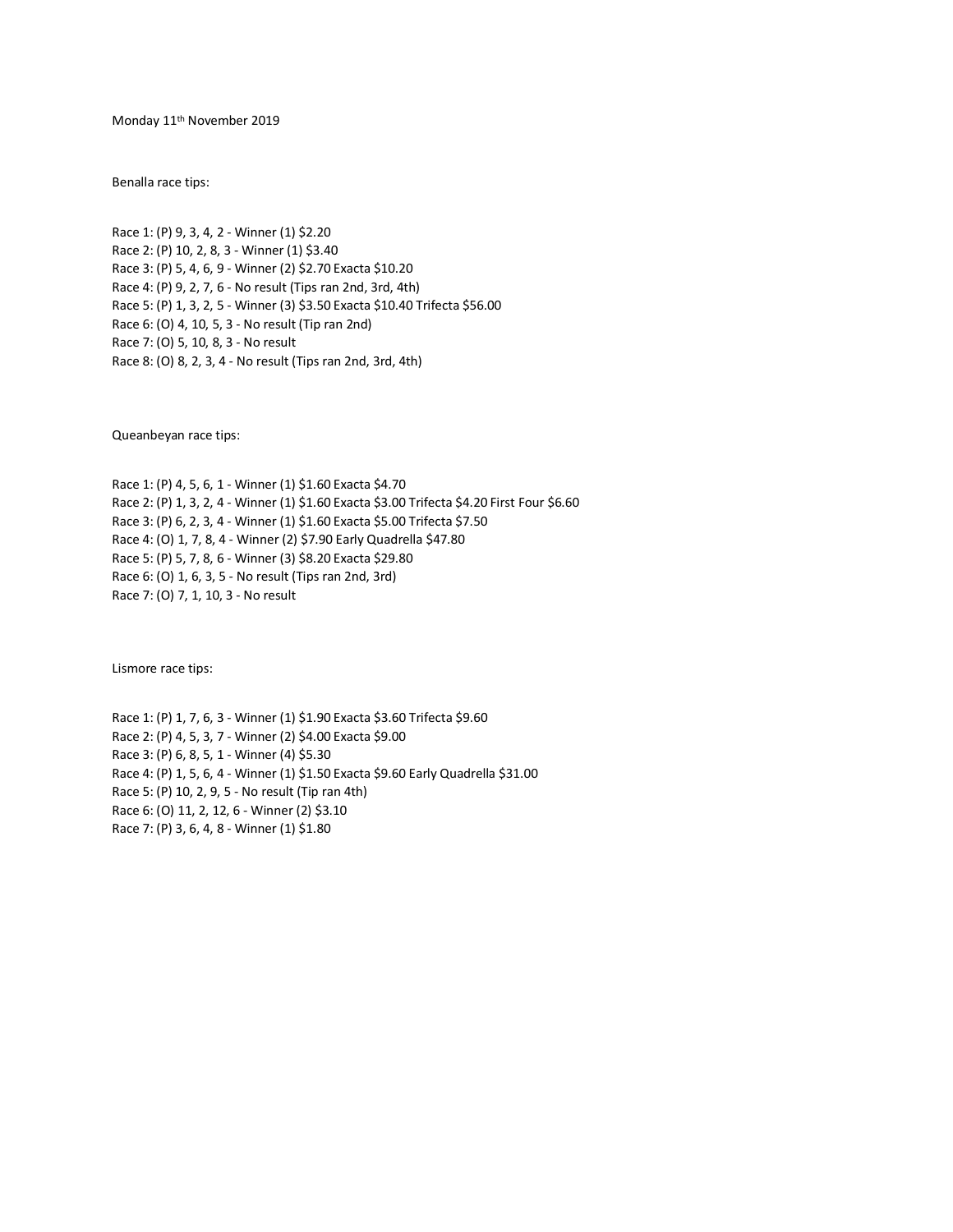Monday 28th October 2019

Cessnock race tips:

Race 1: (P) 1, 4, 3, 6 - Winner (3) \$6.10 Exacta \$9.80 Trifecta \$19.70 Race 2: (P) 1, 2, 3, 4 - Winner (4) \$6.80 Exacta \$35.50 Race 3: (P) 6, 3, 13, 7 - No result (Tips ran 2nd, 3rd, 4th) Race 4: (P) 4, 1, 8, 5 - Winner (1) \$1.30 Exacta \$2.30 Trifecta \$11.70 Race 5: (P) 4, 1, 8, 6 - No result (Tip ran 4th) Race 6: (P) 12, 13, 6, 11 - Winner (2) \$2.20 Race 7: (P) 3, 6, 4, 5 - Winner (4) \$10.70 Race 8: (P) 4, 6, 1, 2 - No result (Tips ran 2nd, 3rd)

Benalla race tips:

Race 1: (P) 10, 9, 6, 7 - Winner (1) \$2.10 Race 2: (P) 10, 4, 13, 9 - Winner (3) \$4.30 Exacta \$13.40 Race 3: (P) 4, 11, 3, 10 - Winner (1) \$2.50 Exacta \$10.30 Trifecta \$91.90 Race 4: (O) 10, 2, 7, 17 - Winner (1) \$4.40 Early Quadrella \$173.00 Race 5: (P) 5, 1, 7, 8 - Winner (1) \$3.30 Race 6: (P) 1, 5, 2, 8 - Winner (3) \$2.90 Exacta \$17.50 Trifecta \$89.10 First Four \$162.60 Race 7: (P) 3, 8, 2, 1 - Winner (2) \$4.10 Exacta \$6.20 Trifecta \$34.00 First Four \$121.50 Race 8: (O) 3, 9, 6, 2 - Winner (4) \$11.10 Exacta \$42.30 Quadrella \$522.20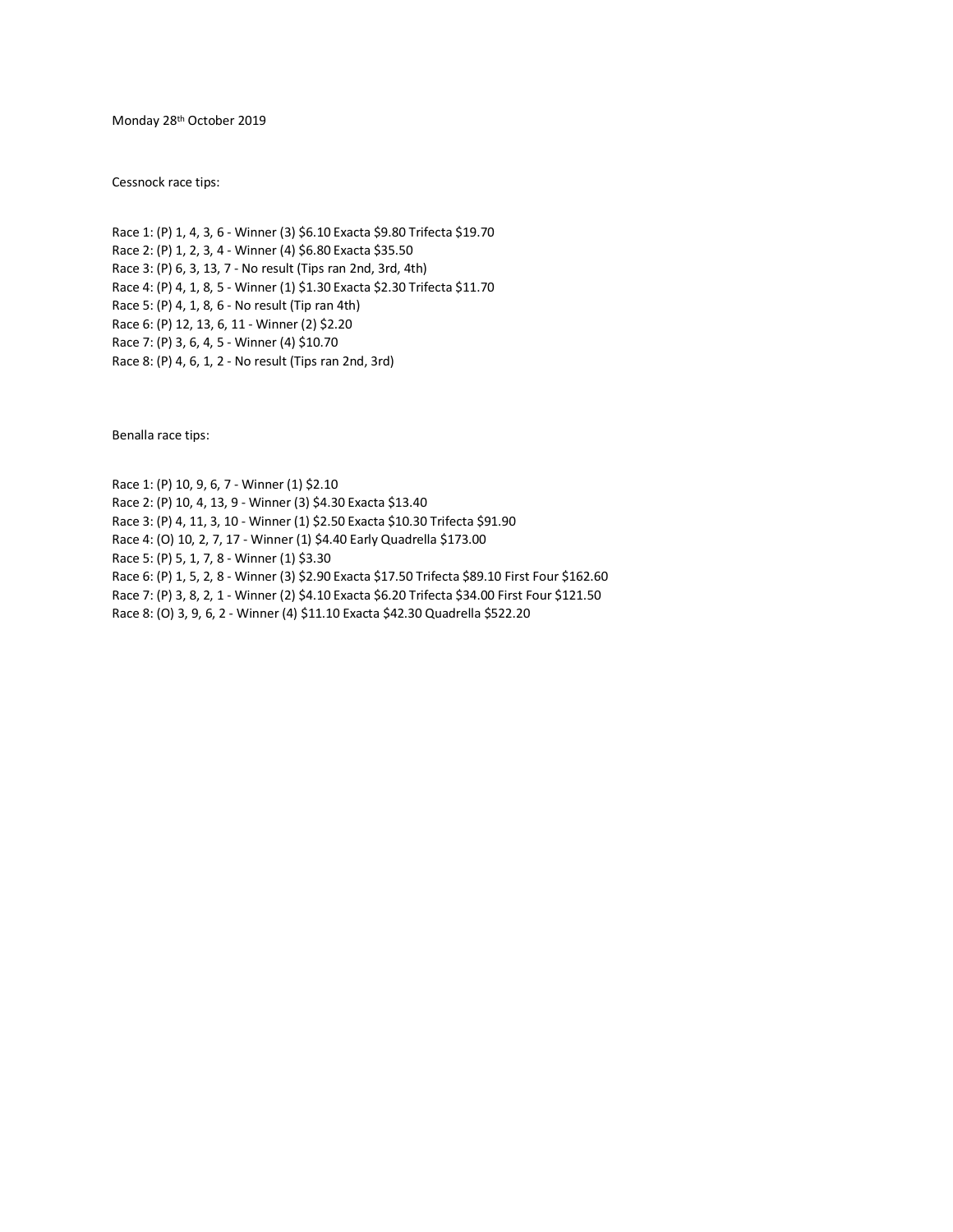Monday 21st October 2019

Grafton race tips:

Race 1: (P) 3, 8, 5, 2 - Winner (4) \$6.30 Race 2: (P) 1, 3, 2, 5 - Winner (2) \$4.30 Exacta \$13.30 Trifecta \$24.30 Race 3: (P) 3, 4, 8, 7 - No result (Tip ran 3rd) Race 4: (P) 9, 8, 7, 10 - Winner (1) \$1.60 Exacta \$4.40 Race 5: (P) 3, 2, 6, 5 - Winner (1) \$2.90 Race 6: (O) 1, 5, 3, 10 - Winner (4) \$4.40 Race 7: (O) 2, 11, 10, 12 - Winner (1) \$3.20 Exacta \$15.40 Race 8: (O) 1, 8, 11, 6 - Winner (1) \$2.50 Quadrella \$160.70

Mornington race tips:

Race 1: (P) 10, 7, 6, 3 - Winner (2) \$5.50 Exacta \$20.30 Race 2: (P) 2, 4, 5, 10 - Winner (1) \$2.10 Exacta \$5.60 Trifecta \$22.30 Race 3: (P) 5, 9, 2, 12 - No result (Tips ran 2nd, 3rd, 4th) Race 4: (O) 8, 6, 13, 9 - Winner (1) \$2.20 Exacta \$17.80 Race 5: (P) 2, 3, 4, 8 - Winner (3) \$6.60 Exacta \$46.00 Trifecta \$102.30 Race 6: (P) 6, 8, 5, 2 - No result (Tips ran 2nd, 4th) Race 7: (O) 10, 2, 3, 7 - No result (Tip ran 3rd) Race 8: (O) 11, 2, 3, 6 - No result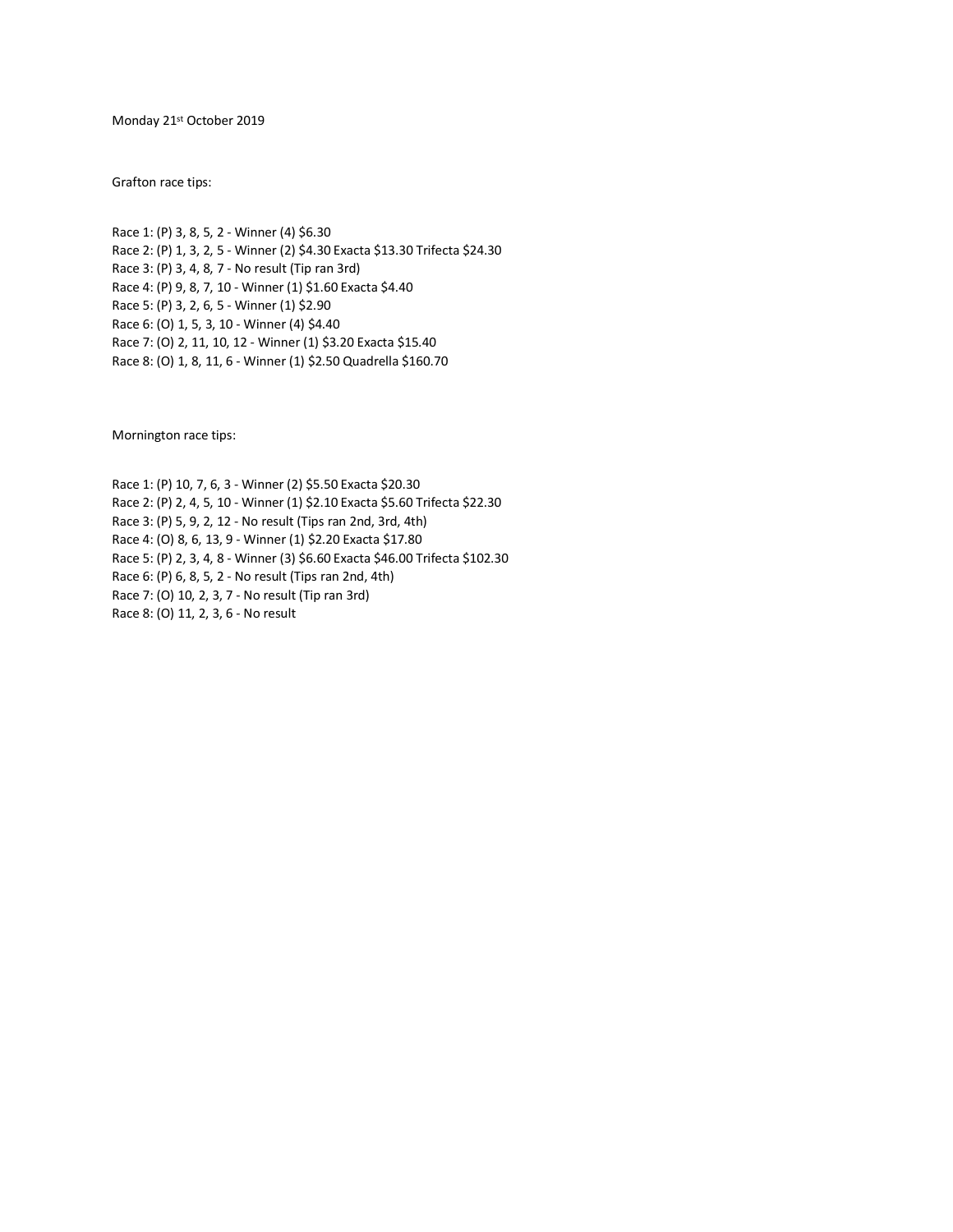Monday 14th October 2019

Echuca race tips:

Race 1: (P) 4, 9, 3, 6 - No result (Tips ran 2nd, 3rd) Race 2: (P) 11, 10, 3, 12 - Winner (3) \$22.40 Exacta \$57.20 Trifecta \$275.60 First Four \$805.20 Race 3: (P) 8, 11, 1, 9 - Winner (3) \$3.40 Race 4: (P) 4, 2, 3, 1 - Winner (3) \$4.90 Exacta \$15.90 Trifecta \$81.40 First Four \$134.80 Race 5: (P) 1, 6, 8, 4 - Winner (1) \$1.70 Race 6: (P) 4, 2, 3, 6 - Winner (2) \$4.40 Exacta \$11.20 Trifecta \$76.30 Race 7: (O) 5, 7, 8, 1 - Winner (1) \$5.10 Exacta \$37.90 Race 8: (O) 6, 15, 13, 2 - Winner (2) \$13.40 Quadrella \$673.90

Queanbeyan race tips:

Race 1: (P) 2, 3, 8, 7 - Winner (1) \$1.60 Exacta \$8.50 Trifecta \$20.90 Race 2: (P) 5, 3, 1, 6 - Winner (1) \$4.70 Exacta \$11.90 Trifecta \$43.80 First Four \$72.40 Race 3: (P) 7, 1, 6, 4 - Winner (1) \$1.60 Exacta \$6.10 Race 4: (O) 3, 7, 6, 8 - Winner (2) \$5.10 Early Quadrella \$142.70 Race 5: (O) 2, 6, 8, 7 - No result (Tips ran 3rd, 4th) Race 6: (P) 3, 11, 2, 5 - No result (Tips ran 2nd, 3rd) Race 7: (O) 1, 2, 6, 7 - Winner (1) \$2.50

Tamworth race tips:

Race 1: (P) 3, 4, 1, 2 - Winner (1) \$2.00 Exacta \$7.10 Trifecta \$25.40 First Four \$40.40 Race 2: (P) 2, 6, 5, 4 - Winner (3) \$3.50 Exacta \$9.40 Race 3: (P) 2, 4, 9, 6 - Abandoned Race 4: (O) 14, 12, 7, 9 - Abandoned Race 5: (P) 5, 6, 11, 1 - Abandoned Race 6: (P) 5, 1, 11, 2 - Abandoned Race 7: (O) 1, 5, 9, 7 - Abandoned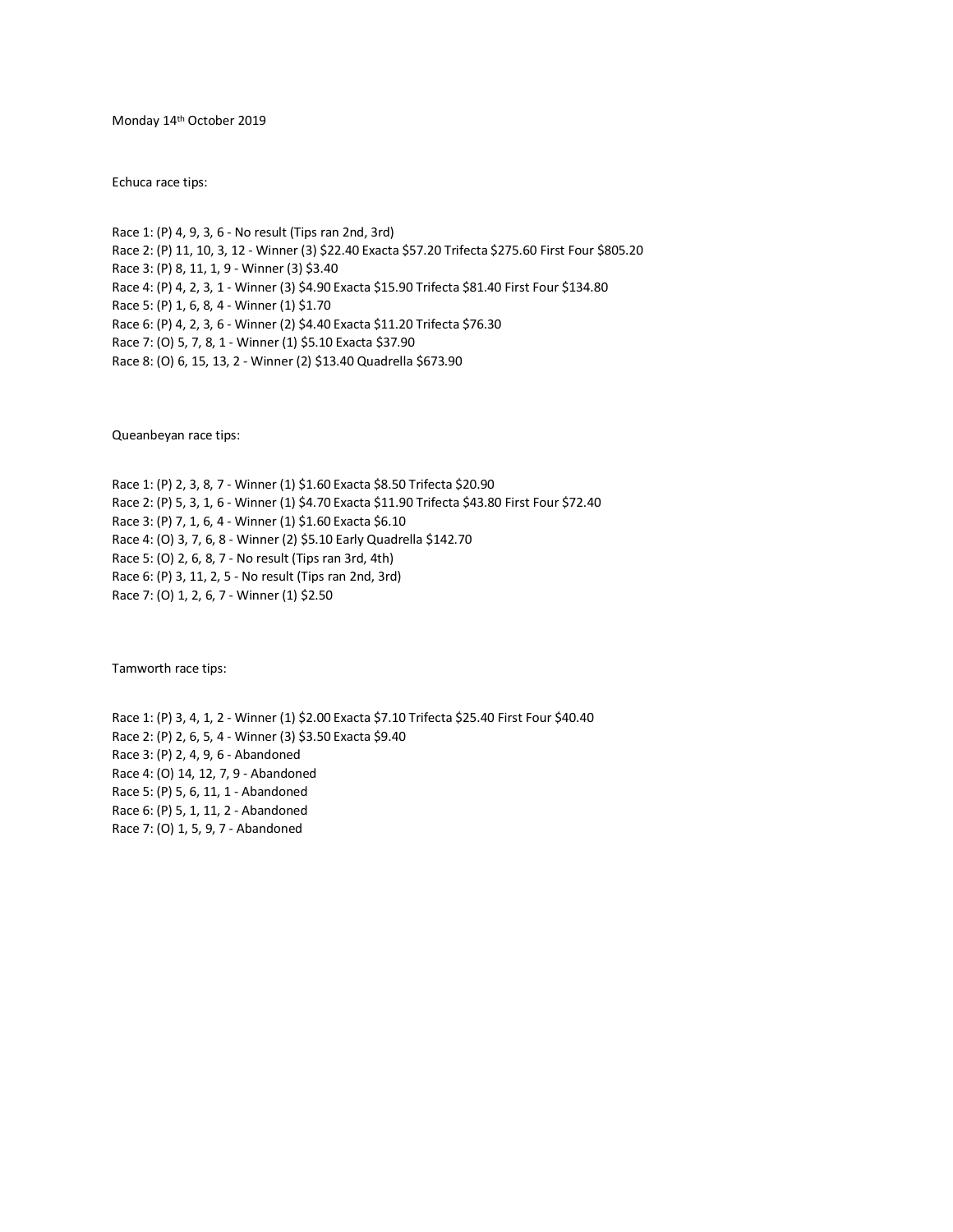Monday 7th October 2019

Benalla race tips:

Race 1: (P) 7, 9, 1, 11 - Winner (1) \$2.70 Exacta \$19.30 Trifecta \$81.10 First Four \$270.00 Race 2: (P) 4, 7, 11, 6 - Winner (2) \$2.70 Exacta \$9.80 Race 3: (P) 10, 3, 4, 2 - Winner (1) \$3.50 Exacta \$10.90 Trifecta \$45.80 Race 4: (P) 2, 8, 6, 5 - Winner (1) \$3.20 Exacta \$9.40 Trifecta \$21.10 Early Quadrella \$81.10 Race 5: (P) 4, 1, 6, 7 - Winner (3) \$5.60 Exacta \$15.00 Trifecta \$27.20 Race 6: (P) 2, 5, 4, 3 - Winner (3) \$11.30 Exacta \$32.00 Race 7: (P) 5, 3, 2, 6 - Winner (1) \$3.80 Exacta \$19.90 Trifecta \$51.60 Race 8: (P) 6, 5, 4, 9 - Winner (1) \$2.50 Exacta \$9.90 Quadrella \$1687.40

Gawler race tips:

Race 1: (P) 2, 7, 5, 4 - Winner (1) \$1.50 Exacta \$8.20 Race 2: (P) 6, 4, 3, 9 - Winner (3) \$9.30 Exacta \$20.70 Trifecta \$178.00 First Four \$294.50 Race 3: (P) 7, 9, 2, 6 - Winner (1) \$1.90 Exacta \$7.30 Trifecta \$33.10 Race 4: (O) 4, 2, 3, 10 - Winner (3) \$4.30 Exacta \$16.90 Early Quadrella \$156.40 Race 5: (O) 1, 4, 2, 5 - Winner (1) \$2.90 Exacta \$26.30 Race 6: (P) 6, 5, 7, 9 - Winner (2) \$3.50 Exacta \$20.80 Trifecta \$79.10 Race 7: (P) 3, 7, 1, 8 - Winner (1) \$3.80 Exacta \$35.20 Trifecta \$39.70 First Four \$143.10 Race 8: (P) 7, 4, 2, 10 - No result (Tip ran 4th)

Warwick Farm race tips:

Race 1: (P) 5, 2, 7, 1 - Winner (3) \$3.70 Race 2: (P) 6, 5, 11, 2 - No result (Tips ran 2nd, 3rd, 4th) Race 3: (P) 1, 7, 3, 6 - Winner (1) \$2.20 Race 4: (P) 1, 7, 5, 4 - Winner (2) \$3.00 Exacta \$7.40 Trifecta \$15.60 Race 5: (P) 3, 4, 1, 6 - No result (Tips ran 2nd, 3rd, 4th) Race 6: (P) 6, 3, 9, 5 - Winner (3) \$8.60 Exacta \$64.20 Race 7: (O) 1, 4, 11, 8 - No result (Tips ran 3rd, 4th) Race 8: (O) 13, 1, 11, 12 - Winner (1) \$2.80 Exacta \$9.50 Trifecta \$28.90

Muswellbrook race tips:

Race 1: (O) 11, 6, 14, 10 - Winner (2) \$2.90 Race 2: (O) 6, 7, 5, 1 - Winner (1) \$2.80 Race 3: (P) 5, 3, 6, 8 - Winner (1) \$1.80 Race 4: (O) 5, 6, 4, 11 - No result (Tips ran 2nd, 3rd, 4th) Race 5: (O) 2, 5, 6, 4 - Winner (3) \$15.20 Race 6: (P) 9, 3, 4, 5 - Winner (1) \$2.20 Exacta \$6.60 Trifecta \$51.40 First Four \$218.20 Race 7: (O) 8, 5, 4, 7 - Winner (2) \$4.10 Exacta \$12.80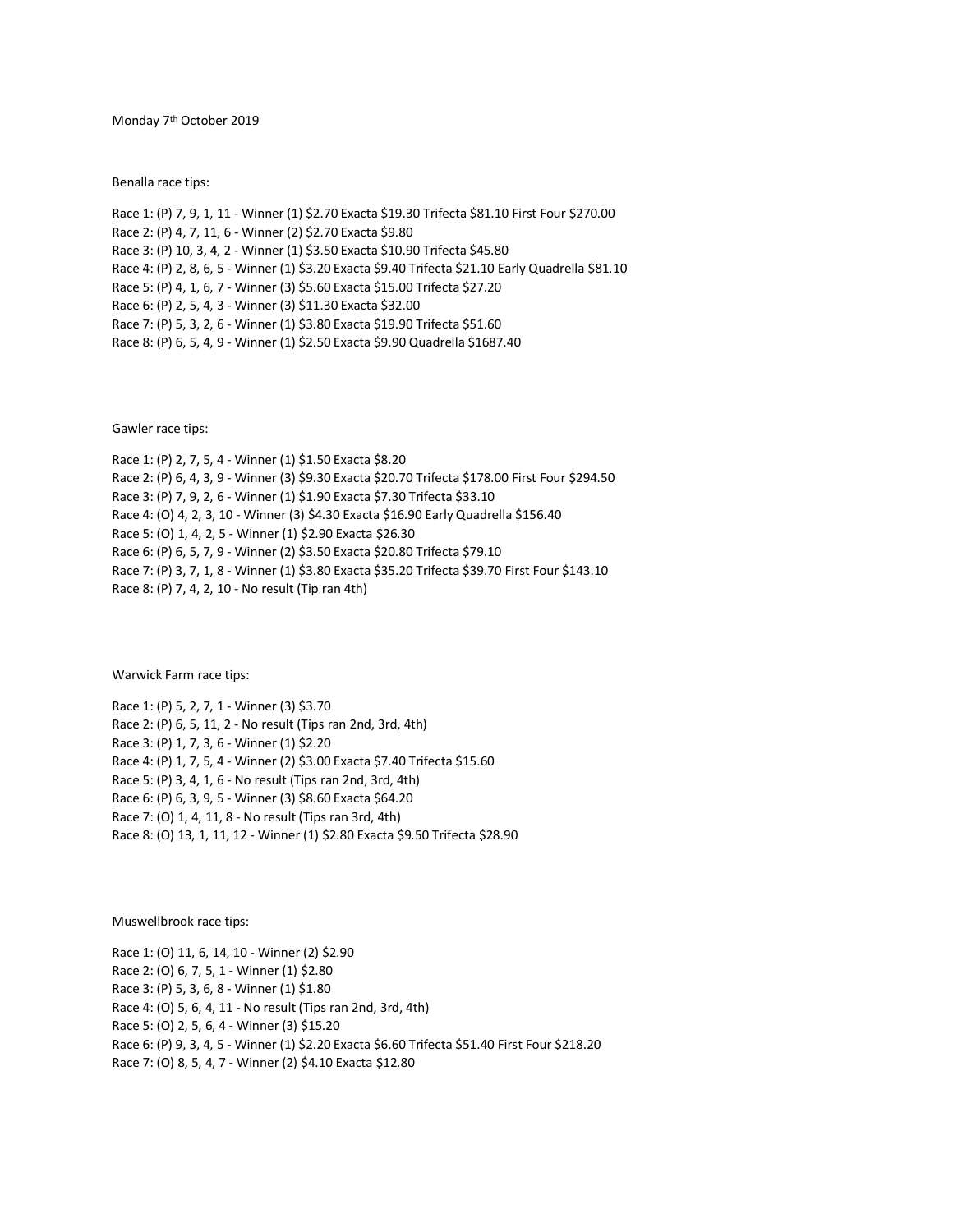Doomben race tips:

Race 1: (P) 3, 1, 4, 5 - Winner (2) \$3.00 Race 2: (P) 5, 8, 4, 7 - Winner (1) \$1.90 Exacta \$4.40 Race 3: (P) 2, 8, 1, 3 - Winner (3) \$4.20 Exacta \$6.80 Trifecta \$36.30 Race 4: (P) 9, 14, 11, 12 - Winner (1) \$2.30 Early Quadrella \$101.70 Race 5: (P) 1, 5, 9, 8 - Winner (1) \$1.20 Exacta \$6.40 Race 6: (P) 7, 12, 4, 9 - No result (Tips ran 3rd, 4th) Race 7: (O) 11, 13, 9, 14 - No result (Tip ran 2nd) Race 8: (P) 8, 2, 1, 5 - Winner (2) \$2.70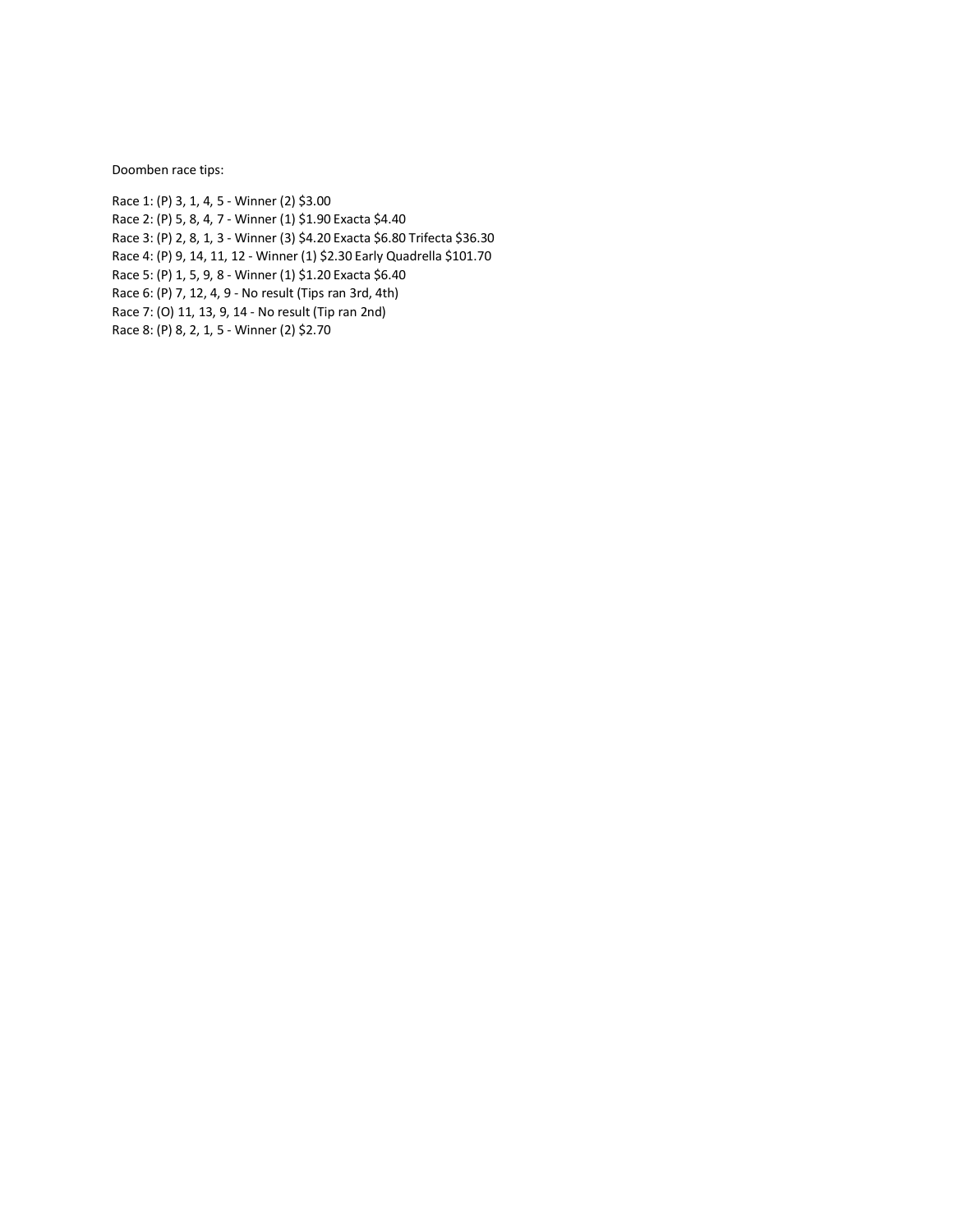Monday 30th September 2019

Geelong race tips:

Race 1: (P) 11, 13, 12, 1 - Winner (1) \$2.00 Race 2: (O) 9, 2, 11, 5 - No result (Tip ran 3rd) Race 3: (P) 8, 3, 2, 6 - Winner (1) \$1.80 Exacta \$7.30 Trifecta \$54.70 Race 4: (O) 7, 8, 6, 4 - Winner (1) \$1.80 Exacta \$19.90 Race 5: (O) 6, 5, 9, 1 - No result (Tips ran 2nd, 4th) Race 6: (O) 7, 3, 6, 11 - No result Race 7: (P) 10, 7, 11, 5 - No result (Tips ran 2nd, 3rd, 4th) Race 8: (O) 7, 5, 1, 3 - Winner (1) \$7.70 Race 9: (O) 9, 12, 7, 6 - Winner (3) \$8.20 Exacta \$44.70 Race 10: (O) 5, 4, 12, 11 - Winner (2) \$5.80 Exacta \$73.40

Leeton race tips:

Race 1: (O) 9, 5, 10, 2 - No result (Tip ran 3rd) Race 2: (O) 12, 8, 4, 6 - No result (Tips ran 2nd, 3rd, 4th) Race 3: (P) 3, 8, 12, 4 - Winner (4) \$10.90 Race 4: (O) 3, 5, 4, 2 - Winner (1) \$11.50 Race 5: (O) 8, 10, 3, 6 - Winner (1) \$9.00 Race 6: (O) 4, 2, 7, 9 - No result Race 7: (O) 7, 2, 11, 6 - No result (Tips ran 2nd, 4th)

Tamworth race tips:

Race 1: (P) 1, 2, 6, 8 - Winner (1) \$3.80 Exacta \$34.10 Race 2: (O) 2, 10, 1, 14 - No result (Tips ran 2nd, 4th) Race 3: (P) 10, 1, 12, 4 - Winner (1) \$1.90 Exacta \$4.70 Trifecta \$14.40 First Four \$32.50 Race 4: (P) 1, 3, 9, 7 - No result (Tip ran 2nd) Race 5: (P) 4, 3, 1, 5 - Winner (4) \$13.70 Exacta \$25.20 Race 6: (P) 2, 9, 5, 7 - Winner (3) \$3.70 Exacta \$20.90 Race 7: (O) 10, 1, 2, 3 - Winner (4) \$4.10 Exacta \$30.20 Trifecta \$180.10

Northam race tips:

Race 1: (P) 1, 2, 4, 3 - Winner (2) \$2.20 Exacta \$9.10 Trifecta \$30.90 Race 2: (P) 9, 3, 5, 1 - Winner (2) \$3.60 Exacta \$8.20 Trifecta \$41.00 Race 3: (P) 5, 2, 4, 3 - Winner (1) \$2.80 Exacta \$5.10 Race 4: (P) 4, 8, 5, 7 - Winner (3) \$4.30 Early Quadrella \$86.60 Race 5: (O) 8, 6, 7, 11 - Winner (2) \$6.30 Race 6: (P) 6, 2, 7, 5 - Winner (4) \$2.30 Exacta \$7.40 Trifecta \$17.40 Race 7: (O) 7, 5, 10, 6 - Winner (1) \$7.40 Exacta \$84.50 Trifecta \$733.80 Quadrella \$651.00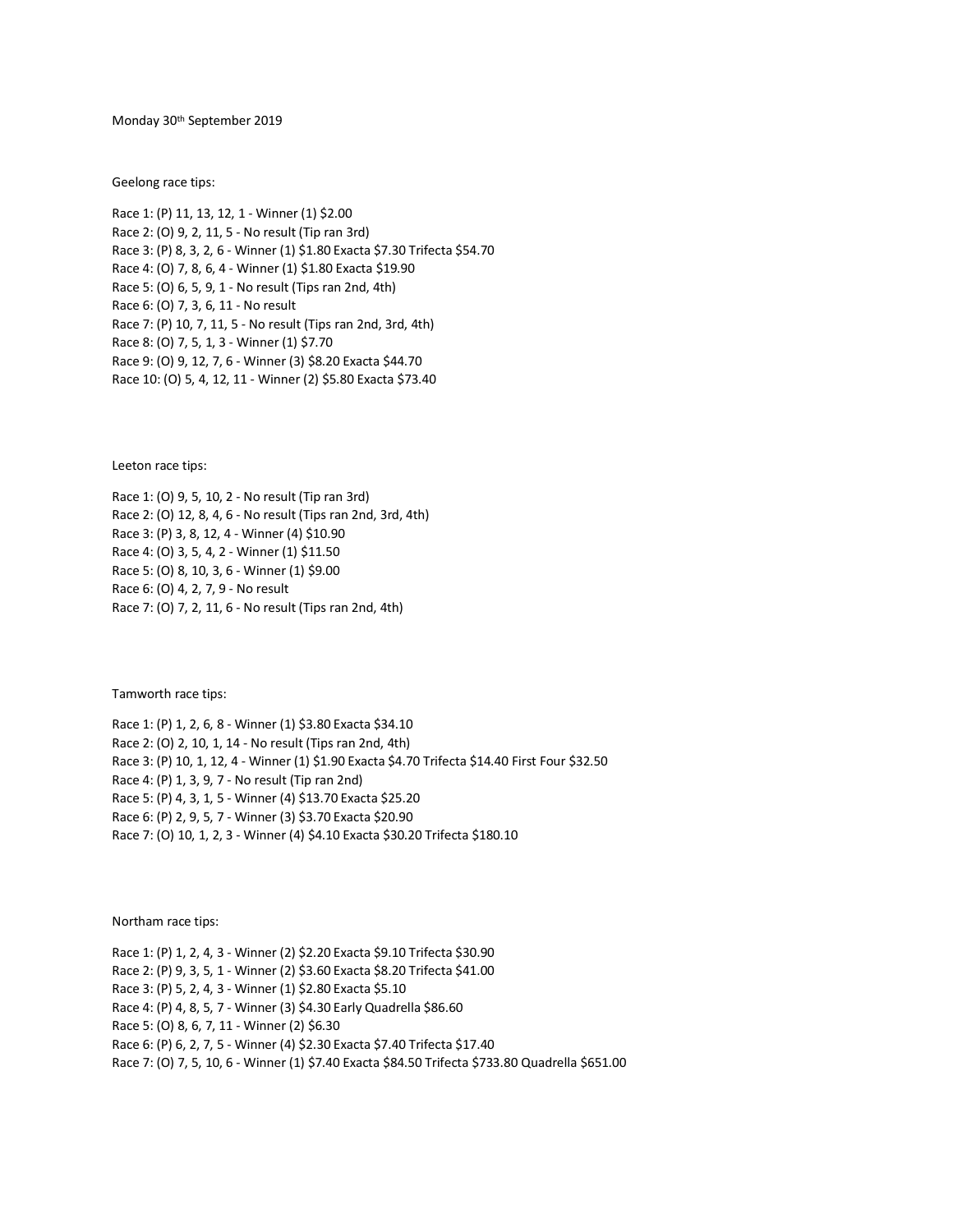Monday 23rd September 2019

Mildura race tips:

Race 1: (P) 10, 1, 7, 13 - Winner (3) \$4.80 Exacta \$21.50 Race 2: (P) 12, 10, 3, 1 - Winner (2) \$3.40 Exacta \$7.90 Trifecta \$28.60 First Four \$69.20 Race 3: (P) 13, 4, 14, 7 - Winner (2) \$3.70 Race 4: (P) 5, 9, 4, 11 - Winner (2) \$2.10 Early Quadrella \$212.60 Race 5: (P) 4, 5, 2, 6 - Winner (2) \$5.60 Exacta \$11.80 Trifecta \$57.70 Race 6: (P) 1, 3, 2, 4 - Winner (1) \$2.30 Race 7: (P) 2, 11, 4, 5 - Winner (1) \$1.40 Exacta \$6.80 Race 8: (O) 8, 6, 1, 3 - Winner (3) \$4.50 Quadrella \$110.80

Grafton race tips:

Race 1: (P) 1, 4, 3, 7 - Winner (3) \$3.30 Exacta \$7.60 Trifecta \$52.60 Race 2: (P) 8, 5, 9, 1 - Winner (2) \$3.90 Exacta \$20.40 Race 3: (P) 11, 10, 3, 8 - Winner (1) \$1.40 Race 4: (O) 6, 5, 7, 2 - Winner (4) \$3.70 Exacta \$14.10 Trifecta \$32.40 Early Quadrella \$121.10 Race 5: (P) 1, 4, 6, 13 - Winner (1) \$1.70 Race 6: (O) 3, 11, 8, 12 - Winner (2) \$3.50 Exacta \$23.50 Race 7: (O) 1, 12, 2, 4 - No result (Tip ran 4th)

Orange race tips:

Race 1: (P) 7, 10, 6, 8 - Winner (1) \$2.40 Exacta \$7.60 Trifecta \$15.00 Race 2: (O) 2, 5, 6, 3 - Winner (1) \$4.10 Race 3: (O) 5, 12, 2, 7 - No result (Tips ran 2nd, 3rd) Race 4: (P) 9, 4, 1, 2 - Winner (2) \$5.00 Race 5: (P) 2, 3, 6, 4 - Winner (2) \$2.50 Exacta \$12.50 Race 6: (O) 11, 7, 3, 1 - Winner (3) \$5.60 Exacta \$26.70 Trifecta \$120.30 Race 7: (P) 1, 6, 2, 3 - Winner (1) \$2.20 Quadrella \$302.60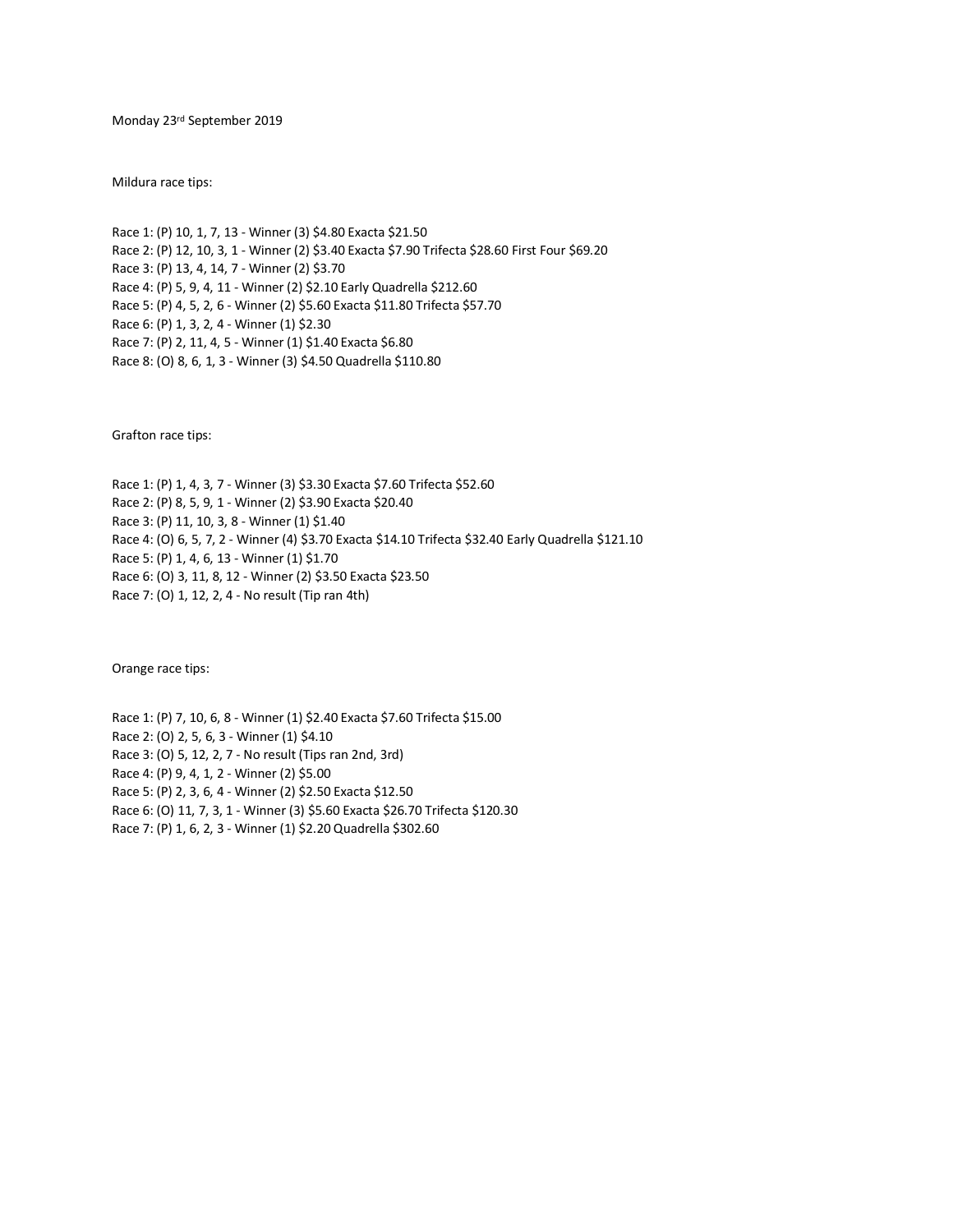## Monday 16th September 2019

Bairnsdale race tips:

Race 1: (P) 12, 17, 15, 10 - No result (Tips ran 2nd, 3rd) Race 2: (P) 5, 8, 7, 10 - Winner (2) \$10.60 Race 3: (O) 4, 7, 1, 10 - Winner (1) \$2.50 Race 4: (P) 5, 10, 1, 6 - Winner (1) \$4.80 Race 5: (P) 12, 6, 1, 5 - No result (Tips ran 3rd, 4th) Race 6: (O) 1, 8, 3, 2 - No result (Tip ran 2nd) Race 7: (P) 13, 1, 9, 3 - No result (Tips ran 2nd, 3rd) Race 8: (P) 10, 13, 3, 16 - Winner (1) \$1.90 Exacta \$17.90 Race 9: (P) 13, 4, 2, 15 - Winner (1) \$4.10 Exacta \$15.70

Corowa race tips:

Race 1: (P) 3, 2, 10, 1 - Winner (1) \$2.00 Race 2: (P) 12, 14, 1, 11 - Winner (2) \$5.80 Race 3: (P) 2, 9, 14, 13 - Winner (1) \$2.70 Race 4: (O) 3, 13, 11, 5 - Winner (2) \$4.70 Early Quadrella \$221.20 Race 5: (O) 1, 6, 11, 4 - Winner (4) \$8.20 Race 6: (O) 1, 8, 10, 12 - No result (Tip ran 2nd) Race 7: (P) 6, 1, 3, 2 - Winner (3) \$8.10

Muswellbrook race tips:

Race 1: (P) 11, 7, 6, 12 - Winner (2) \$2.40 Race 2: (P) 4, 2, 5, 6 - Winner (3) \$4.10 Race 3: (P) 5, 17, 4, 13 - No result (Tips ran 2nd, 3rd) Race 4: (P) 11, 1, 9, 4 - Winner (2) \$1.80 Race 5: (P) 10, 5, 3, 13 - Winner (3) \$4.80 Exacta \$18.40 Race 6: (O) 1, 7, 4, 9 - No result (Tip ran 4th) Race 7: (P) 13, 9, 1, 2 - Winner (3) \$2.60 Exacta \$8.90 Trifecta \$50.60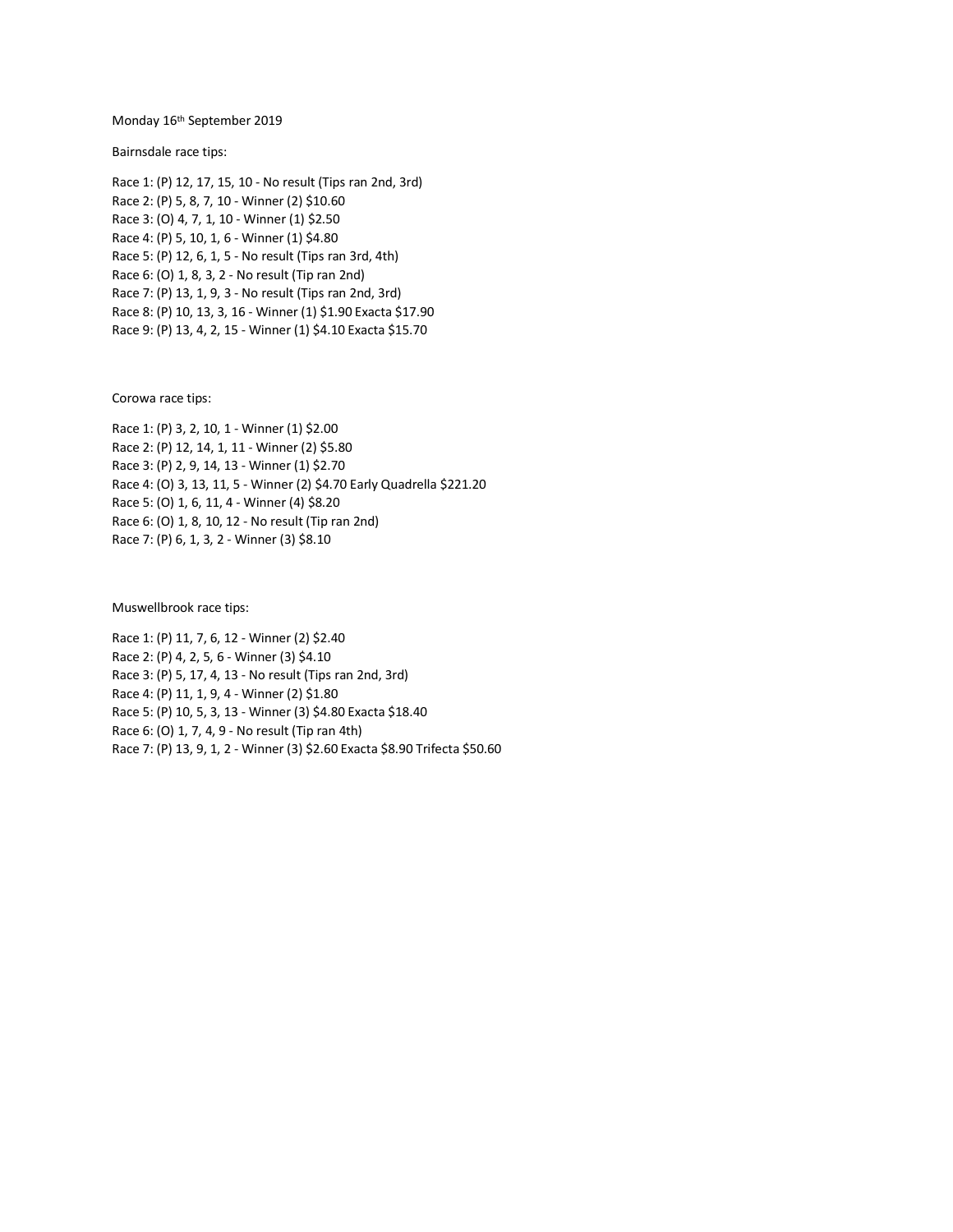Monday 9th September 2019

Queanbeyan race tips:

Race 1: (P) 4, 1, 5, 6 - No result (Tips ran 2nd, 3rd) Race 2: (P) 5, 4, 6, 2 - Winner (4) \$3.30 Exacta \$19.70 Trifecta \$46.20 Race 3: (P) 3, 2, 4, 1 - Winner (1) \$2.20 Exacta \$7.40 Trifecta \$36.20 Race 4: (O) 7, 5, 3, 6 - No result (Tips ran 2nd, 3rd, 4th) Race 5: (P) 6, 7, 12, 10 - Winner (2) \$2.70 Exacta \$9.70 Trifecta \$45.60 First Four \$78.60 Race 6: (P) 1, 4, 5, 11 - No result (Tips ran 2nd, 3rd, 4th) Race 7: (P) 13, 2, 7, 5 - Winner (1) \$1.50 Exacta \$8.40

Wodonga race tips:

Race 1: (P) 6, 8, 10, 12 - No result (Tips ran 2nd, 4th) Race 2: (P) 2, 11, 10, 3 - Winner (1) \$2.10 Exacta \$19.40 Race 3: (P) 6, 10, 9, 2 - Winner (1) \$3.10 Exacta \$19.50 Trifecta \$84.90 Race 4: (P) 12, 10, 8, 3 - Winner (1) \$1.60 Exacta \$9.70 Trifecta \$38.10 First Four \$152.10 Race 5: (O) 4, 9, 12, 5 - No result Race 6: (P) 10, 3, 12, 14 - No result (Tips ran 2nd, 4th) Race 7: (P) 5, 11, 7, 1 - Winner (2) \$3.50 Exacta \$7.20 Race 8: (P) 6, 1, 4, 12 - Winner (1) \$3.40 Exacta \$9.20 Trifecta \$15.30 First Four \$35.60

Scone race tips:

Race 1: (P) 6, 1, 5, 12 - Winner (4) \$9.80 Race 2: (O) 12, 8, 13, 15 - Winner (1) \$1.60 Exacta \$13.70 Trifecta \$232.00 Race 3: (O) 11, 9, 8, 10 - Winner (3) \$2.50 Race 4: (P) 3, 4, 8, 11 - Winner (3) \$3.60 Early Quadrella \$235.00 Race 5: (P) 1, 5, 4, 10 - No result (Tips ran 2nd, 3rd, 4th) Race 6: (P) 1, 5, 8, 11 - Winner (1) \$1.20 Exacta \$4.20 Race 7: (P) 1, 2, 6, 5 - Winner (4) \$4.60 Exacta \$8.50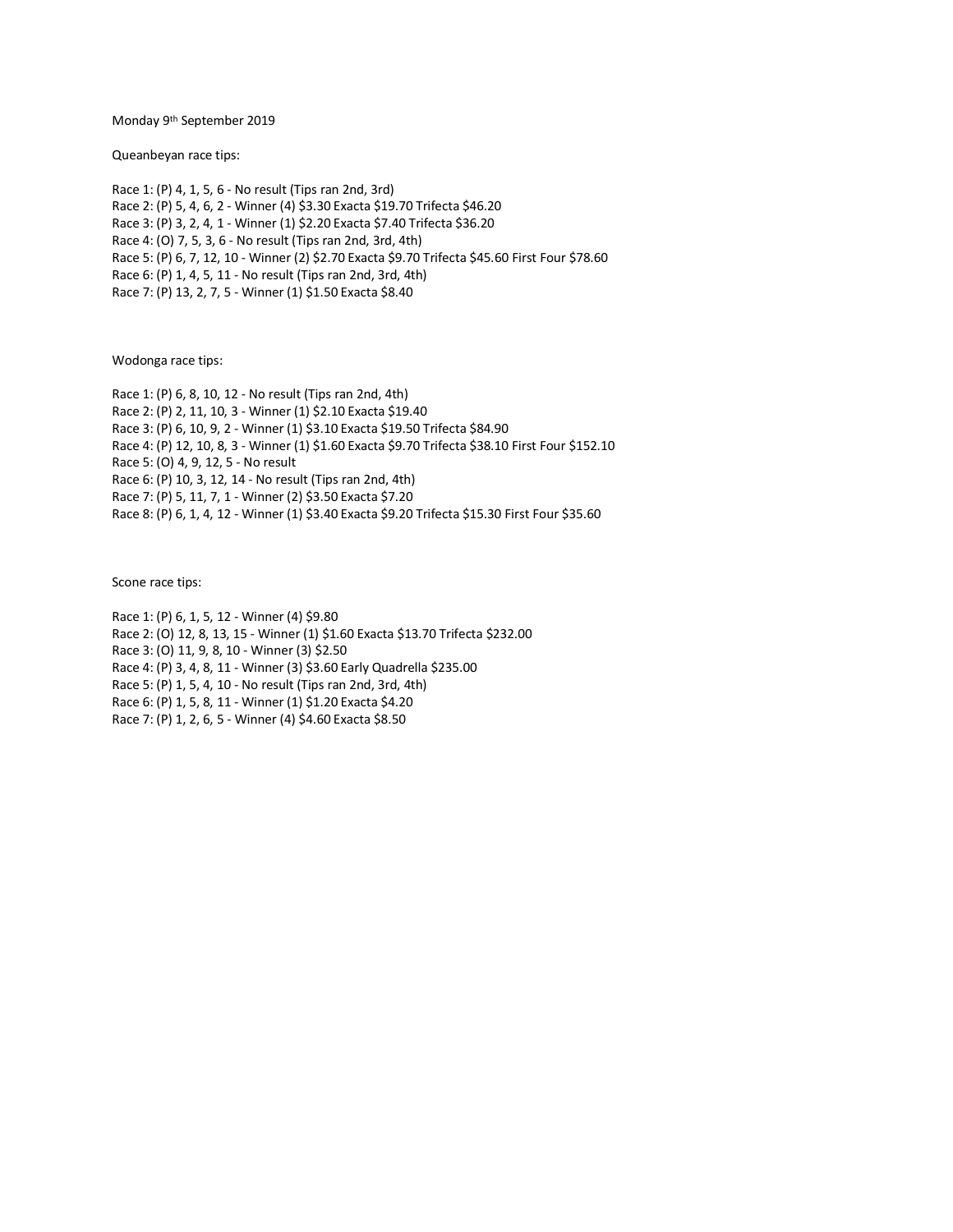Monday 2nd September 2019

Benalla race tips:

Race 1: (P) 1, 14, 15, 10 - No result (Tips ran 2nd, 3rd, 4th) Race 2: (P) 10, 6, 12, 2 - No result (Tips ran 2nd, 3rd) Race 3: (P) 4, 10, 5, 7 - No result (Tips ran 2nd, 4th) Race 4: (P) 8, 12, 1, 4 - Winner (2) \$6.10 Exacta \$28.50 Trifecta \$98.70 Race 5: (P) 9, 3, 1, 11 - Winner (4) \$10.20 Exacta \$49.70 Race 6: (P) 3, 6, 8, 1 - No result (Tip ran 4th) Race 7: (P) 3, 9, 7, 10 - Winner (1) \$2.60 Race 8: (O) 6, 2, 3, 4 - Winner (3) \$4.30 Race 9: (O) 7, 9, 3, 8 - No result (Tips ran 2nd, 3rd) Race 10: (O) 4, 10, 11, 5 - No result (Tip ran 4th)

Kempsey race tips:

Race 1: (P) 6, 7, 2, 4 - Winner (3) \$7.10 Exacta \$14.90 Trifecta \$116.20 First Four \$277.20 Race 2: (P) 2, 4, 5, 1 - Winner (1) \$1.50 Exacta \$7.40 Race 3: (P) 4, 11, 2, 5 - Winner (3) \$3.70 Race 4: (P) 4, 5, 6, 7 - Winner (3) \$6.90 Exacta \$10.50 Early Quadrella \$569.20 Race 5: (P) 2, 7, 8, 1 - Winner (1) \$3.50 Race 6: (O) 2, 6, 7, 4 - Winner (2) \$3.10 Exacta \$17.00 Trifecta \$88.80 First Four \$648.70 Race 7: (O) 7, 3, 10, 6 - No result (Tips ran 3rd, 4th)

Wellington race tips:

Race 1: (P) 6, 7, 5, 2 - Winner (4) \$2.70 Exacta \$7.60 Race 2: (P) 1, 9, 10, 12 - Winner (4) \$6.80 Exacta \$21.40 Race 3: (P) 1, 8, 7, 10 - Winner (1) \$1.40 Exacta \$6.30 Race 4: (P) 4, 3, 6, 9 - No result (Tips ran 2nd, 3rd) Race 5: (P) 2, 6, 1, 5 - Winner (1) \$4.50 Exacta \$29.20 Race 6: (P) 5, 9, 6, 4 - Winner (4) \$3.50 Exacta \$29.20 Trifecta \$84.00 First Four \$430.80 Race 7: (P) 3, 2, 7, 4 - Winner (2) \$3.30 Exacta \$12.50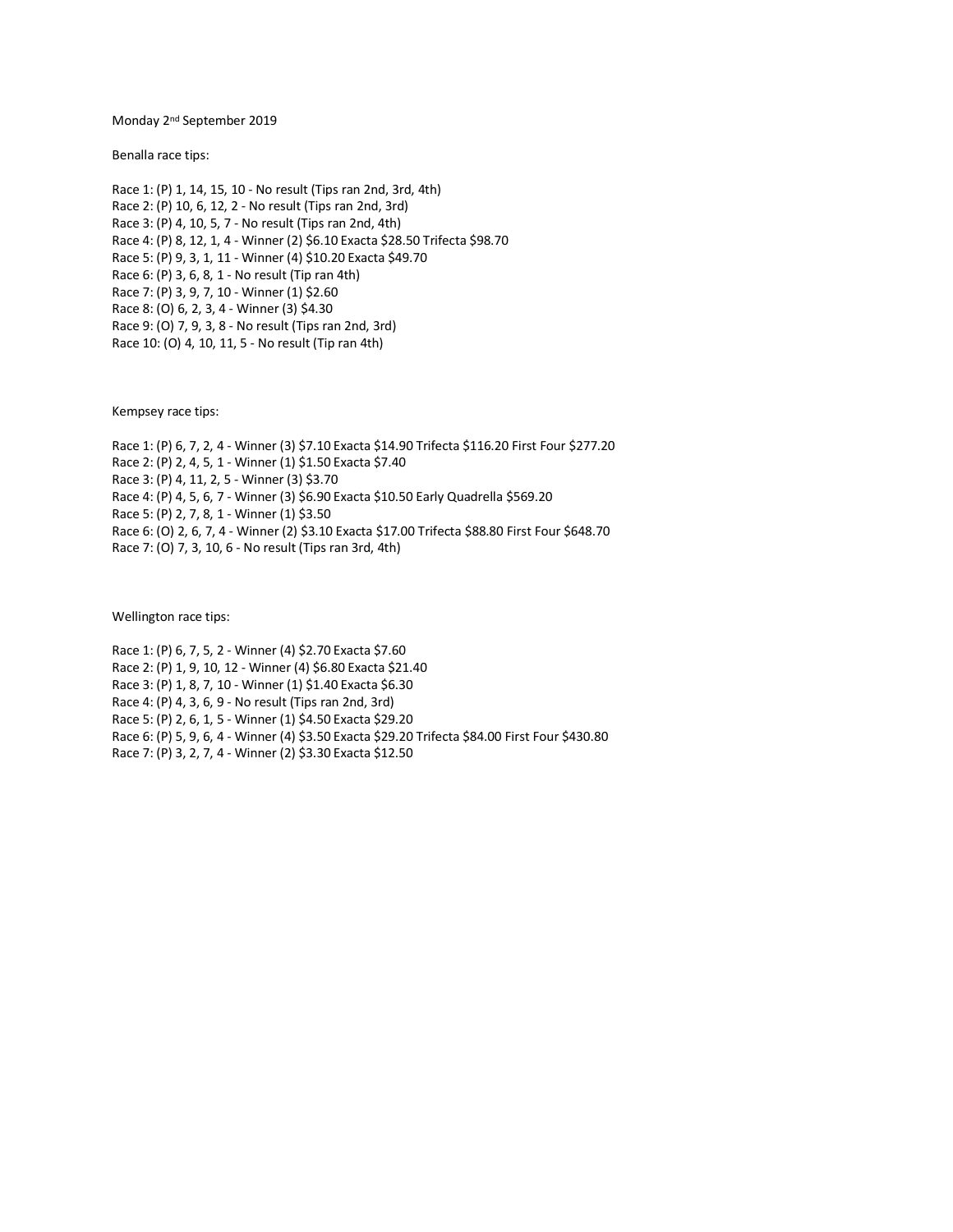Monday 26th August 2019

Swan Hill race tips:

Race 1: (P) 1, 9, 4, 7 - No result (Tip ran 3rd) Race 2: (P) 11, 5, 7, 8 - No result (Tips ran 3rd, 4th) Race 3: (P) 9, 8, 12, 4 - Winner (2) \$2.70 Exacta \$12.20 Race 4: (P) 8, 11, 6, 1 - Winner (3) \$4.20 Exacta \$20.20 Trifecta \$61.80 Race 5: (P) 9, 10, 8, 5 - Winner (4) \$3.70 Exacta \$16.20 Race 6: (P) 2, 8, 10, 1 - Winner (1) \$1.50 Exacta \$9.50 Trifecta \$50.20 Early Quadrella \$63.10 Race 7: (P) 5, 4, 2, 8 - Winner (2) \$2.40 Exacta \$14.90 Trifecta \$49.70 Race 8: (O) 2, 10, 7, 3 - Winner (1) \$4.00 Exacta \$39.80 Race 9: (O) 9, 8, 3, 1 - Winner (3) \$11.40 Exacta \$50.60 Race 10: (O) 5, 8, 3, 2 - Winner (2) \$2.10 Exacta \$9.10 Quadrella \$300.90

Bathurst race tips:

Race 1: (P) 9, 3, 6, 5 - No result (Tips ran 2nd, 3rd) Race 2: (P) 1, 4, 7, 9 - Winner (4) \$8.20 Exacta \$20.40 Trifecta \$160.50 Race 3: (P) 3, 1, 9, 2 - Winner (2) \$3.50 Exacta \$22.90 Race 4: (O) 2, 8, 4, 3 - Winner (2) \$4.10 Exacta \$19.90 Race 5: (P) 3, 6, 9, 2 - Winner (1) \$2.50 Race 6: (O) 14, 13, 2, 9 - No result (Tip ran 4th) Race 7: (O) 9, 2, 8, 12 - No result (Tips ran 2nd, 4th)

Lismore race tips:

Race 1: (P) 6, 7, 4, 2 - Winner (1) \$1.40 Exacta \$4.10 Trifecta \$7.10 Race 2: (O) 2, 3, 9, 7 - No result (Tips ran 2nd, 3rd, 4th) Race 3: (P) 10, 11, 1, 5 - No result (Tips ran 2nd, 3rd) Race 4: (P) 6, 2, 12, 14 - Winner (1) \$2.10 Exacta \$6.20 Trifecta \$48.80 Race 5: (P) 3, 10, 1, 4 - Winner (1) \$3.50 Exacta \$14.60 Trifecta \$46.20 Race 6: (O) 4, 10, 13, 5 - No result (Tips ran 2nd, 3rd, 4th) Race 7: (P) 6, 9, 16, 2 - No result (Tips ran 2nd, 3rd)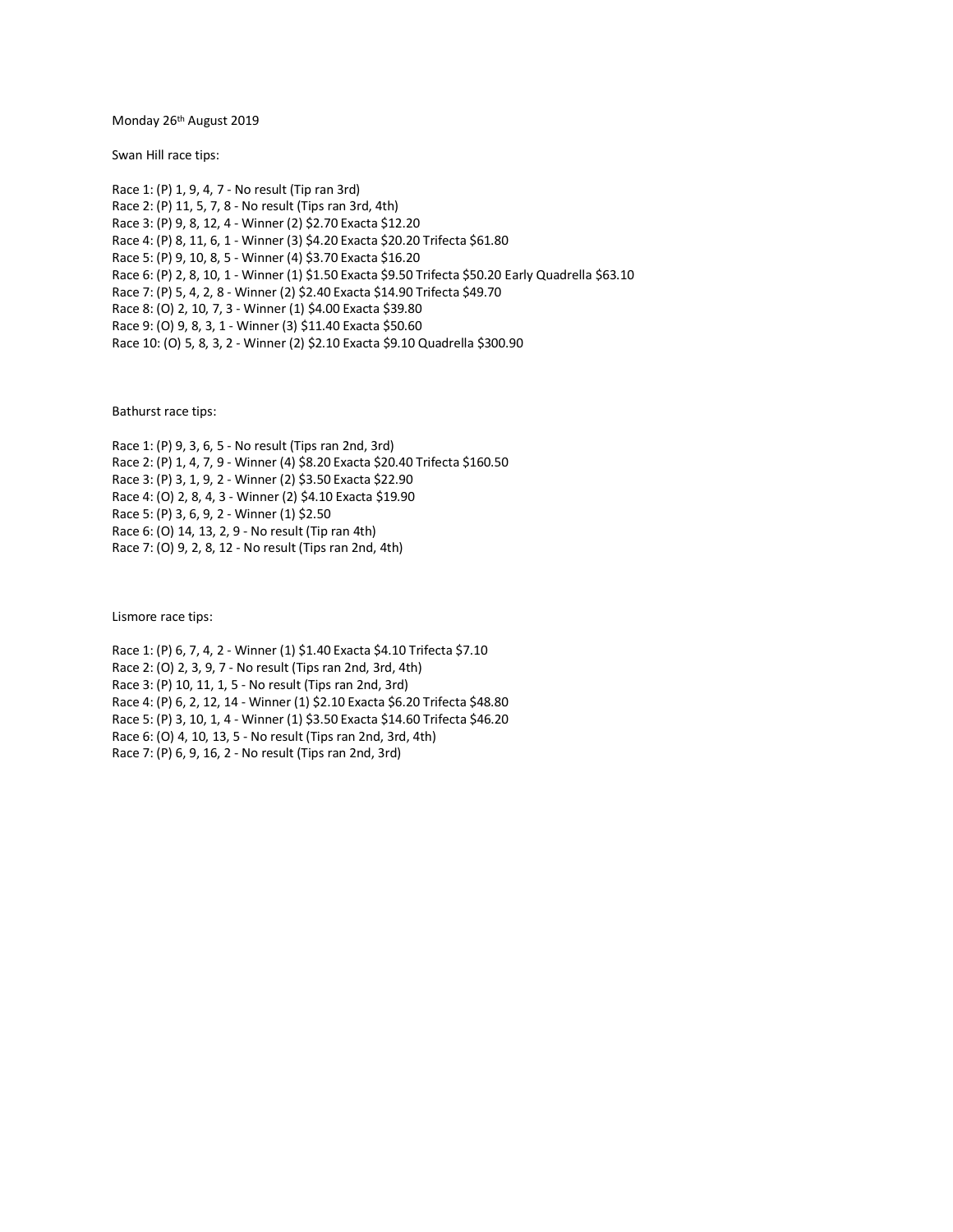Monday August 19th 2019

Grafton race tips:

Race 1: (P) 3, 2, 4, 1 - Winner (3) \$4.50 Exacta \$12.00 Race 2: (O) 1, 6, 8, 4 - Winner (3) \$3.50 Exacta \$8.80 Trifecta \$47.70 First Four \$171.00 Race 3: (O) 8, 3, 10, 15 - Winner (2) \$2.60 Exacta \$22.90 Race 4: (O) 3, 7, 5, 2 - Winner (4) \$2.50 Early Quadrella \$217.70 Race 5: (O) 1, 6, 10, 4 - No result (Tips ran 2nd, 4th) Race 6: (P) 8, 2, 1, 4 - Winner (4) \$2.50 Race 7: (O) 14, 6, 4, 10 - No result (Tip ran 2nd)

Gunnedah race tips:

Race 1: (P) 8, 1, 12, 6 - Winner (1) \$4.40 Exacta \$9.40 Trifecta \$46.50 Race 2: (P) 4, 12, 11, 9 - Winner (1) \$4.00 Exacta \$9.50 Trifecta \$23.20 First Four \$57.80 Race 3: (O) 4, 2, 3, 6 - No result (Tip ran 3rd) Race 4: (P) 1, 2, 4, 5 - Winner (3) \$6.30 Exacta \$14.40 Trifecta \$36.00 First Four \$114.00 Race 5: (P) 6, 3, 7, 9 - No result (Tips ran 2nd, 3rd) Race 6: (O) 6, 1, 2, 8 - Winner (3) \$6.90 Race 7: (O) 8, 10, 7, 12 - No result (Tip ran 4th)

Ballarat race tips:

Race 1: (P) 5, 8, 7, 1 - Winner (2) \$2.80 Exacta \$9.70 Trifecta \$17.90 Race 2: (P) 9, 7, 5, 2 - Winner (3) \$3.70 Exacta \$8.10 Race 3: (P) 2, 8, 6, 1 - Winner (2) \$6.10 Exacta \$25.00 Race 4: (P) 11, 7, 10, 6 - Winner (1) \$1.70 Exacta \$6.80 Trifecta \$26.40 First Four \$44.20 Early Quadrella \$246.60 Race 5: (P) 4, 5, 3, 1 - Winner (3) \$3.40 Exacta \$8.60 Trifecta \$35.60 First Four \$28.10 Race 6: (P) 3, 9, 2, 1 - Winner (1) \$2.80 Race 7: (P) 1, 4, 2, 3 - No result (Tips ran 2nd, 4th) Race 8: (P) 4, 6, 8, 2 - Winner (4) \$6.30 Exacta \$49.70 Trifecta \$112.70 First Four \$179.90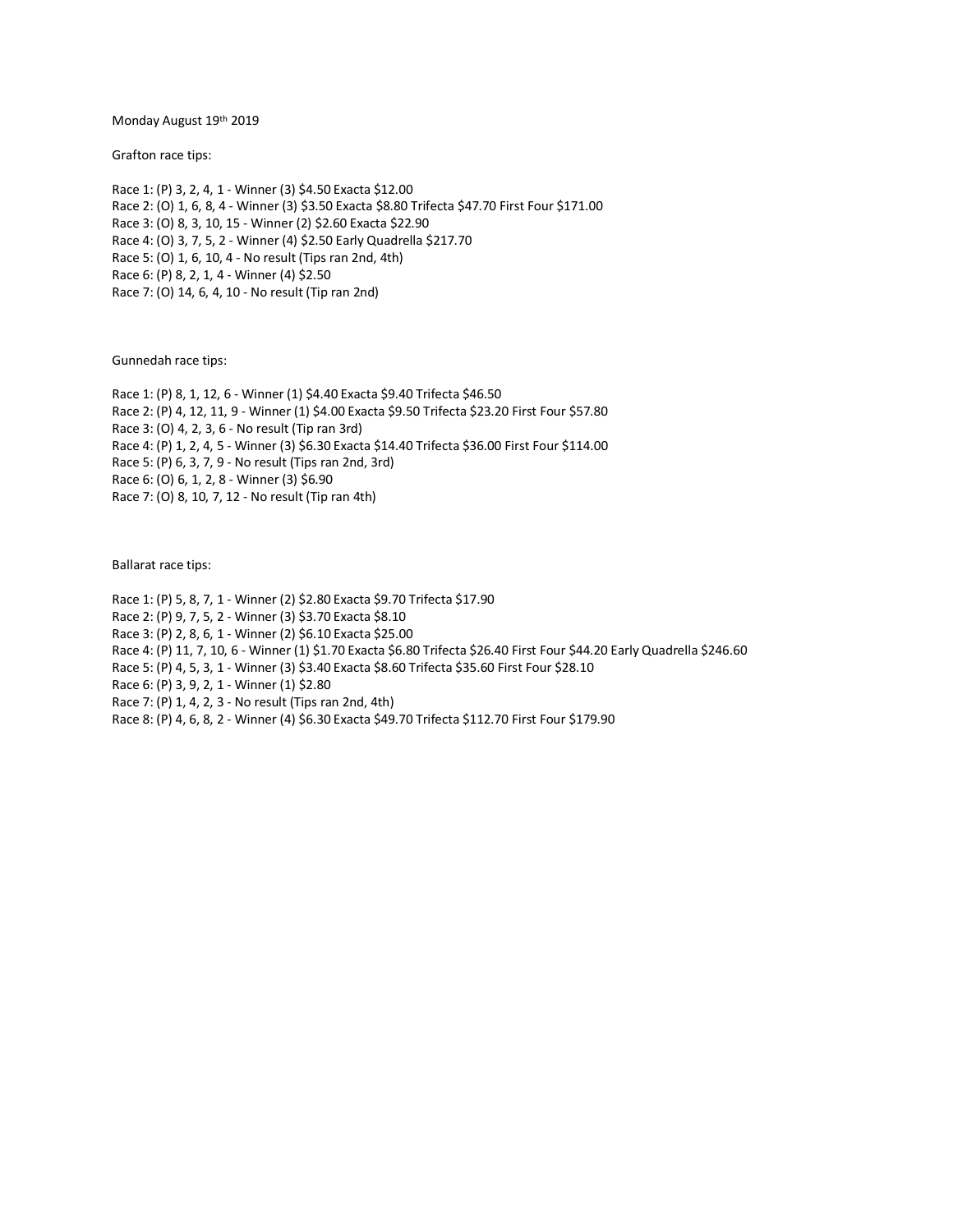Monday 5<sup>th</sup> August 2019

Forbes race tips:

Race 1: (O) 7, 5, 2, 3 - No result (Tips ran 2nd, 4th) Race 2: (P) 12, 2, 9, 1 - Winner (4) \$7.90 Exacta \$44.40 Trifecta \$80.00 First Four \$301.50 Race 3: (P) 3, 5, 12, 7 - Winner (1) \$2.90 Race 4: (O) 6, 8, 13, 1 - Winner (1) \$3.30 Race 5: (P) 3, 6, 12, 7 - No result (Tip ran 2nd) Race 6: (P) 3, 1, 7, 2 - Winner (4) \$1.70 Exacta \$8.40 Trifecta \$49.00 First Four \$149.60 Race 7: (P) 5, 8, 3, 2 - Winner (3) \$5.00 Exacta \$6.50 Race 8: (O) 6, 2, 9, 3 - Winner (2) \$4.00

Mackay race tips:

Race 1: (P) 1, 7, 2, 5 - Winner (2) \$4.40 Exacta \$21.20 Race 2: (P) 11, 3, 2, 4 - No result (Tips ran 2nd, 3rd, 4th) Race 3: (P) 2, 3, 7, 1 - Winner (2) \$5.10 Exacta \$19.70 Race 4: (P) 6, 5, 4, 9 - Winner (1) \$1.80 Race 5: (O) 9, 6, 8, 5 - Winner (4) \$6.10 Race 6: (P) 5, 1, 2, 7 - Winner (1) \$2.30 Exacta \$23.50 Trifecta \$66.80 First Four \$202.10 Race 7: (O) 5, 3, 6, 7 - Winner (3) \$31.10 Race 8: (P) 2, 8, 4, 6 - Winner (2) \$5.00 Quadrella \$2622.30

Darwin race tips:

Race 1: (P) 4, 5, 9, 1 - Winner (1) \$3.50 Race 2: (O) 8, 5, 1, 3 - Winner (1) \$4.50 Exacta \$24.10 Race 3: (P) 2, 7, 8, 1 - Winner (2) \$3.20 Exacta \$5.50 Trifecta \$18.00 First Four \$31.30 Race 4: (P) 3, 5, 11, 10 - Winner (1) \$2.80 Exacta \$16.60 Race 5: (O) 8, 3, 6, 14 - No result (Tips ran 3rd, 4th) Race 6: (O) 2, 4, 3, 10 - No result Race 7: (O) 2, 10, 1, 6 - Winner (3) \$4.20 Race 8: (O) 4, 3, 8, 9 - Winner (4) \$7.20 Race 9: (P) 2, 1, 6, 8 - Winner (2) \$4.30 Exacta \$58.30

Echuca race tips:

Race 1: (P) 11, 12, 9, 4 - Winner (2) \$5.00 Exacta \$43.40 Race 2: (P) 10, 8, 9, 6 - Winner (2) \$7.20 Race 3: (P) 5, 7, 9, 2 - Winner (2) \$4.30 Exacta \$3.40 Race 4: (P) 9, 5, 10, 3 - No result (Tips ran 3rd, 4th) Race 5: (P) 4, 2, 6, 8 - Winner (4) \$5.10 Race 6: (O) 10, 5, 12, 8 - No result (Tips ran 2nd, 3rd) Race 7: (P) 3, 6, 10, 2 - Winner (1) \$3.50 Exacta \$5.40 Race 8: (O) 3, 12, 4, 2 - Winner (3) \$6.10 Exacta \$63.50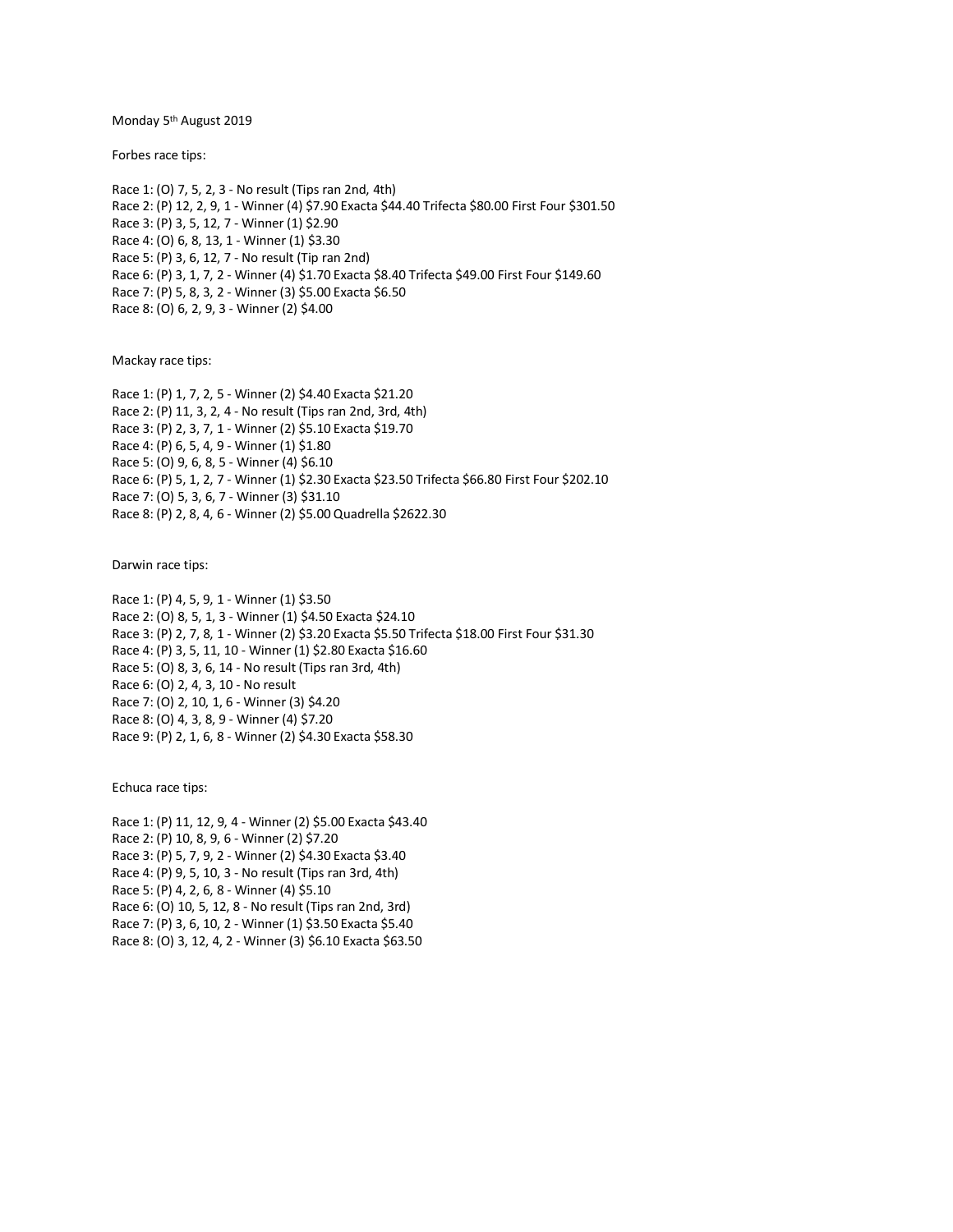Monday 29th July 2019

Taree race tips:

Race 1: (P) 5, 7, 3, 8 - Winner (4) \$6.30 Exacta \$21.60 Race 2: (P) 11, 7, 9, 8 - Winner (3) \$26.60 Exacta \$219.50 Race 3: (P) 4, 10, 5, 1 - No result (Tips ran 2nd, 3rd) Race 4: (P) 5, 8, 6, 15 - Winner (3) \$3.40 Exacta \$36.60 Race 5: (P) 3, 8, 5, 10 - Winner (1) \$1.40 Exacta \$4.80 Race 6: (O) 4, 2, 12, 3 - Winner (1) \$5.80 Exacta \$23.10 Race 7: (P) 10, 4, 13, 16 - Winner (2) \$4.20 Race 8: (O) 13, 4, 3, 11 - No result (Tip ran 4th)

Casterton race tips:

Race 1: (P) 10, 4, 8, 11 - Winner (3) \$1.70 Exacta \$5.00 Race 2: (P) 11, 1, 2, 5 - Winner (3) \$9.10 Race 3: (O) 5, 9, 6, 4 - Winner (1) \$2.90 Race 4: (O) 5, 1, 4, 6 - No result (Tip ran 3rd) Race 5: (O) 8, 6, 11, 5 - No result (Tips ran 2nd, 4th) Race 6: (O) 3, 2, 1, 11 - No result (Tips ran 2nd, 3rd) Race 7: (O) 6, 1, 4, 7 - Winner (4) \$8.10 Race 8: (P) 7, 10, 12, 8 - Winner (2) \$4.10 Race 9: (O) 1, 8, 10, 2 - Winner (1) \$1.90

Bathurst race tips:

Race 1: (P) 1, 4, 6, 8 - No result (Tips ran 2nd, 4th) Race 2: (P) 2, 12, 7, 5 - Winner (4) \$7.10 Exacta \$54.70 Trifecta \$134.60 Race 3: (O) 3, 5, 8, 10 - Winner (2) \$7.00 Exacta \$40.00 Race 4: (O) 7, 6, 2, 1 - No result (Tips ran 2nd, 4th) Race 5: (P) 8, 5, 6, 13 - No result (Tips ran 2nd, 3rd, 4th) Race 6: (P) 1, 4, 8, 6 - Winner (2) \$4.80 Race 7: (P) 2, 7, 12, 3 - Winner (4) \$2.50 Exacta \$18.10 Trifecta \$87.30 First Four \$212.80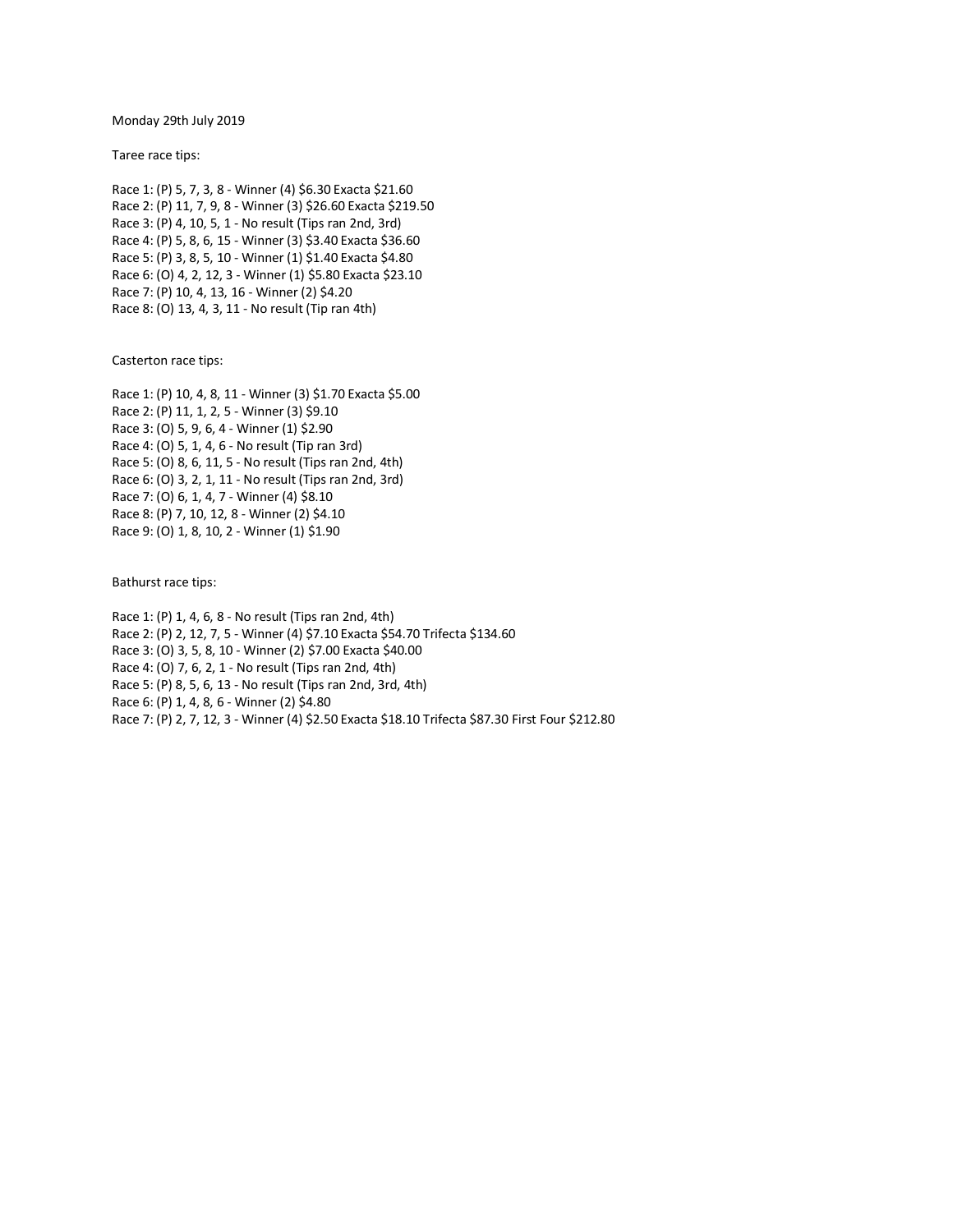Monday 8th July 2019

Wagga race tips:

Race 1: (P) 5, 3, 7, 8 - Winner (3) \$13.50 Exacta \$98.60 Trifecta \$408.00 First Four \$2124.50 Race 2: (P) 9, 10, 7, 1 - Winner (1) \$1.30 Exacta \$7.30 Trifecta \$22.60 First Four \$60.90 Race 3: (P) 5, 7, 4, 11 - Winner (3) \$8.80 Race 4: (O) 1, 3, 4, 8 - Winner (1) \$3.20 Exacta \$17.10 Early Quadrella \$2609.50 Race 5: (O) 6, 12, 2, 1 - Winner (2) \$12.00 Race 6: (O) 11, 1, 9, 8 - Winner (1) \$3.90 Exacta \$28.60 Trifecta \$265.20 Race 7: (O) 10, 2, 7, 12 - No result (Tip ran 3rd) Race 8: (O) 11, 2, 1, 10 - No result (Tip ran 4th)

Gunnedah race tips:

Race 1: (P) 1, 9, 3, 8 - Winner (4) \$11.80 Exacta \$23.10 Race 2: (O) 1, 2, 10, 8 - Winner (2) \$3.70 Race 3: (P) 9, 11, 2, 5 - No result (Tips ran 2nd, 3rd, 4th) Race 4: (O) 2, 1, 6, 4 - Winner (2) \$3.30 Race 5: (O) 7, 4, 12, 5 - Abandoned Race 6: (O) 11, 6, 7, 5 - Abandoned Race 7: (P) 2, 1, 11, 8 - Abandoned

Mildura race tips:

Race 1: (P) 11, 8, 6, 1 - Winner (1) \$1.50 Race 2: (P) 5, 9, 12, 6 - Winner (3) \$4.00 Exacta \$19.00 Race 3: (P) 9, 1, 2, 12 - Winner (1) \$1.60 Race 4: (P) 5, 8, 12, 10 - No result (Tip ran 3rd) Race 5: (P) 3, 5, 1, 4 - Winner (4) \$7.60 Race 6: (P) 7, 12, 2, 5 - Winner (4) \$4.70 Exacta \$27.00 Trifecta \$78.50 Race 7: (P) 3, 4, 1, 6 - Winner (3) \$2.80 Race 8: (O) 3, 7, 4, 9 - Winner (3) \$8.00 Quadrella \$927.60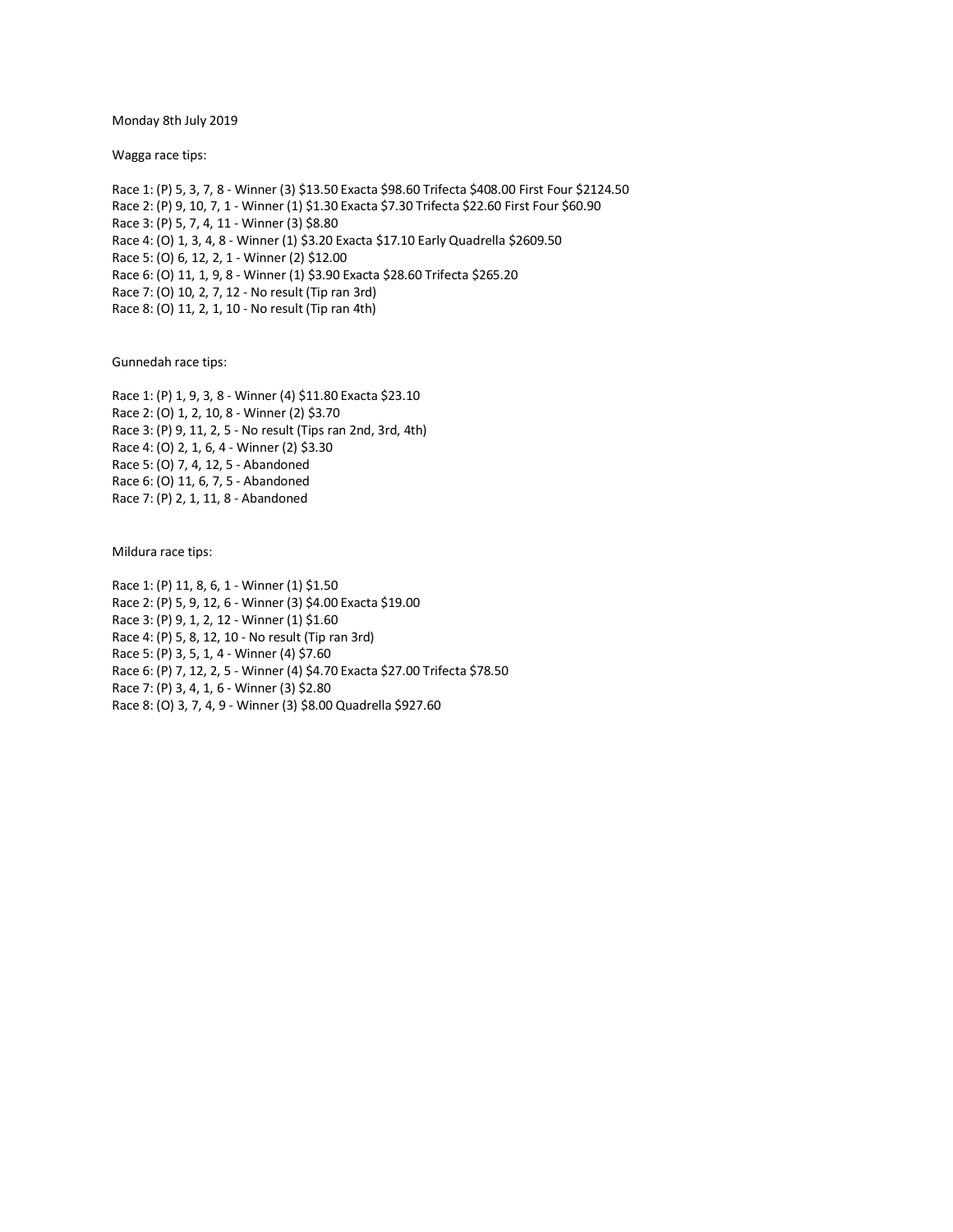Monday 1st July 2019

Muswellbrook race tips:

Race 1: (P) 11, 1, 7, 9 - Winner (2) \$6.80 Exacta \$14.60 Race 2: (O) 5, 6, 11, 1 - Winner (3) \$5.30 Race 3: (P) 1, 9, 2, 10 - No result (Tip ran 2nd) Race 4: (P) 4, 8, 3, 9 - No result (Tips ran 2nd, 4th) Race 5: (O) 8, 10, 6, 1 - No result (Tip ran 2nd) Race 6: (O) 7, 1, 4, 6 - Winner (3) \$23.00 Race 7: (P) 3, 5, 4, 9 - Winner (1) \$1.80 Race 8: (O) 4, 6, 3, 5 - Winner (3) \$3.50 Exacta \$25.30 Race 9: (O) 2, 4, 5, 3 - No result (Tips ran 3rd, 4th)

Tatura race tips:

Race 1: (O) 11, 6, 7, 13 - Winner (4) \$8.00 Exacta \$22.20

Race 2: (O) 4, 9, 1, 3 - Winner (2) \$7.20

Race 3: (P) 5, 2, 6, 3 - Winner (4) \$3.30 Exacta \$22.30 Trifecta \$46.70

Race 4: (P) 10, 7, 6, 2 - No result (Tips ran 2nd, 3rd, 4th)

Race 5: (O) 15, 10, 12, 6 - Winner (2) \$4.30 Exacta \$19.90 Trifecta \$99.50 First Four \$304.60

Race 6: (P) 8, 11, 4, 3 - No result (Tips ran 2nd, 3rd, 4th)

Race 7: (O) 3, 8, 5, 2 - No result (Tip ran 3rd)

Race 8: (O) 9, 5, 1, 2 - Winner (4) \$3.30 Exacta \$17.10

Race 9: (O) 5, 1, 8, 4 - Winner (2) \$5.90 Exacta \$11.60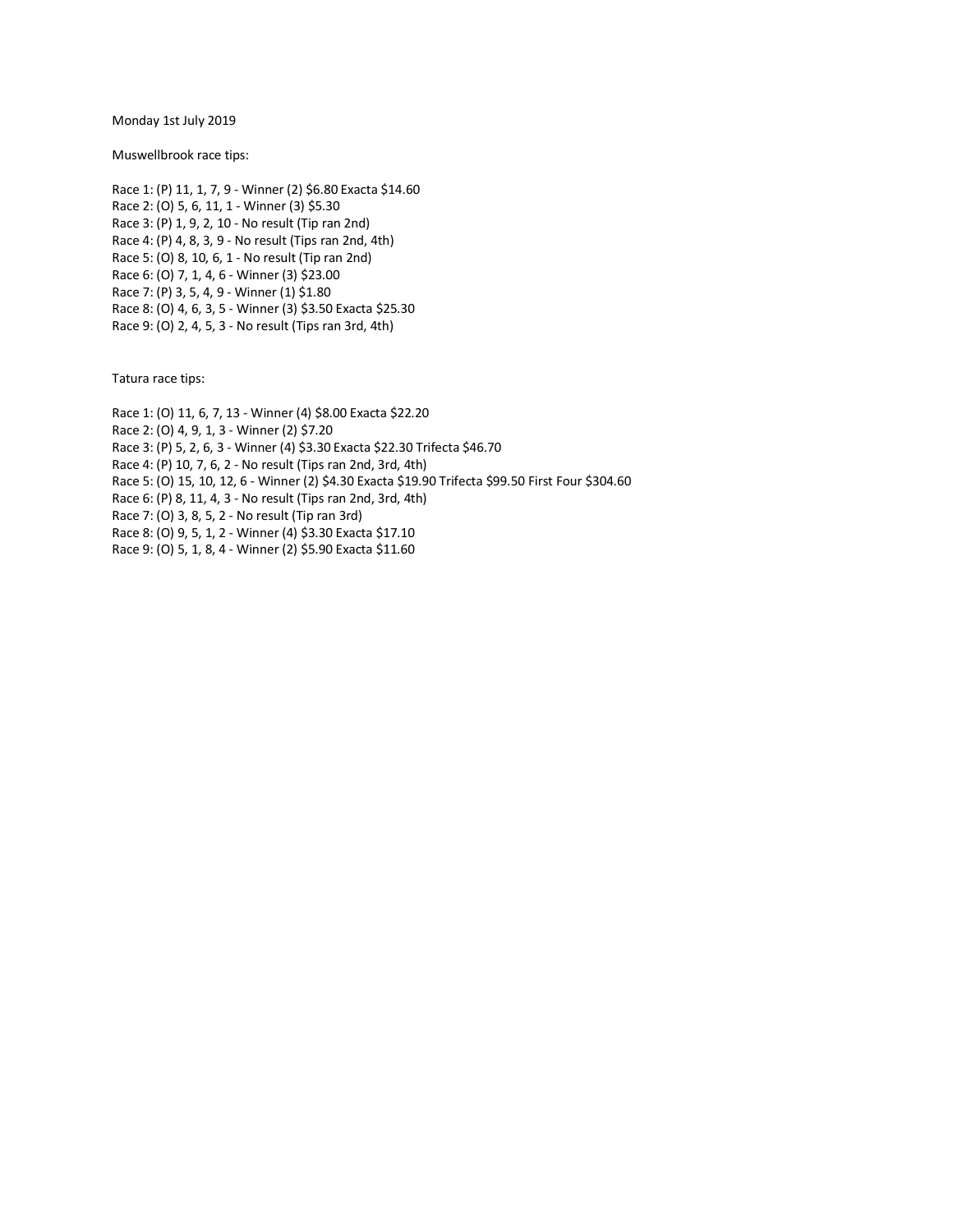### Monday 17th June 2019

### **Results summary for 17 Jun 2019**

No Specials to report Top Selection Strike Rate - 29.17% - 7 from 24 selections Top 2 Selections Strike Rate - 37.50% - 9 from 24 selections Total Strike Rate - 54.17% - 13 from 24 selections Exacta Strike Rate - 25.00% - 6 from 24 selections Trifecta Strike Rate - 12.50% - 3 from 24 selections

## **Best Selections**

Best Top Selection Win - \$5.60 Best Top 2 Selections Win - \$5.60 Best Win - All Selections - \$13.00 Best Exacta - \$41.20 Best Trifecta - \$107.00 Best First Four - \$39.10 Best Quadrella - nil

## **Selections for 17 Jun 2019**

Pakenham race tips:

Race 1: (P) 5, 7, 3, 1 - Winner (1) \$1.40 Exacta \$7.30 Trifecta \$13.50 First Four \$39.10 Race 2: (P) 2, 10, 7, 11 - Winner (1) \$2.10 Exacta \$6.80 Race 3: (O) 11, 12, 8, 2 - Winner (1) \$3.00 Race 4: (P) 10, 11, 8, 4 - Winner (3) \$13.00 Race 5: (P) 11, 5, 2, 3 - No result (Tips ran 2nd, 3rd) Race 6: (O) 10, 7, 8, 4 - No result Race 7: (O) 3, 2, 4, 1 - Winner (4) \$4.30 Race 8: (P) 11, 7, 5, 8 - No result (Tips ran 2nd, 3rd) Race 9: (O) 9, 1, 8, 3 - No result (Tip ran 4th) Race 10: (O) 4, 2, 8, 12 - Winner (3) \$6.40

Albury race tips:

Race 1: (P) 5, 7, 4, 2 - Winner (2) \$3.00 Exacta \$7.40 Race 2: (P) 1, 5, 7, 9 - Winner (2) \$4.10 Race 3: (P) 6, 1, 4, 2 - Winner (3) \$2.80 Exacta \$10.40 Trifecta \$23.60 Race 4: (P) 9, 1, 11, 10 - No result (Tips ran 3rd, 4th) Race 5: (P) 5, 8, 1, 2 - No result (Tips ran 2nd, 4th) Race 6: (O) 11, 2, 7, 4 - No result (Tips ran 2nd, 3rd) Race 7: (O) 6, 8, 7, 4 - Winner (1) \$5.60 Exacta \$41.20 Trifecta \$107.00

Bathurst race tips:

Race 1: (P) 8, 1, 7, 4 - Winner (1) \$2.40 Race 2: (P) 1, 2, 7, 6 - Winner (1) \$1.50 Exacta \$8.20 Race 3: (P) 4, 11, 6, 10 - Winner (1) \$1.20 Race 4: (P) 4, 10, 6, 9 - No result (Tips ran 2nd, 3rd, 4th) Race 5: (P) 4, 6, 8, 7 - No result (Tip ran 4th) Race 6: (O) 11, 6, 1, 5 - No result (Tips ran 2nd, 4th) Race 7: (O) 11, 12, 6, 3 - No result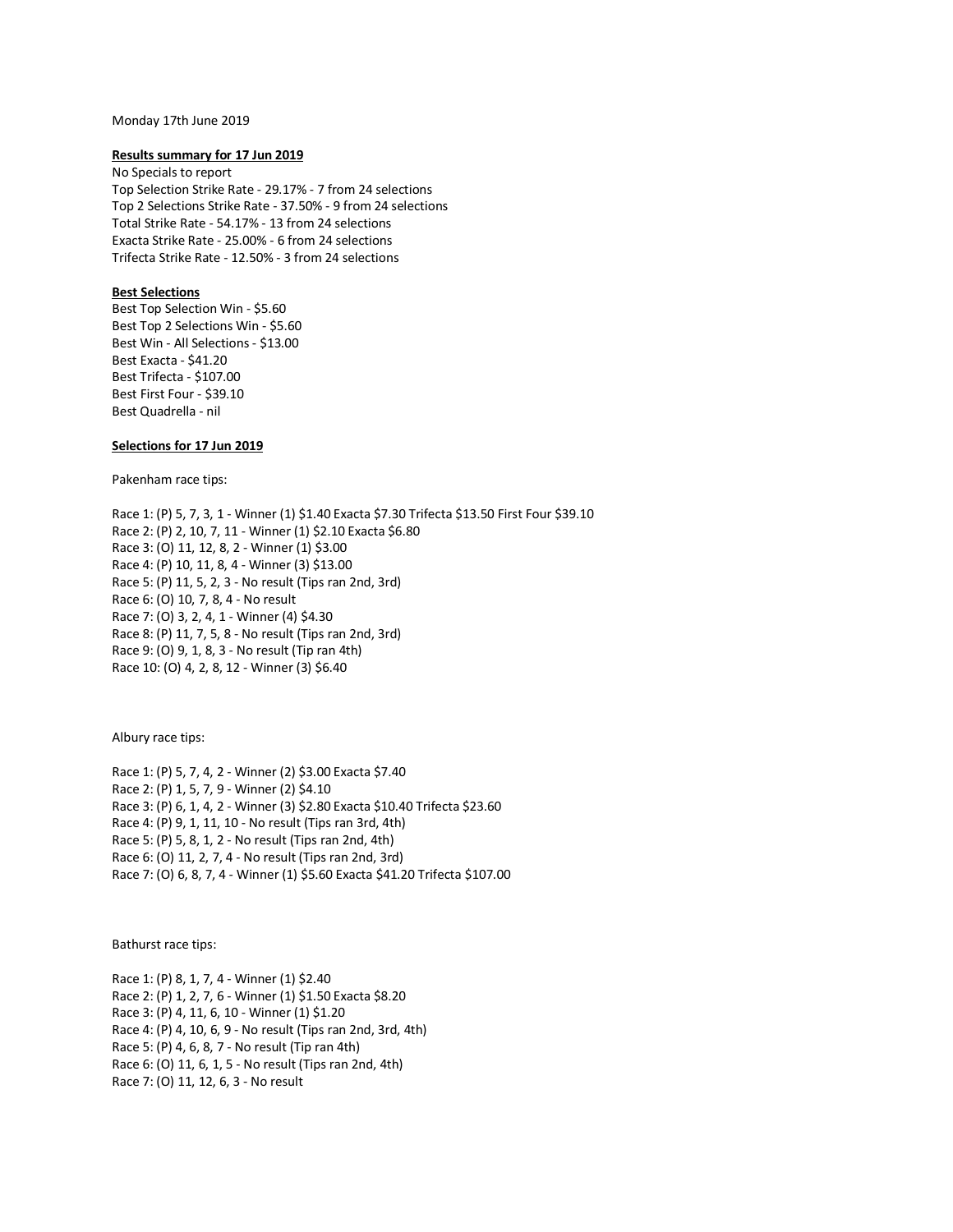Monday 10th June 2019

Results summary for 10 Jun 2019 Top Special (\*) Selection Strike Rate - 100.00% - 1 from 1 selections Top Selection Strike Rate - 31.71% - 13 from 41 selections Top 2 Selections Strike Rate - 43.90% - 18 from 41 selections Total Strike Rate - 68.29% - 28 from 41 selections Exacta Strike Rate - 34.15% - 14 from 41 selections Trifecta Strike Rate - 12.20% - 5 from 41 selections

Best Selections Best Top Selection Win - \$5.70 Best Top 2 Selections Win - \$5.70 Best Win - All Selections - \$8.90 Best Exacta - \$29.00 Best Trifecta - \$147.80 Best First Four - nil Best Quadrella - \$2479.40

Selections for 10 Jun 2019

Cairns race tips:

Race 1: (P) 4, 5, 8, 1 - No result Race 2: (P) 7, 9, 10, 5 - Winner (1) \$1.60 Exacta \$7.00 Trifecta \$41.70 Race 3: (P) 1, 2, 6, 7 - Winner (1) \$2.10 Race 4: (P) 2, 1, 3, 5 - Winner (4) \$7.60 Race 5: (P) 3, 1, 6, 7 - No result Race 6: (P) 3, 2, 4, 7 - No result Race 7: (P) 1, 6, 9, 3 - Winner (2) \$4.60 Exacta \$14.80 Race 8: (P) 5, 9, 4, 1 - Winner (1) \$2.00 Exacta \$3.70 Race 9: (O) 5, 1, 11, 4 - Winner (2) \$4.90 Exacta \$24.20 Trifecta \$147.80 Race 10: (O) 9, 7, 4, 1 - Winner (3) \$2.60 Exacta \$16.20 Quadrella \$307.20

Mornington race tips:

Race 1: (P) 5, 10, 6, 9 - Winner (1) \$1.70 Exacta \$3.70 Trifecta \$31.00 Race 2: (O) 6, 14, 3, 5 - Winner (4) \$8.90 Race 3: (O) 2, 5, 15, 4 - Winner (1) \$2.50 Race 4: (O) 9, 8, 1, 10 - Winner (1) \$5.70 Race 5: (\*) 11, 9, 6, 2 - Winner (1) \$1.90 Race 6: (P) 8, 7, 3, 12 - Winner (1) \$4.50 Exacta \$16.00 Early Quadrella \$2479.40 Race 7: (O) 4, 2, 8, 5 - No result Race 8: (O) 11, 3, 2, 12 - No result Race 9: (O) 5, 7, 12, 13 - Winner (3) \$4.20

Ballina race tips:

Race 1: (P) 4, 5, 7, 6 - Winner (4) \$4.90 Exacta \$17.80 Race 2: (O) 3, 5, 10, 13 - No result Race 3: (O) 9, 13, 11, 12 - Winner (2) \$5.50 Race 4: (O) 11, 7, 8, 4 - No result Race 5: (P) 6, 7, 13, 12 - Winner (1) \$4.60 Race 6: (P) 7, 1, 14, 9 - Winner (1) \$4.40 Exacta \$17.10 Trifecta \$122.50 Race 7: (O) 8, 9, 2, 1 - Winner (4) \$8.60 Exacta \$29.00 Race 8: (O) 6, 8, 13, 11 - Winner (4) \$2.80 Quadrella \$859.30

Randwick Kensington race tips: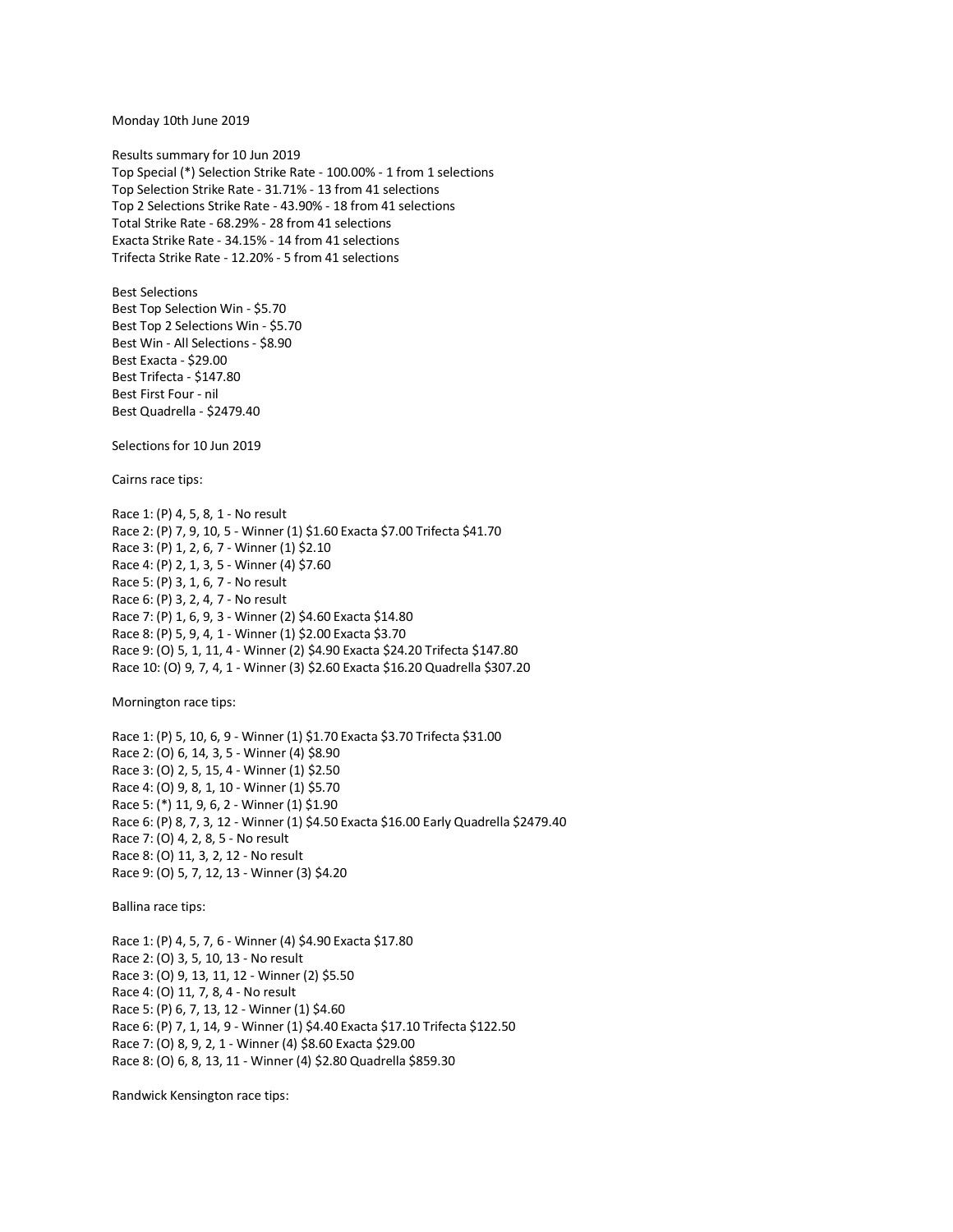Race 1: (P) 8, 1, 3, 2 - No result Race 2: (P) 1, 6, 3, 7 - No result Race 3: (O) 13, 10, 1, 15 - No result Race 4: (P) 2, 5, 9, 1 - No result Race 5: (P) 6, 11, 1, 2 - No result Race 6: (P) 10, 1, 5, 6 - No result Race 7: (O) 7, 5, 2, 1 - Winner (4) \$2.90

Balaklava race tips:

Race 1: (P) 1, 6, 4, 2 - Winner (1) \$3.40 Exacta \$24.60 Race 2: (P) 2, 4, 1, 7 - Winner (3) \$3.60 Exacta \$6.30 Race 3: (P) 5, 1, 8, 3 - Winner (1) \$2.30 Race 4: (P) 2, 1, 4, 7 - Winner (2) \$1.90 Exacta \$8.30 Trifecta \$18.60 Race 5: (O) 13, 3, 14, 16 - Winner (4) \$4.60 Race 6: (P) 3, 1, 4, 2 - Winner (2) \$2.90 Race 7: (P) 6, 1, 13, 7 - Winner (1) \$2.10 Exacta \$17.50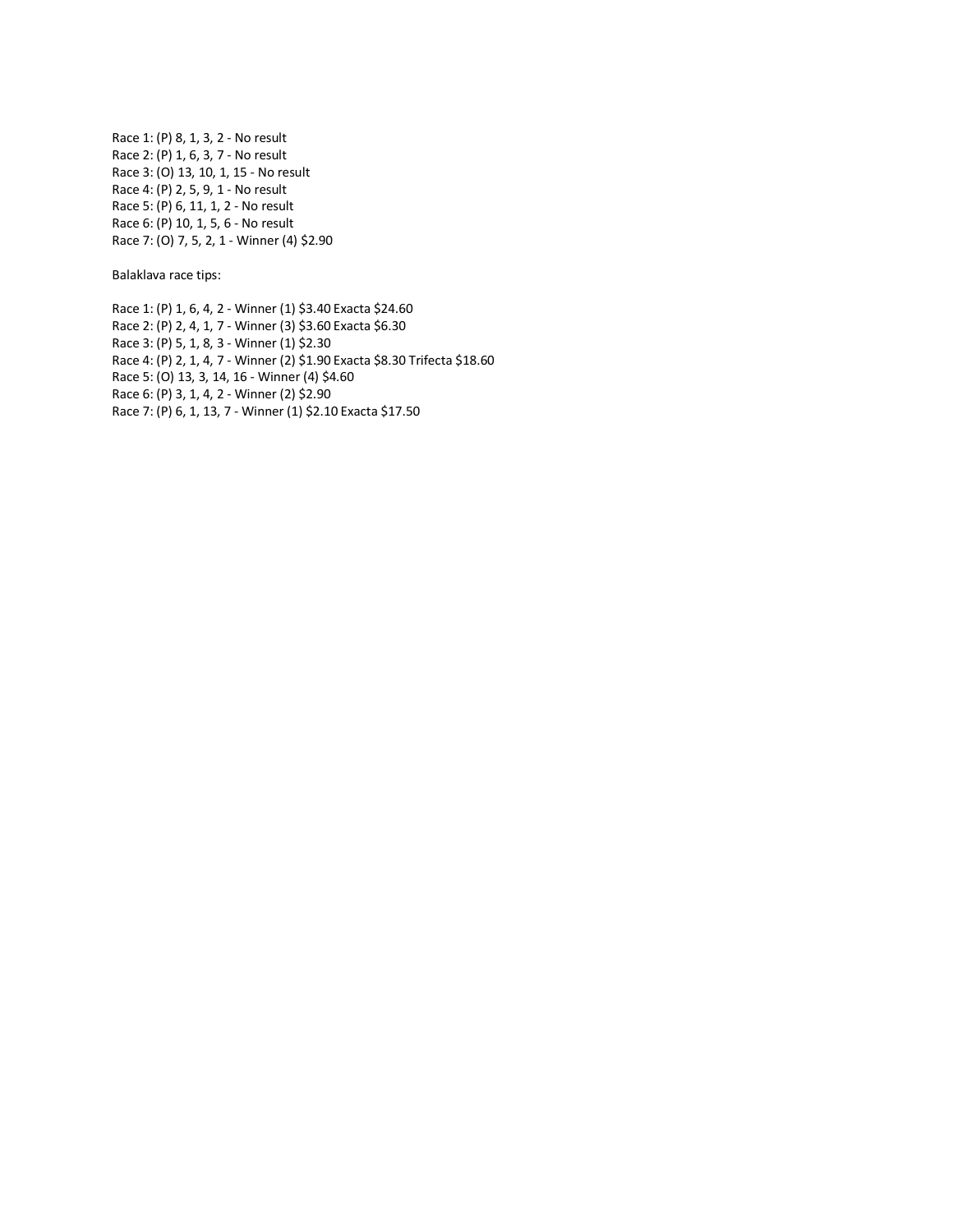Monday 3rd June 2019

### **Results summary for 03 Jun 2019**

Top Special (\*) Selection Strike Rate - 100.00% - 2 from 2 selections Top Selection Strike Rate - 26.92% - 7 from 26 selections Top 2 Selections Strike Rate - 38.46% - 10 from 26 selections Total Strike Rate - 76.92% - 20 from 26 selections Exacta Strike Rate - 53.85% - 14 from 26 selections Trifecta Strike Rate - 26.92% - 7 from 26 selections

## **Best Selections**

Best Top Selection Win - \$3.40 Best Top 2 Selections Win - \$8.40 Best Win - All Selections - \$10.70 Best Exacta - \$34.40 Best Trifecta - \$53.20 Best First Four - \$97.00 Best Quadrella - \$1231.10

## **Selections for 03 Jun 2019**

Moe race tips:

Race 1: (P) 6, 8, 3, 5 - Winner (4) \$10.70 Race 2: (O) 5, 7, 10, 1 - Winner (1) \$2.80 Exacta \$25.40 Race 3: (O) 5, 16, 8, 7 - No result Race 4: (P) 13, 4, 12, 8 - Winner (1) \$3.40 Exacta \$21.10 Trifecta \$53.20 First 4 \$97.00 Race 5: (O) 11, 14, 2, 9 - Winner (4) \$3.80 Exacta \$11.30 Trifecta \$27.50 Race 6: (P) 2, 9, 11, 4 - Winner (4) \$2.50 Race 7: (O) 7, 4, 6, 1 - Winner (3) \$2.90 Exacta \$18.20 Race 8: (P) 8, 10, 5, 4 - No result Race 9: (O) 12, 4, 8, 6 - Winner (4) \$5.90 Exacta \$24.60 Race 10: (O) 8, 4, 10, 5 - No result

Cessnock race tips:

Race 1: (\*) 1, 5, 3, 6 - Winner (1) \$2.00 Race 2: (\*) 3, 2, 1, 7 - Winner (1) \$1.40 Exacta \$5.80 Trifecta \$7.70 Race 3: (P) 2, 4, 7, 8 - Winner (2) \$8.40 Exacta \$18.30 Race 4: (P) 3, 2, 6, 8 - No result Race 5: (P) 1, 7, 11, 6 - Winner (1) \$1.40 Exacta \$7.70 Trifecta \$21.90 First 4 \$38.00 Race 6: (P) 2, 3, 13, 9 - No result Race 7: (P) 1, 6, 4, 9 - Winner (1) \$3.10 Race 8: (P) 3, 1, 5, 4 - Winner (4) \$10.20 Exacta \$34.40

Northam race tips:

Race 1: (P) 2, 3, 1, 5 - No result Race 2: (P) 1, 3, 6, 2 - Winner (2) \$2.80 Exacta \$8.10 Trifecta \$43.50 First 4 \$61.60 Race 3: (P) 2, 5, 1, 8 - Winner (2) \$2.50 Exacta \$12.50 Race 4: (P) 5, 6, 2, 3 - Winner (1) \$1.70 Exacta \$9.00 Trifecta \$29.90 First 4 \$32.80 Race 5: (O) 8, 4, 5, 1 - Winner (3) \$8.40 Exacta \$16.10 Trifecta \$50.80 Race 6: (O) 11, 3, 6, 10 - Winner (3) \$9.10 Race 7: (O) 7, 5, 1, 4 - Winner (4) \$4.00 Race 8: (O) 9, 2, 10, 1 - Winner (4) \$3.40 Exacta \$26.60 Quadrella \$1231.10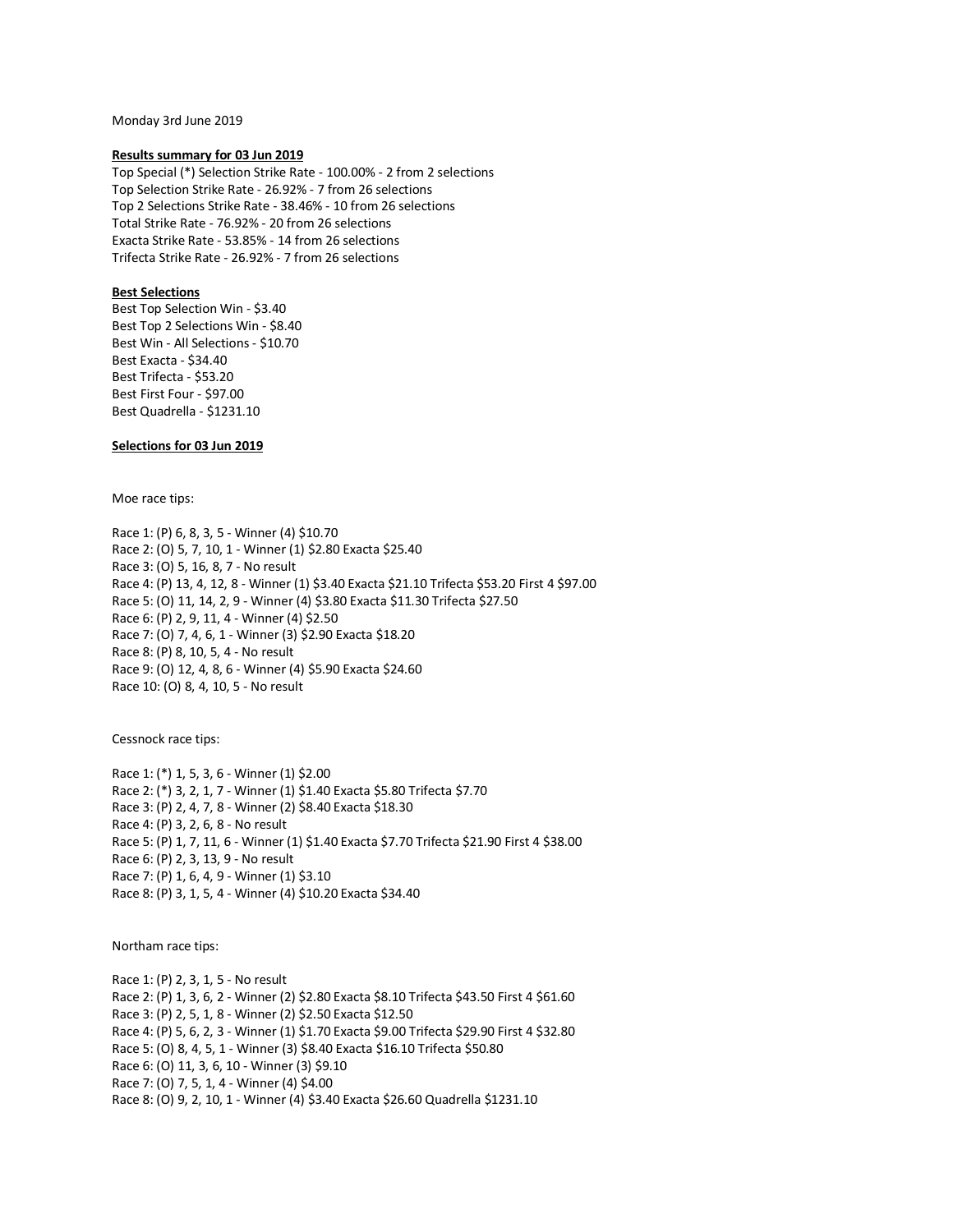### Monday 27th May 2019

### **Results summary for 27 May 2019**

No Specials to report Top Selection Strike Rate - 25.00% - 6 from 24 selections Top 2 Selections Strike Rate - 37.50% - 9 from 24 selections Total Strike Rate - 66.67% - 16 from 24 selections Exacta Strike Rate - 25.00% - 6 from 24 selections Trifecta Strike Rate - 16.67% - 4 from 24 selections

## **Best Selections**

Best Top Selection Win - \$7.00 Best Top 2 Selections Win - \$11.40 Best Win - All Selections - \$11.40 Best Exacta - \$51.70 Best Trifecta - \$219.30 Best First Four - nil Best Quadrella - \$153.50

## **Selections for 27 May 2019**

Dubbo race tips:

Race 1: (P) 10, 1, 9, 11 - Winner (2) \$3.40 Exacta \$36.80 Trifecta \$69.30 Race 2: (O) 1, 17, 3, 10 - Winner (3) \$8.30 Exacta \$51.70 Race 3: (P) 6, 8, 5, 1 - No result Race 4: (O) 6, 11, 1, 5 - Winner (1) \$1.80 Exacta \$3.30 Trifecta \$18.00 Race 5: (O) 10, 8, 11, 3 - Winner (3) \$8.00 Exacta \$35.90 Trifecta \$219.30 Race 6: (O) 12, 15, 4, 11 - Winner (1) \$3.90 Race 7: (O) 8, 9, 7, 10 - No result Race 8: (O) 10, 7, 8, 6 - No result Race 9: (O) 3, 7, 10, 8 - No result

Taree race tips:

Race 1: (P) 1, 7, 9, 4 - Winner (4) \$4.60 Race 2: (O) 4, 1, 10, 8 - Winner (2) \$3.10 Race 3: (O) 11, 6, 7, 4 - Winner (4) \$2.90 Race 4: (P) 4, 6, 2, 5 - Winner (1) \$2.10 Race 5: (P) 10, 1, 2, 6 - No result Race 6: (O) 2, 12, 4, 7 - No result Race 7: (O) 10, 13, 9, 1 - Winner (1) \$7.00

Ballarat Synthetic race tips:

Race 1: (P) 3, 6, 5, 2 - Winner (4) \$10.50 Exacta \$26.50 Race 2: (P) 12, 2, 8, 7 - Winner (1) \$1.50 Exacta \$12.10 Trifecta \$25.40 Race 3: (P) 9, 5, 1, 2 - No result Race 4: (P) 4, 11, 5, 10 - Winner (1) \$2.80 Race 5: (O) 10, 12, 2, 3 - Winner (3) \$2.80 Race 6: (O) 4, 8, 2, 1 - Winner (4) \$3.70 Race 7: (P) 4, 3, 6, 2 - Winner (2) \$11.40 Race 8: (O) 7, 3, 8, 5 - No result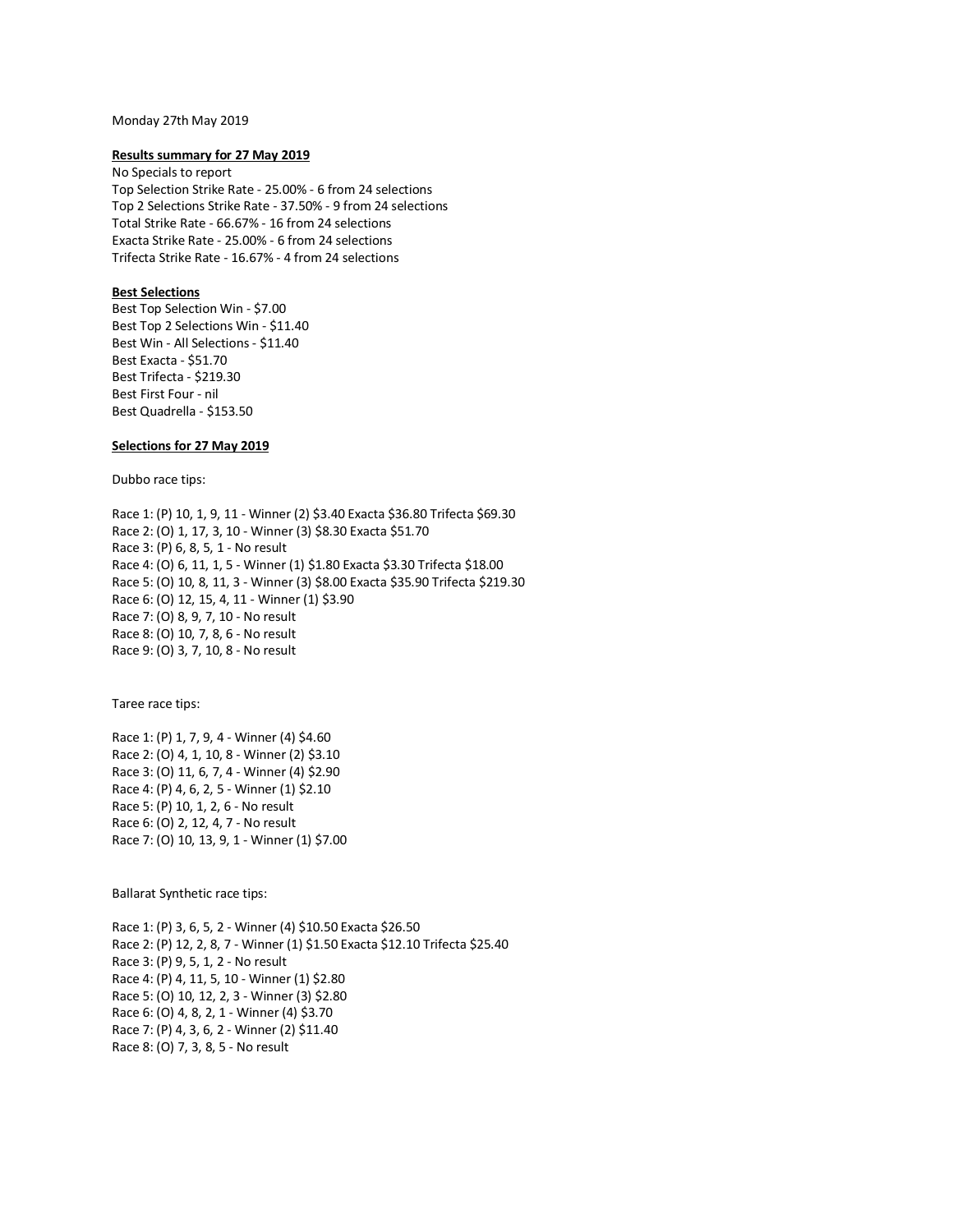### Monday 20th May 2019

### **Results summary for 20 May 2019**

No Specials to report Top Selection Strike Rate - 50.00% - 12 from 24 selections Top 2 Selections Strike Rate - 66.67% - 16 from 24 selections Total Strike Rate - 87.50% - 21 from 24 selections Exacta Strike Rate - 50.00% - 12 from 24 selections Trifecta Strike Rate - 16.67% - 4 from 24 selections

## **Best Selections**

Best Top Selection Win - \$6.00 Best Top 2 Selections Win - \$9.50 Best Win - All Selections - \$9.50 Best Exacta - \$43.90 Best Trifecta - \$55.30 Best First Four - \$151.80 Best Quadrella - \$700.20

## **Selections for 20 May 2019**

Wellington race tips:

Race 1: (O) 10, 5, 1, 2 - Winner (3) \$7.00 Exacta \$21.50 Race 2: (P) 5, 2, 7, 3 - Winner (1) \$1.50 Exacta \$3.50 Trifecta \$6.60 First 4 \$13.00 Race 3: (O) 10, 7, 3, 11 - No result Race 4: (O) 12, 10, 4, 6 - Winner (3) \$1.90 Exacta \$10.20 Race 5: (P) 2, 4, 11, 9 - Winner (1) \$6.00 Exacta \$5.90 Race 6: (P) 5, 4, 6, 3 - Winner (1) \$2.00 Exacta \$24.90 Race 7: (P) 3, 5, 9, 11 - Winner (2) \$2.10 Exacta \$4.30 Trifecta \$55.30 First 4 \$151.80 Race 8: (P) 7, 4, 8, 5 - Winner (1) \$5.00 Race 9: (P) 1, 13, 4, 5 - Winner (1) \$2.70 Quadrella \$89.60

Port Macquarie race tips:

Race 1: (P) 3, 11, 4, 9 - Winner (3) \$3.80 Race 2: (P) 5, 4, 6, 1 - Winner (1) \$2.10 Exacta \$9.70 Race 3: (O) 3, 8, 11, 12 - Winner (1) \$2.50 Race 4: (P) 8, 4, 3, 6 - No result Race 5: (O) 2, 6, 3, 4 - Winner (1) \$4.60 Race 6: (O) 4, 5, 1, 8 - Winner (3) \$6.90 Exacta \$13.30 Race 7: (P) 6, 9, 3, 11 - No result

Mornington race tips:

Race 1: (P) 3, 6, 4, 2 - Winner (1) \$3.60 Race 2: (P) 6, 2, 7, 5 - Winner (1) \$2.60 Exacta \$16.50 Trifecta \$40.50 Race 3: (P) 4, 3, 2, 1 - Winner (3) \$6.70 Race 4: (P) 3, 2, 6, 5 - Winner (2) \$9.50 Exacta \$43.90 Race 5: (P) 8, 2, 12, 10 - Winner (1) \$1.50 Exacta \$5.20 Trifecta \$8.70 Race 6: (O) 1, 7, 10, 11 - Winner (2) \$3.90 Race 7: (P) 7, 3, 2, 4 - Winner (2) \$5.30 Exacta \$40.10 Race 8: (P) 2, 1, 11, 4 - Winner (1) \$4.30 Quadrella \$193.70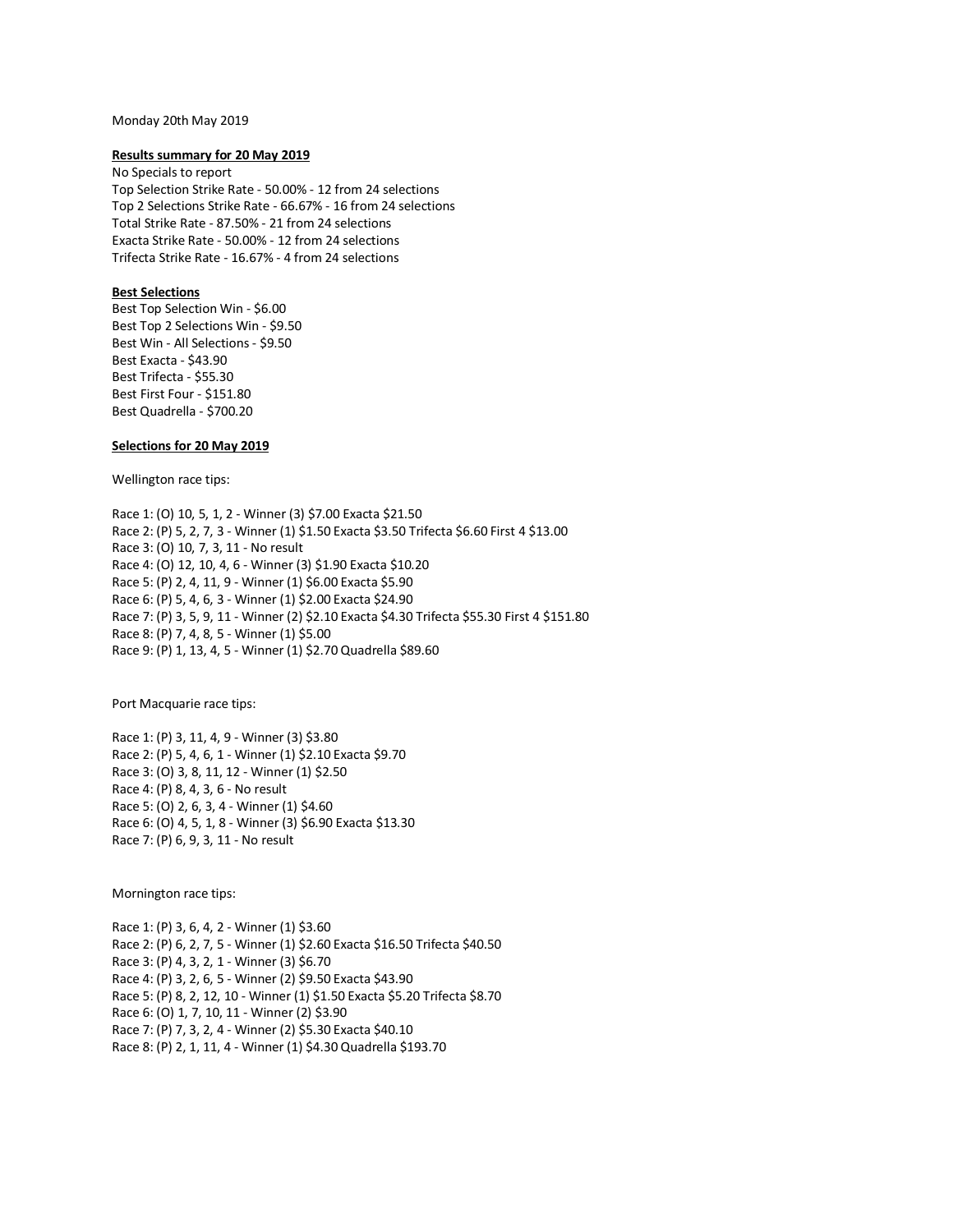### Monday 13th May 2019

### **Results summary for 13 May 2019**

No Specials to report Top Selection Strike Rate - 47.83% - 11 from 23 selections Top 2 Selections Strike Rate - 65.22% - 15 from 23 selections Total Strike Rate - 82.61% - 19 from 23 selections Exacta Strike Rate - 56.52% - 13 from 23 selections Trifecta Strike Rate - 26.09% - 6 from 23 selections

## **Best Selections**

Best Top Selection Win - \$5.10 Best Top 2 Selections Win - \$10.40 Best Win - All Selections - \$23.40 Best Exacta - \$211.90 Best Trifecta - \$229.20 Best First Four - nil Best Quadrella - \$1497.00

## **Selections for 13 May 2019**

Taree race tips:

Race 1: (P) 10, 1, 12, 13 - Winner (1) \$1.40 Exacta \$4.60 Trifecta \$46.70 Race 2: (O) 1, 9, 11, 12 - Winner (1) \$2.20 Race 3: (P) 8, 2, 3, 6 - No result Race 4: (P) 14, 5, 4, 2 - No result Race 5: (O) 5, 8, 1, 4 - No result Race 6: (O) 13, 4, 7, 5 - Winner (1) \$3.00 Race 7: (O) 3, 10, 6, 7 - Winner (3) \$14.10 Exacta \$28.90 Race 8: (O) 6, 2, 3, 1 - No result

Mildura race tips:

Race 1: (P) 3, 1, 8, 2 - Winner (1) \$1.70 Exacta \$5.90 Trifecta \$16.20 Race 2: (P) 1, 4, 6, 2 - Winner (4) \$23.40 Exacta \$36.70 Race 3: (P) 2, 3, 10, 9 - Winner (1) \$1.40 Exacta \$6.40 Race 4: (P) 7, 9, 1, 5 - Winner (3) \$2.40 Early Quadrella \$398.30 Race 5: (P) 4, 3, 1, 9 - Winner (4) \$5.60 Exacta \$23.50 Race 6: (O) 5, 4, 8, 9 - Winner (1) \$2.70 Exacta \$5.30 Trifecta \$20.90 Race 7: (P) 1, 3, 2, 7 - Winner (2) \$2.90 Exacta \$18.30 Trifecta \$53.90 Race 8: (P) 2, 11, 4, 5 - Winner (1) \$1.80 Exacta \$11.00 Trifecta \$35.30 Quadrella \$130.70

Albury race tips:

Race 1: (P) 5, 12, 3, 6 - Winner (1) \$2.80 Race 2: (O) 2, 4, 1, 8 - Winner (1) \$2.60 Race 3: (O) 6, 9, 11, 4 - Winner (1) \$5.10 Exacta \$22.70 Race 4: (O) 2, 12, 5, 1 - Winner (2) \$6.40 Exacta \$211.90 Trifecta \$229.20 Early Quadrella \$160.90 Race 5: (O) 2, 3, 4, 7 - Winner (2) \$8.80 Exacta \$18.50 Race 6: (O) 11, 10, 9, 4 - Winner (2) \$10.40 Exacta \$22.10 Race 7: (O) 11, 3, 9, 6 - Winner (1) \$4.30 Quadrella \$1497.00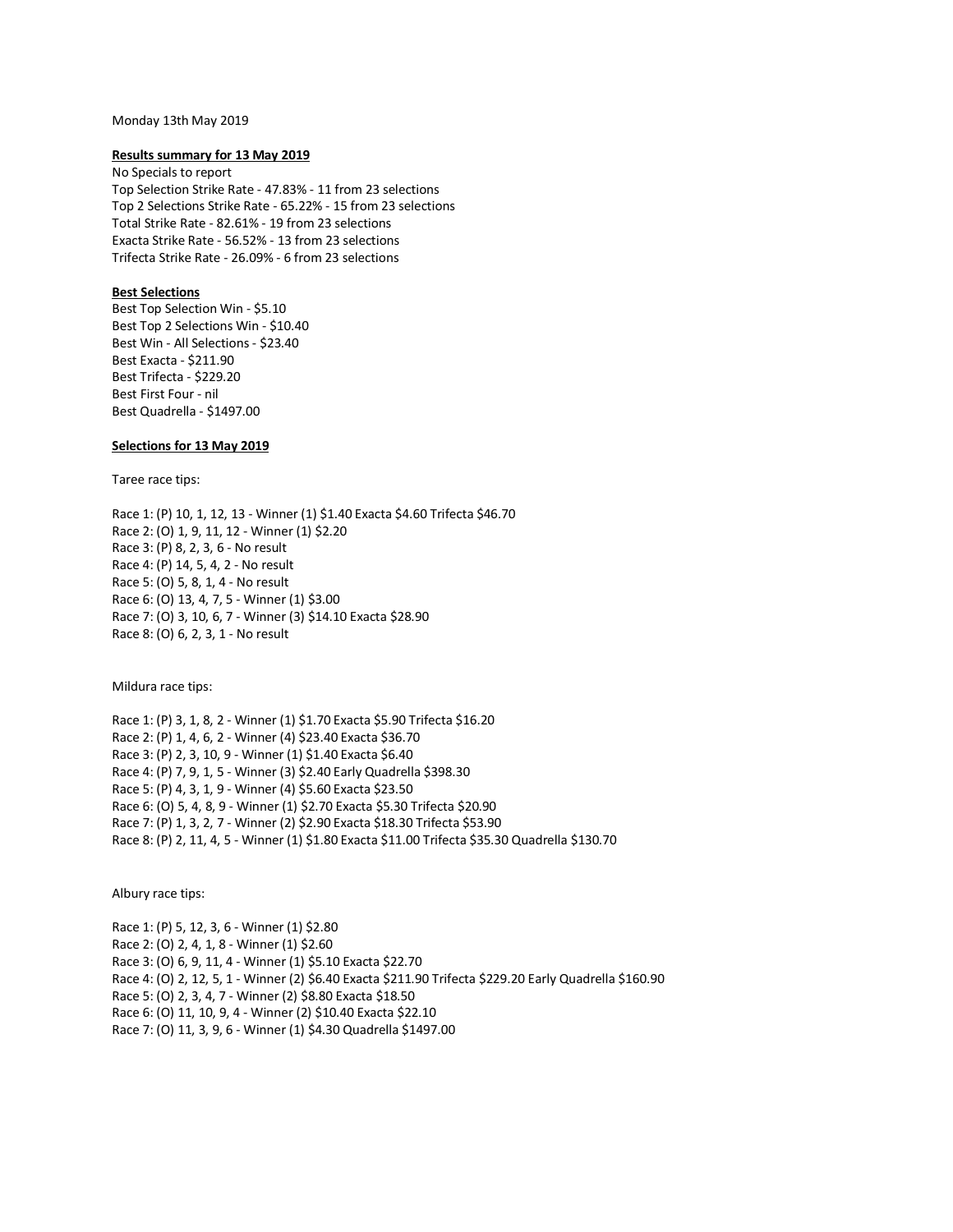### Monday 6th May 2019

### **Results summary for 06 May 2019**

No Specials to report Top Selection Strike Rate - 41.94% - 13 from 31 selections Top 2 Selections Strike Rate - 64.52% - 20 from 31 selections Total Strike Rate - 77.42% - 24 from 31 selections Exacta Strike Rate - 41.94% - 13 from 31 selections Trifecta Strike Rate - 29.03% - 9 from 31 selections

### **Best Selections**

Best Top Selection Win - \$7.80 Best Top 2 Selections Win - \$7.80 Best Win - All Selections - \$12.50 Best Exacta - \$49.80 Best Trifecta - \$148.70 Best First Four - \$425.80 Best Quadrella - \$295.90

## **Selections for 06 May 2019**

Benalla race tips:

Race 1: (O) 11, 6, 9, 4 - Winner (1) \$2.20 Race 2: (O) 5, 6, 2, 4 - Winner (1) \$2.70 Race 3: (O) 5, 8, 9, 13 - Winner (3) \$12.50 Exacta \$49.80 Race 4: (O) 6, 1, 3, 10 - No result Race 5: (P) 9, 6, 10, 1 - Winner (4) \$6.20 Exacta \$33.80 Race 6: (P) 7, 9, 3, 12 - Winner (1) \$2.70 Exacta \$8.60 Trifecta \$27.20 Race 7: (O) 4, 5, 10, 7 - Winner (1) \$2.20 Exacta \$13.90 Race 8: (O) 5, 11, 14, 12 - No result Race 9: (O) 11, 3, 5, 13 - No result

Grafton race tips:

Race 1: (P) 2, 1, 4, 3 - Winner (2) \$4.20 Exacta \$24.60 Trifecta \$112.30 Race 2: (P) 2, 6, 1, 3 - Winner (1) \$2.80 Race 3: (P) 9, 12, 4, 3 - Winner (1) \$2.50 Race 4: (P) 9, 8, 4, 3 - Winner (1) \$1.60 Early Quadrella \$66.50 Race 5: (O) 3, 9, 14, 13 - Winner (1) \$1.80 Exacta \$10.90 Trifecta \$53.10 Race 6: (P) 8, 12, 5, 4 - Winner (1) \$3.00 Race 7: (P) 10, 5, 11, 2 - No result

Ipswich race tips:

Race 1: (P) 1, 3, 6, 5 - No result Race 2: (O) 3, 1, 2, 7 - Winner (2) \$3.20 Race 3: (P) 9, 2, 8, 5 - Winner (1) \$2.20 Race 4: (P) 3, 6, 4, 10 - Winner (2) \$3.10 Exacta \$14.70 Trifecta \$24.40 First 4 \$46.40 Race 5: (P) 1, 4, 7, 8 - Winner (2) \$5.10 Exacta \$8.10 Trifecta \$24.20 First 4 \$34.60 Race 6: (P) 2, 3, 7, 4 - Winner (3) \$7.00 Exacta \$37.10 Trifecta \$148.70 First 4 \$425.80 Race 7: (P) 9, 3, 4, 2 - Winner (1) \$1.80 Exacta \$7.20 Trifecta \$39.30 Quadrella \$295.90

Gunnedah race tips:

Race 1: (),,, - Abandoned Race 2: (),,, - Abandoned Race 3: (),,, - Abandoned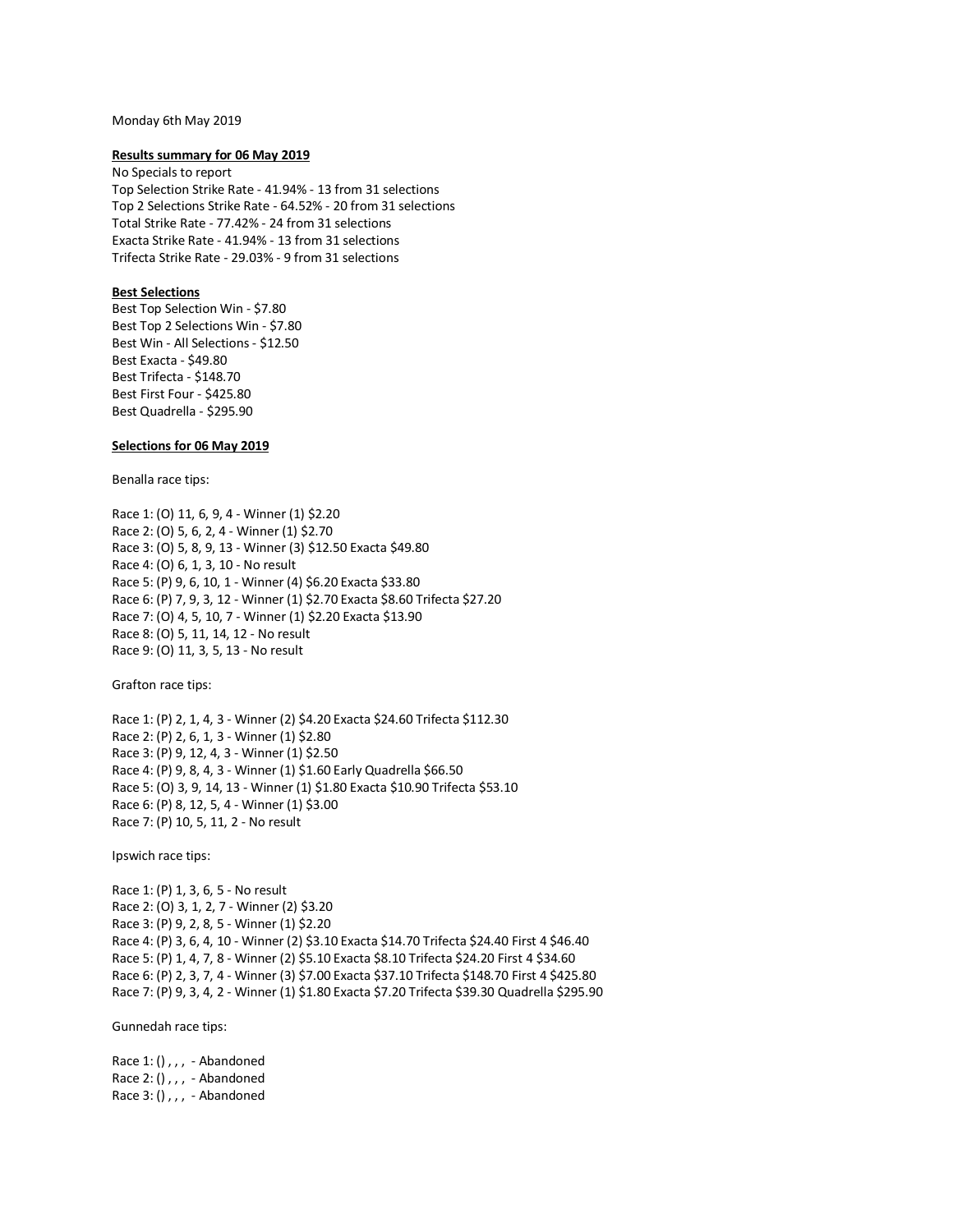Race 4: (),,, - Abandoned Race  $5:$  (),,, - Abandoned Race 6: () , , , - Abandoned Race 7: () , , , - Abandoned

Alice Springs race tips:

Race 1: (O) 7, 4, 1, 3 - Winner (4) \$6.10 Exacta \$15.00 Trifecta \$81.90 Race 2: (O) 3, 4, 5, 1 - Winner (2) \$3.90 Race 3: (P) 1, 3, 8, 9 - Winner (1) \$1.60 Exacta \$6.70 Trifecta \$16.10 Race 4: (O) 2, 3, 4, 7 - No result Race 5: (O) 3, 7, 9, 4 - No result Race 6: (P) 2, 3, 8, 1 - Winner (2) \$4.30 Race 7: (O) 5, 8, 7, 3 - Winner (1) \$7.80 Exacta \$34.30 Race 8: (O) 5, 6, 3, 10 - Winner (2) \$7.60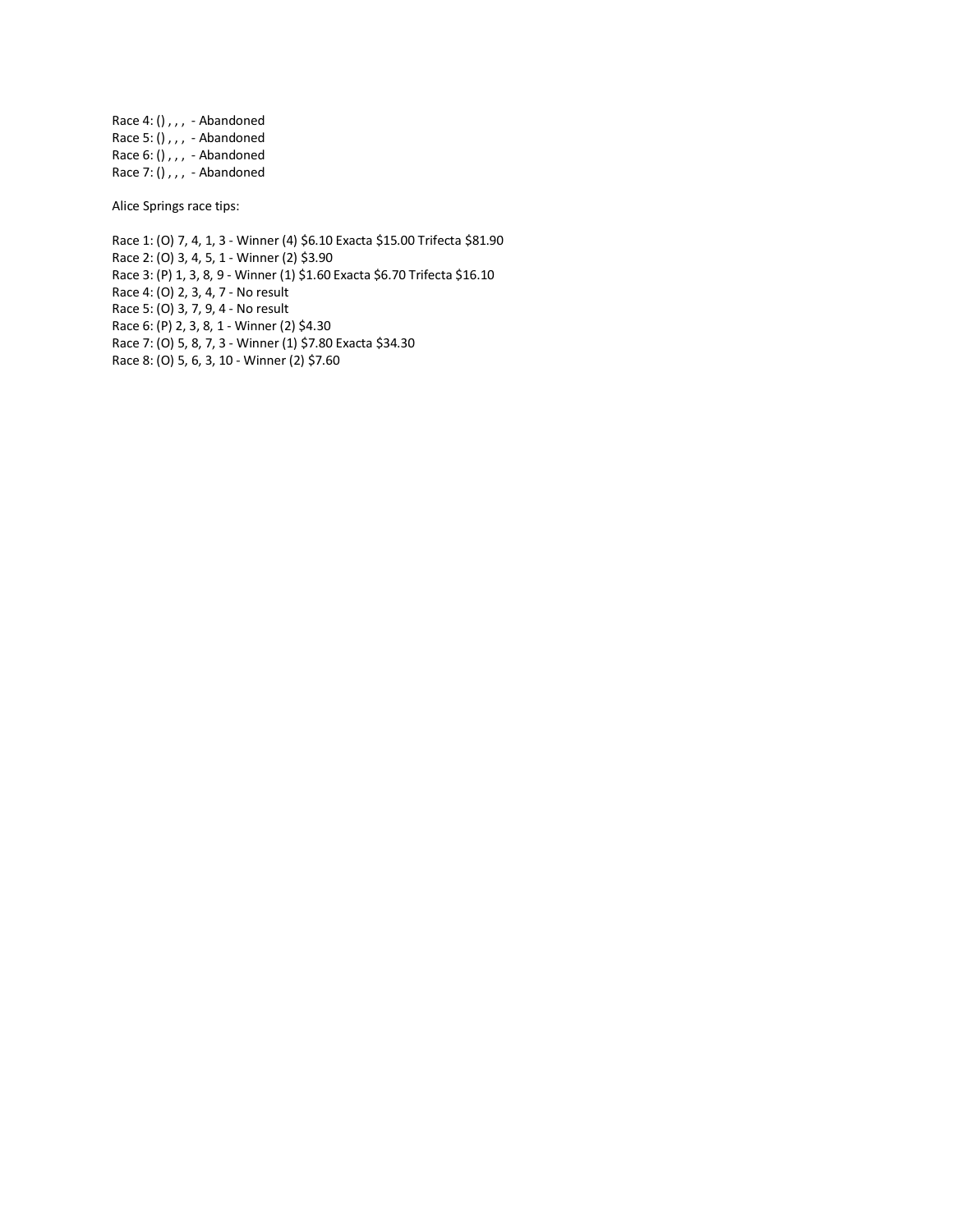#### Monday 29th April 2019

### **Results summary for 29 Apr 2019**

No Specials to report Top Selection Strike Rate - 37.50% - 9 from 24 selections Top 2 Selections Strike Rate - 50.00% - 12 from 24 selections Total Strike Rate - 70.83% - 17 from 24 selections Exacta Strike Rate - 50.00% - 12 from 24 selections Trifecta Strike Rate - 25.00% - 6 from 24 selections

## **Best Selections**

Best Top Selection Win - \$3.70 Best Top 2 Selections Win - \$9.70 Best Win - All Selections - \$12.60 Best Exacta - \$91.70 Best Trifecta - \$187.90 Best First Four - nil Best Quadrella - \$630.80

## **Selections for 29 Apr 2019**

Grafton race tips:

Race 1: (P) 1, 4, 5, 3 - Winner (1) \$2.20 Race 2: (P) 7, 1, 11, 10 - Winner (4) \$6.00 Exacta \$19.30 Trifecta \$29.50 Race 3: (P) 8, 10, 9, 7 - Winner (4) \$12.60 Exacta \$91.70 Trifecta \$187.90 Race 4: (O) 5, 8, 2, 3 - Winner (1) \$3.10 Exacta \$6.90 Trifecta \$48.90 Race 5: (O) 4, 6, 10, 1 - No result Race 6: (O) 4, 3, 10, 5 - Winner (2) \$9.70 Exacta \$39.70 Trifecta \$153.60 Race 7: (O) 2, 5, 6, 11 - Winner (1) \$2.70 Race 8: (O) 5, 10, 17, 7 - Winner (4) \$2.70 Race 9: (O) 4, 13, 1, 11 - Winner (2) \$5.60 Quadrella \$630.80

Sale race tips:

Race 1: (O) 5, 10, 9, 12 - Winner (3) \$2.20 Exacta \$32.80 Race 2: (P) 10, 6, 11, 7 - Winner (1) \$2.00 Exacta \$4.30 Trifecta \$6.00 Race 3: (P) 5, 9, 11, 8 - Winner (1) \$3.60 Exacta \$26.60 Race 4: (O) 9, 5, 13, 2 - Winner (1) \$1.80 Exacta \$13.20 Early Quadrella \$58.60 Race 5: (P) 4, 5, 2, 3 - Winner (1) \$1.60 Exacta \$11.90 Trifecta \$33.70 Race 6: (O) 3, 11, 6, 15 - No result Race 7: (O) 1, 9, 2, 8 - No result Race 8: (O) 7, 2, 5, 11 - Winner (2) \$5.60 Exacta \$73.90

Narromine race tips:

Race 1: (P) 8, 9, 12, 14 - Winner (1) \$1.60 Exacta \$4.70 Race 2: (O) 2, 6, 4, 1 - No result Race 3: (P) 10, 6, 2, 9 - No result Race 4: (P) 5, 4, 6, 1 - No result Race 5: (P) 13, 2, 4, 10 - Winner (1) \$3.70 Race 6: (O) 2, 1, 7, 6 - Winner (4) \$5.20 Exacta \$15.60 Race 7: (O) 3, 4, 7, 13 - No result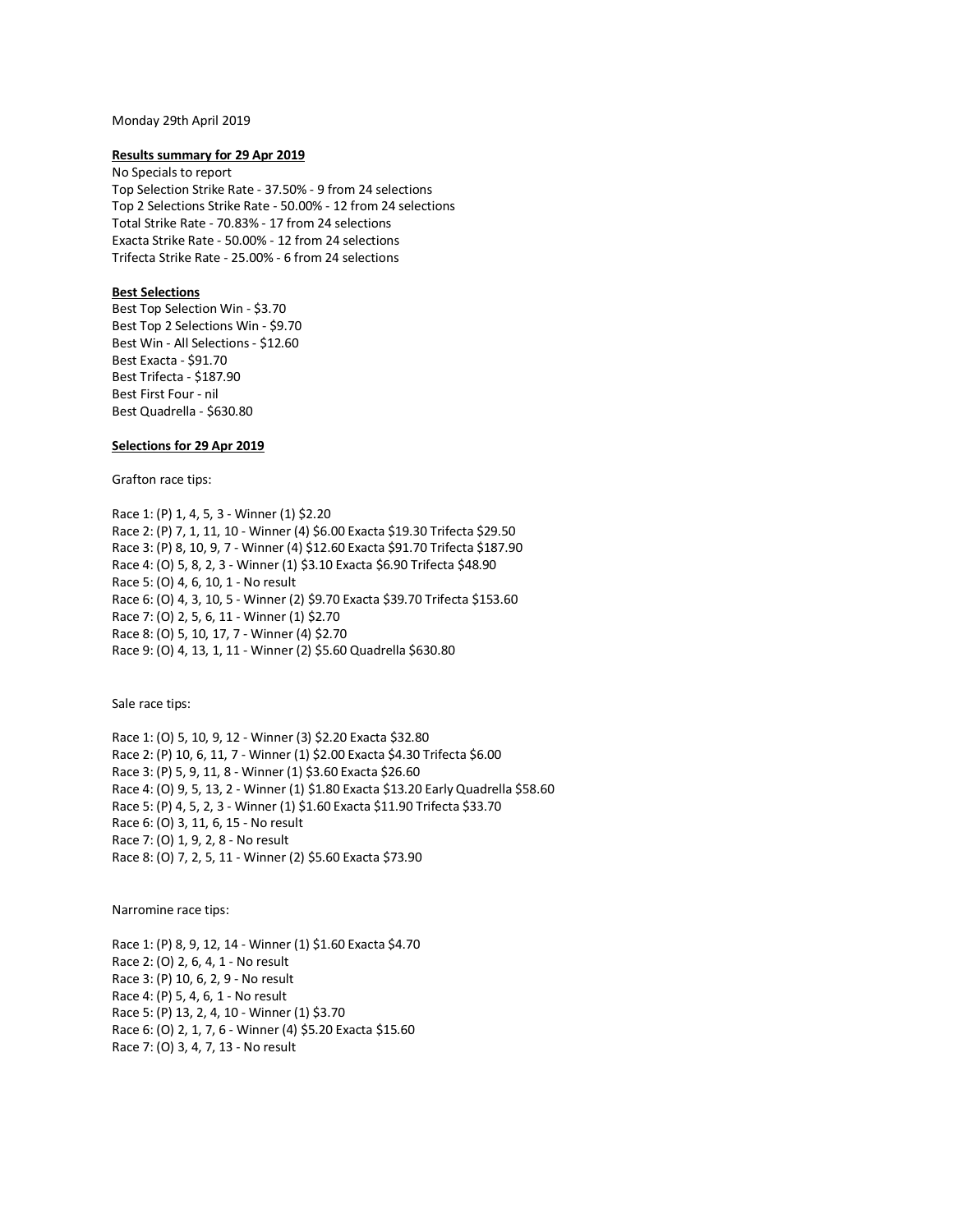Monday 22nd April 2019

### **Results summary for 22 Apr 2019**

Top Special (\*) Selection Strike Rate - 50.00% - 1 from 2 selections Top Selection Strike Rate - 31.91% - 15 from 47 selections Top 2 Selections Strike Rate - 44.68% - 21 from 47 selections Total Strike Rate - 65.96% - 31 from 47 selections Exacta Strike Rate - 34.04% - 16 from 47 selections Trifecta Strike Rate - 19.15% - 9 from 47 selections

## **Best Selections**

Best Top Selection Win - \$7.80 Best Top 2 Selections Win - \$7.80 Best Win - All Selections - \$13.30 Best Exacta - \$82.80 Best Trifecta - \$318.80 Best First Four - \$724.20 Best Quadrella - \$192.50

## **Selections for 22 Apr 2019**

Toowoomba race tips:

Race 1: (P) 7, 2, 5, 3 - No result Race 2: (O) 7, 12, 1, 3 - Winner (2) \$2.40 Exacta \$10.80 Race 3: (P) 8, 1, 3, 9 - No result Race 4: (P) 2, 11, 7, 4 - Winner (3) \$3.20 Race 5: (O) 10, 1, 8, 6 - No result Race 6: (P) 3, 9, 2, 7 - No result Race 7: (O) 4, 9, 5, 1 - Winner (1) \$7.80 Exacta \$25.60 Trifecta \$87.30 Race 8: (P) 1, 2, 4, 6 - Winner (3) \$4.60 Exacta \$39.20 Trifecta \$66.30 Race 9: (P) 2, 8, 7, 5 - Winner (3) \$5.80

Sandown Hillside race tips:

Race 1: (P) 9, 1, 5, 10 - Winner (1) \$4.50 Race 2: (O) 4, 16, 11, 3 - Winner (4) \$2.80 Race 3: (O) 13, 6, 11, 8 - No result Race 4: (O) 8, 3, 16, 14 - No result Race 5: (O) 12, 9, 11, 7 - Winner (2) \$3.50 Race 6: (O) 13, 8, 11, 9 - Winner (2) \$2.70 Race 7: (P) 12, 11, 9, 10 - No result Race 8: (O) 4, 13, 14, 10 - Winner (4) \$10.40 Exacta \$82.80 Trifecta \$318.80 First 4 \$724.20

Muswellbrook race tips:

Race 1: (O) 6, 1, 11, 2 - No result Race 2: (O) 4, 6, 13, 7 - No result Race 3: (O) 15, 1, 3, 11 - Winner (1) \$5.60 Exacta \$56.50 Race 4: (P) 9, 1, 6, 4 - Winner (1) \$2.00 Race 5: (O) 10, 8, 2, 11 - Winner (3) \$2.50 Race 6: (P) 7, 3, 10, 14 - Winner (1) \$1.40 Race 7: (O) 7, 8, 10, 3 - Winner (2) \$2.40 Exacta \$28.20 Trifecta \$80.00 Quadrella \$22.30

Oakbank race tips: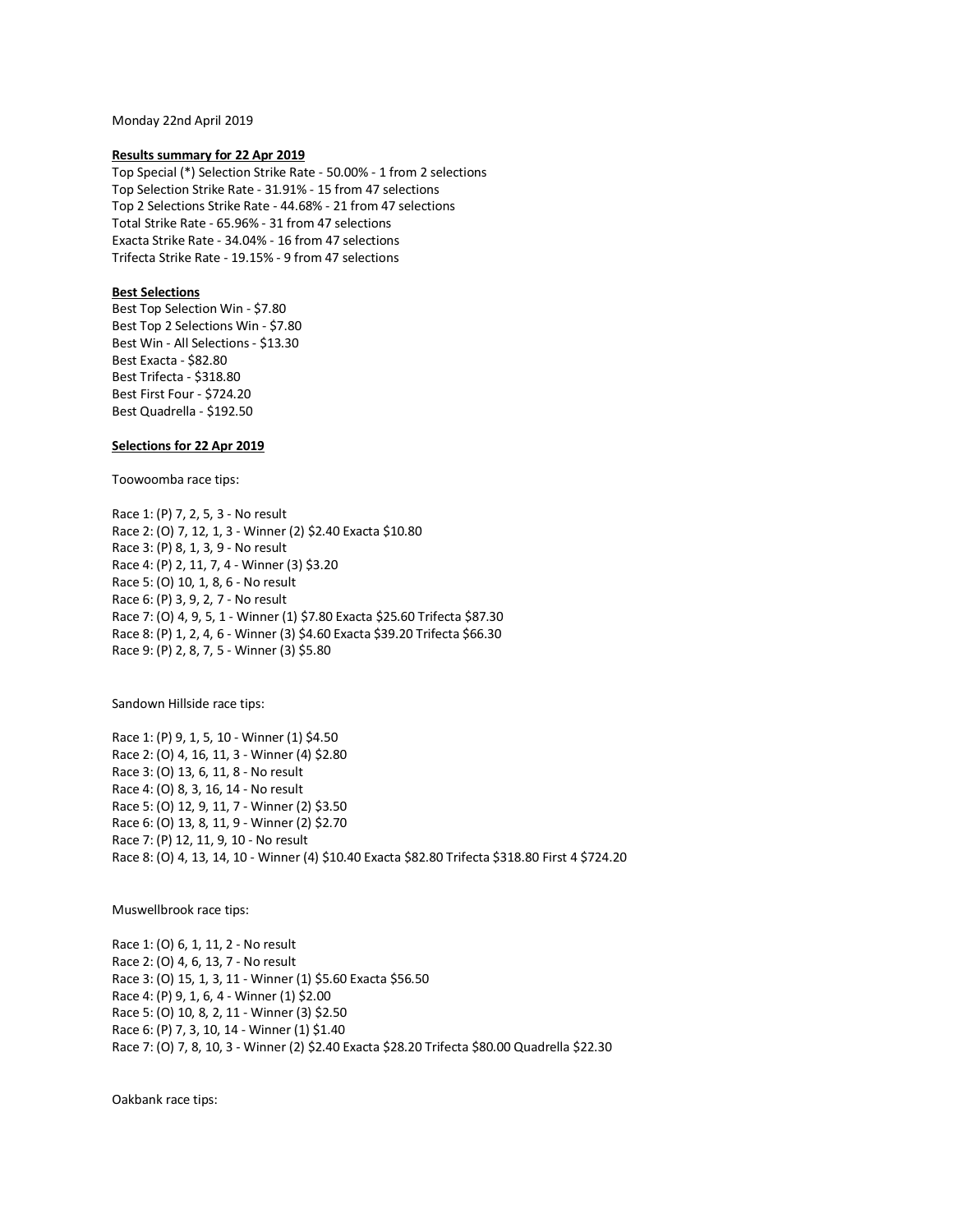Race 1: (P) 4, 2, 1, 5 - Winner (2) \$1.90 Exacta \$5.20 Trifecta \$7.70 First 4 \$6.20 Race 2: (\*) 1, 2, 4, 6 - Winner (1) \$1.70 Exacta \$4.10 Trifecta \$6.30 First 4 \$4.20 Race 3: (P) 1, 3, 4, 7 - Winner (1) \$1.90 Exacta \$10.70 Race 4: (P) 3, 2, 4, 1 - Winner (1) \$2.40 Exacta \$16.60 Early Quadrella \$16.20 Race 5: (P) 1, 4, 6, 7 - Winner (1) \$2.80 Exacta \$11.00 Trifecta \$36.50 First 4 \$91.20 Race 6: (O) 5, 8, 1, 7 - Winner (4) \$3.80 Exacta \$22.30 Race 7: (P) 7, 3, 2, 12 - Winner (4) \$6.50 Race 8: (P) 1, 5, 10, 3 - Winner (1) \$1.50 Quadrella \$192.50

Randwick Kensington race tips:

Race 1: (\*) 1, 6, 7, 8 - No result Race 2: (P) 1, 6, 11, 2 - Winner (1) \$2.50 Race 3: (P) 6, 7, 1, 2 - Winner (4) \$5.30 Race 4: (P) 9, 5, 4, 6 - Winner (1) \$2.40 Race 5: (P) 5, 4, 8, 3 - Winner (4) \$13.30 Exacta \$26.20 Race 6: (O) 5, 10, 6, 3 - No result Race 7: (O) 13, 11, 5, 3 - No result

York race tips:

Race 1: (P) 1, 4, 5, 2 - Winner (2) \$1.80 Exacta \$3.90 Trifecta \$8.10 First 4 \$8.00 Race 2: (P) 1, 3, 2, 4 - No result Race 3: (P) 3, 2, 1, 4 - Winner (1) \$4.70 Exacta \$19.70 Trifecta \$40.30 Race 4: (P) 4, 6, 1, 3 - No result Race 5: (P) 1, 2, 3, 4 - No result Race 6: (O) 3, 5, 11, 9 - No result Race 7: (O) 3, 8, 6, 7 - Winner (1) \$3.50 Race 8: (O) 3, 6, 9, 1 - Winner (1) \$2.10 Exacta \$6.20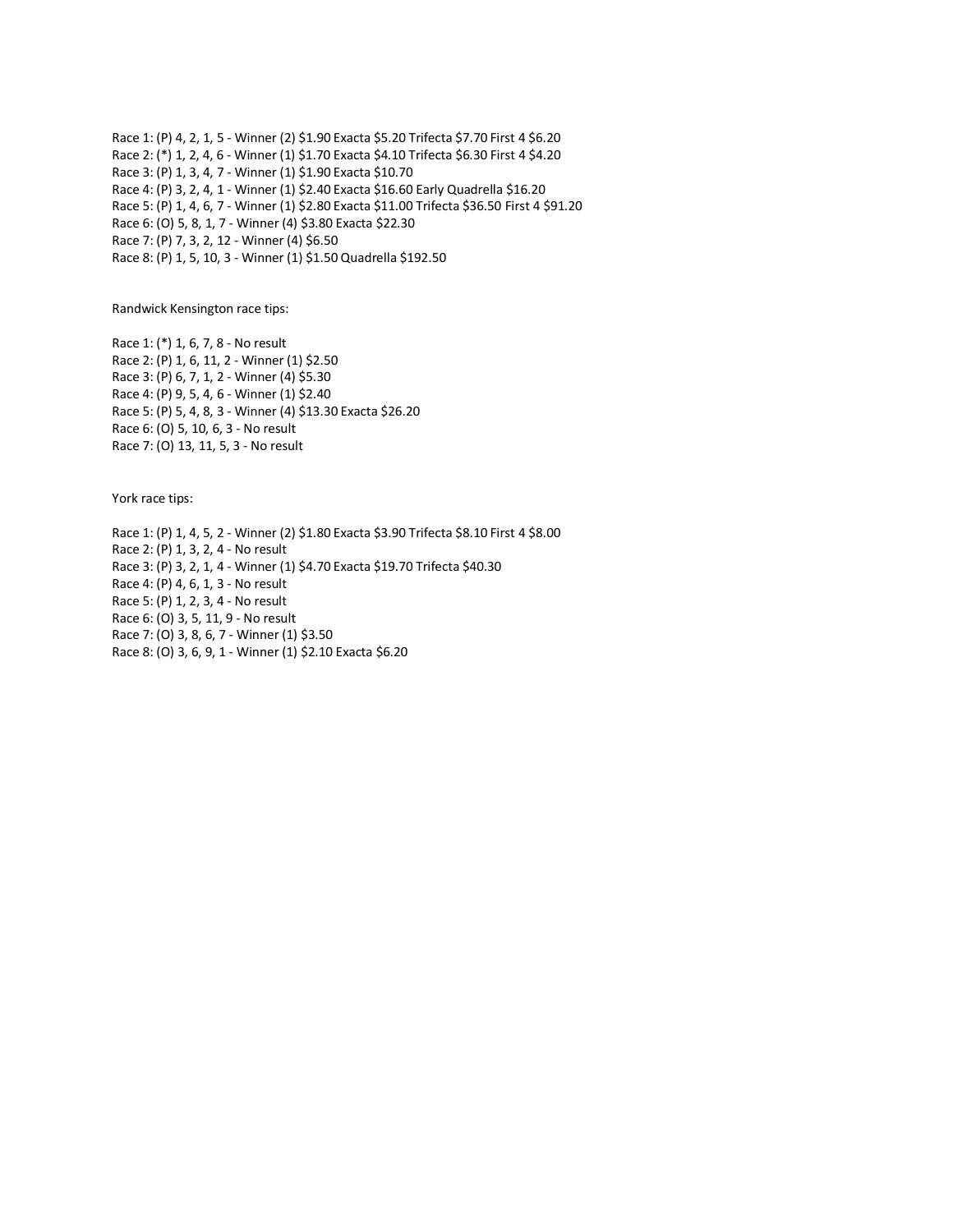## Monday 15th April 2019

### **Results summary for 15 Apr 2019**

No Specials to report Top Selection Strike Rate - 12.50% - 2 from 16 selections Top 2 Selections Strike Rate - 31.25% - 5 from 16 selections Total Strike Rate - 75.00% - 12 from 16 selections Exacta Strike Rate - 56.25% - 9 from 16 selections Trifecta Strike Rate - 12.50% - 2 from 16 selections

## **Best Selections**

Best Top Selection Win - \$1.90 Best Top 2 Selections Win - \$12.80 Best Win - All Selections - \$12.80 Best Exacta - \$71.90 Best Trifecta - \$23.20 Best First Four - nil Best Quadrella - \$106.00

## **Selections for 15 Apr 2019**

Grafton race tips:

Race 1: (P) 8, 5, 1, 4 - No result Race 2: (P) 2, 10, 4, 5 - Winner (4) \$9.30 Exacta \$26.10 Race 3: (O) 14, 9, 1, 4 - No result Race 4: (P) 3, 7, 4, 6 - Winner (2) \$12.80 Exacta \$71.90 Race 5: (O) 5, 6, 12, 10 - Winner (1) \$1.90 Race 6: (O) 5, 1, 2, 4 - Winner (3) \$8.30 Exacta \$53.80 Race 7: (O) 1, 12, 10, 3 - Winner (4) \$3.00 Exacta \$31.50 Race 8: (O) 6, 7, 4, 3 - Winner (4) \$1.90 Quadrella \$106.00

Seymour race tips:

Race 1: (O) 5, 10, 4, 3 - No result Race 2: (O) 11, 13, 2, 6 - Winner (2) \$4.60 Exacta \$31.30 Race 3: (P) 4, 5, 9, 1 - Winner (2) \$7.00 Exacta \$25.60 Race 4: (P) 8, 7, 11, 4 - Winner (1) \$1.90 Exacta \$4.30 Race 5: (P) 2, 4, 5, 6 - No result Race 6: (P) 5, 2, 4, 3 - Winner (3) \$3.00 Exacta \$10.40 Trifecta \$12.30 Race 7: (O) 6, 7, 8, 1 - Winner (4) \$1.90 Exacta \$5.90 Trifecta \$23.20 Race 8: (O) 9, 1, 11, 6 - Winner (4) \$6.70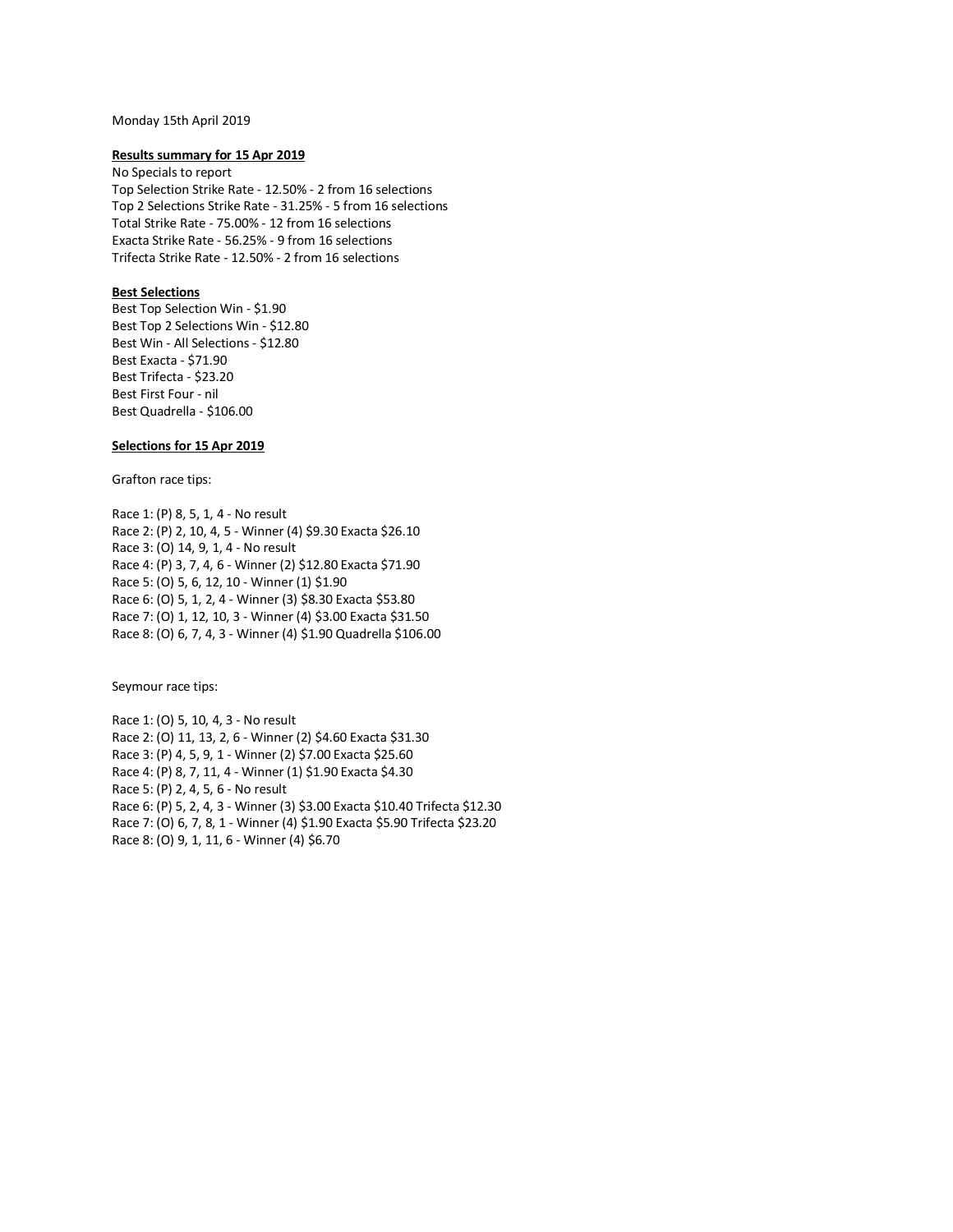#### Monday 8th April 2019

### **Results summary for 08 Apr 2019**

No Specials to report Top Selection Strike Rate - 27.27% - 6 from 22 selections Top 2 Selections Strike Rate - 31.82% - 7 from 22 selections Total Strike Rate - 68.18% - 15 from 22 selections Exacta Strike Rate - 36.36% - 8 from 22 selections Trifecta Strike Rate - 22.73% - 5 from 22 selections

## **Best Selections**

Best Top Selection Win - \$5.20 Best Top 2 Selections Win - \$5.20 Best Win - All Selections - \$7.60 Best Exacta - \$33.20 Best Trifecta - \$82.50 Best First Four - \$182.20 Best Quadrella - \$260.10

## **Selections for 08 Apr 2019**

Ballina race tips:

Race 1: (P) 8, 2, 3, 5 - Winner (1) \$2.80 Exacta \$12.40 Trifecta \$25.80 Race 2: (P) 9, 1, 3, 7 - Winner (3) \$4.90 Exacta \$18.00 Race 3: (P) 6, 1, 5, 8 - Winner (1) \$3.70 Race 4: (P) 9, 8, 7, 1 - Winner (1) \$3.90 Exacta \$19.70 Trifecta \$82.50 First 4 \$182.20 Early Quadrella \$260.10 Race 5: (O) 2, 4, 3, 9 - No result Race 6: (P) 12, 6, 8, 14 - Winner (3) \$5.70 Race 7: (P) 9, 7, 10, 5 - No result

Mildura race tips:

Race 1: (P) 3, 9, 5, 7 - No result Race 2: (P) 5, 12, 13, 1 - No result Race 3: (P) 1, 9, 8, 10 - Winner (4) \$7.60 Race 4: (O) 7, 9, 1, 10 - Winner (1) \$1.80 Exacta \$2.80 Trifecta \$16.60 Race 5: (P) 5, 4, 3, 2 - Winner (4) \$6.50 Exacta \$28.70 Trifecta \$61.70 First 4 \$94.80 Race 6: (O) 1, 2, 5, 3 - No result Race 7: (P) 4, 7, 1, 8 - No result Race 8: (O) 2, 6, 7, 12 - Winner (1) \$1.90

Scone race tips:

Race 1: (P) 3, 5, 10, 11 - Winner (3) \$3.90 Exacta \$28.50 Trifecta \$79.10 Race 2: (P) 8, 5, 3, 6 - Winner (2) \$4.10 Race 3: (O) 2, 3, 5, 13 - Winner (4) \$7.30 Race 4: (P) 1, 8, 3, 4 - Winner (3) \$2.50 Exacta \$22.30 Race 5: (P) 9, 7, 5, 6 - No result Race 6: (O) 9, 7, 4, 8 - Winner (1) \$5.20 Exacta \$33.20 Race 7: (O) 4, 6, 9, 2 - Winner (4) \$2.50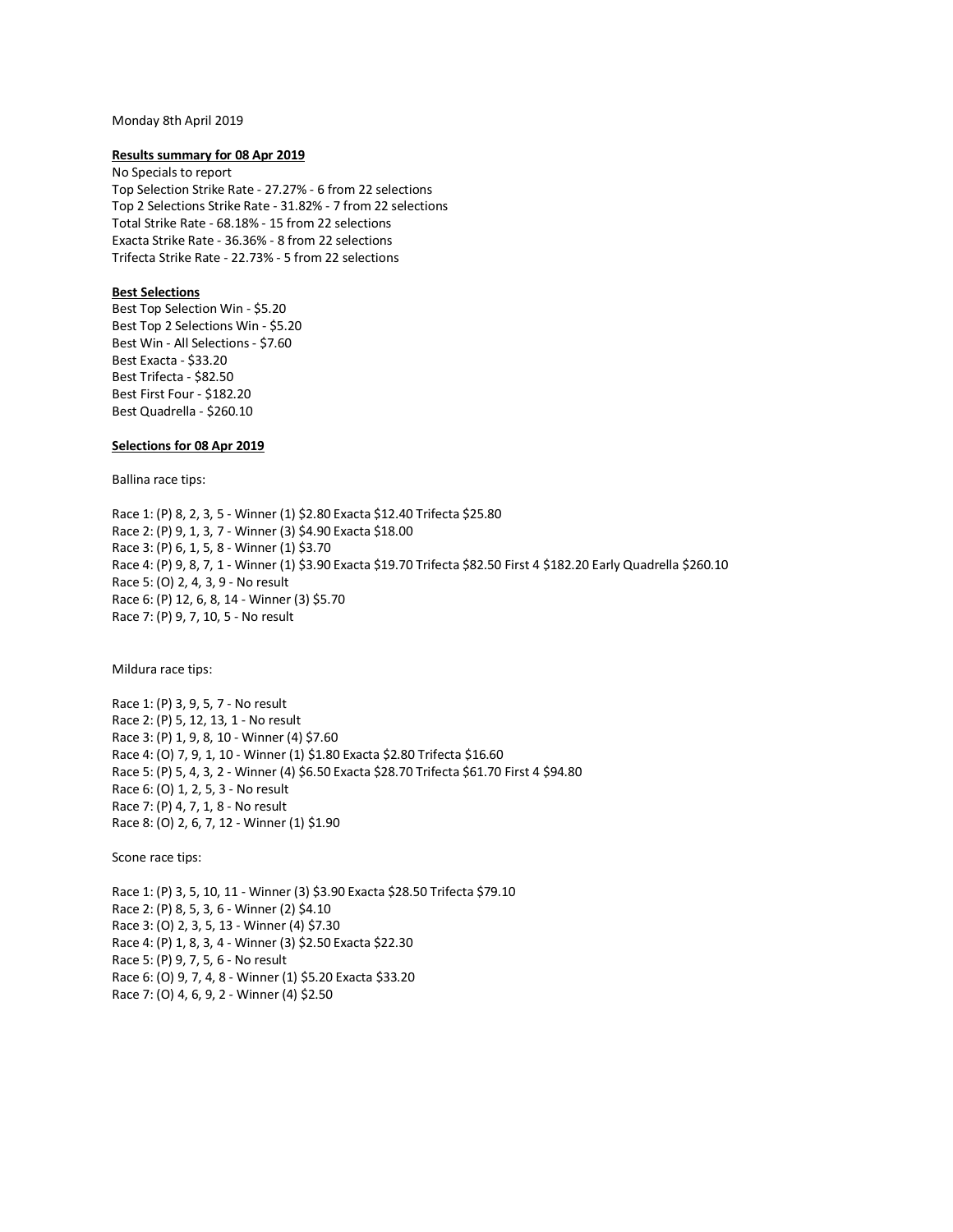Monday 1st April 2019

### **Results summary for 01 Apr 2019**

Top Special (\*) Selection Strike Rate - 0.00% - 0 from 1 selections Top Selection Strike Rate - 31.25% - 5 from 16 selections Top 2 Selections Strike Rate - 50.00% - 8 from 16 selections Total Strike Rate - 75.00% - 12 from 16 selections Exacta Strike Rate - 56.25% - 9 from 16 selections Trifecta Strike Rate - 31.25% - 5 from 16 selections

## **Best Selections**

Best Top Selection Win - \$3.90 Best Top 2 Selections Win - \$10.70 Best Win - All Selections - \$11.70 Best Exacta - \$34.00 Best Trifecta - \$150.90 Best First Four - \$242.60 Best Quadrella - \$262.10

### **Selections for 01 Apr 2019**

Hamilton race tips:

Race 1: (P) 3, 6, 2, 1 - Winner (1) \$3.90 Exacta \$11.40 Trifecta \$44.00 Race 2: (P) 1, 7, 4, 2 - Winner (3) \$5.10 Exacta \$22.50 Trifecta \$28.40 First 4 \$143.60 Race 3: (P) 1, 3, 2, 6 - Winner (3) \$5.40 Exacta \$23.10 Race 4: (P) 10, 8, 14, 4 - No result Race 5: (O) 1, 8, 2, 4 - Winner (2) \$5.80 Exacta \$11.30 Race 6: (P) 2, 4, 6, 1 - Winner (1) \$1.60 Exacta \$5.60 Trifecta \$7.90 Late Scratching - #1 Race 7: (O) 3, 5, 4, 2 - Winner (4) \$11.70 Exacta \$32.60 Trifecta \$150.90 First 4 \$242.60 Race 8: (O) 4, 6, 8, 1 - Winner (4) \$9.50 Quadrella \$262.10

Wagga race tips:

Race 1: (O) 12, 1, 10, 11 - No result Race 2: (P) 2, 3, 5, 6 - Winner (1) \$3.40 Exacta \$11.30 Race 3: (O) 14, 11, 4, 12 - No result Race 4: (P) 12, 9, 5, 11 - Winner (1) \$1.60 Exacta \$4.80 Trifecta \$14.80 Race 5: (O) 3, 1, 5, 2 - Winner (1) \$3.50 Exacta \$34.00 Race 6: (O) 7, 2, 3, 6 - No result Race 7: (O) 2, 5, 6, 7 - Winner (2) \$10.70 Race 8: (\*) 12, 13, 2, 15 - Winner (2) \$7.20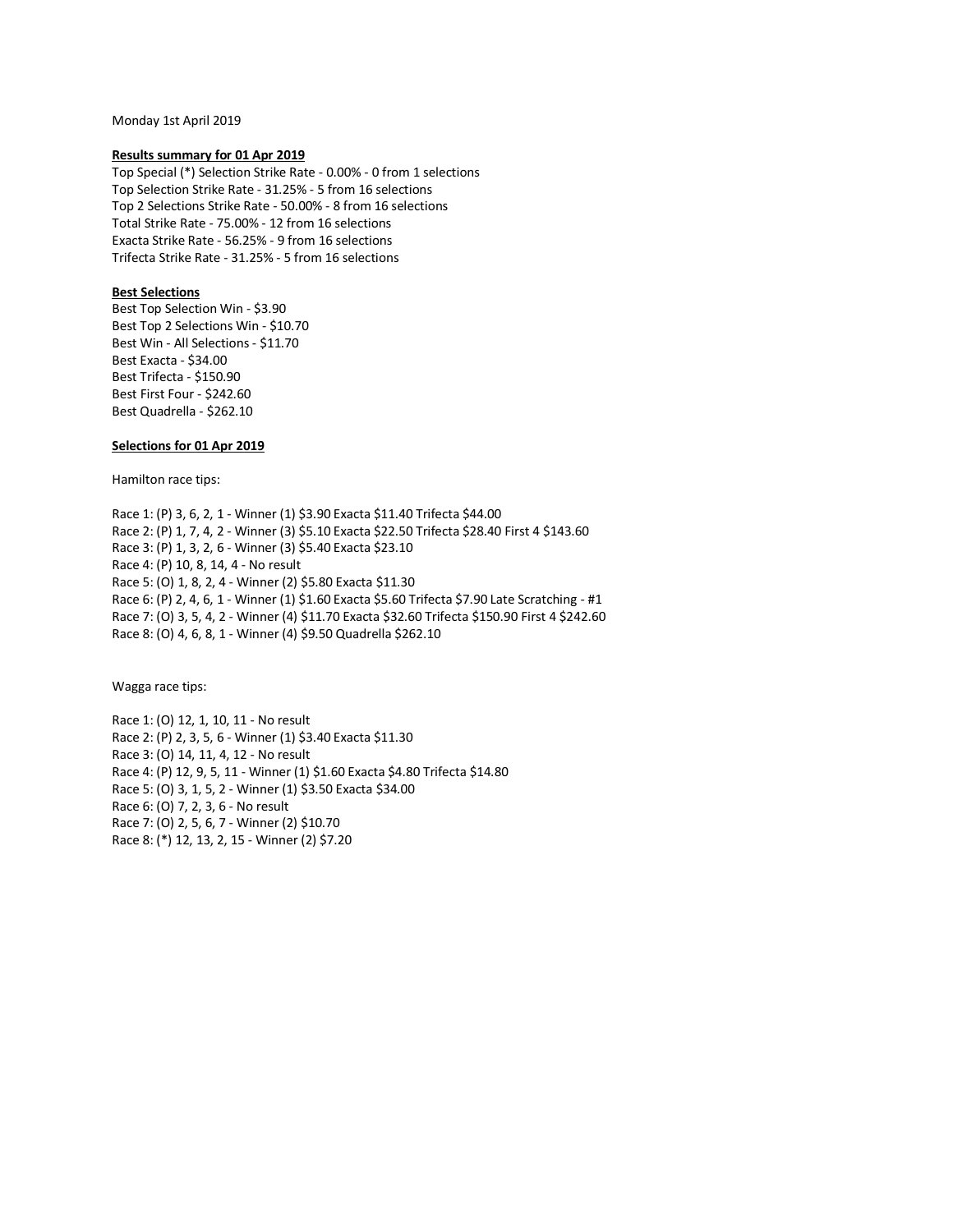Monday 25th March 2019

### **Results summary for 25 Mar 2019**

Top Special (\*) Selection Strike Rate - 100.00% - 1 from 1 selections Top Selection Strike Rate - 64.29% - 9 from 14 selections Top 2 Selections Strike Rate - 85.71% - 12 from 14 selections Total Strike Rate - 85.71% - 12 from 14 selections Exacta Strike Rate - 57.14% - 8 from 14 selections Trifecta Strike Rate - 28.57% - 4 from 14 selections

## **Best Selections**

Best Top Selection Win - \$4.00 Best Top 2 Selections Win - \$8.00 Best Win - All Selections - \$8.00 Best Exacta - \$31.30 Best Trifecta - \$52.40 Best First Four - \$66.40 Best Quadrella - \$61.70

## **Selections for 25 Mar 2019**

Goulburn race tips:

Race 1: (P) 6, 8, 7, 11 - Winner (1) \$4.00 Exacta \$22.30 Race 2: (P) 1, 4, 6, 7 - Winner (1) \$1.70 Exacta \$5.00 Trifecta \$8.50 Race 3: (P) 2, 8, 1, 6 - No result Race 4: (O) 1, 7, 3, 10 - No result Race 5: (O) 5, 10, 12, 16 - Winner (2) \$4.30 Race 6: (P) 5, 10, 9, 6 - Winner (2) \$4.70 Exacta \$9.20 Trifecta \$31.00 Race 7: (O) 7, 14, 1, 6 - Winner (2) \$8.00 Exacta \$31.30

Grafton race tips:

Race 1: (\*) 2, 8, 3, 1 - Winner (1) \$1.80 Exacta \$3.30 Trifecta \$20.50 First 4 \$66.40 Race 2: (P) 12, 8, 9, 6 - Winner (1) \$1.70 Exacta \$12.70 Trifecta \$52.40 Race 3: (P) 3, 1, 5, 6 - Winner (1) \$4.00 Race 4: (O) 1, 5, 12, 8 - Winner (1) \$2.10 Race 5: (O) 6, 14, 5, 1 - Winner (1) \$2.50 Exacta \$14.20 Race 6: (P) 10, 4, 5, 9 - Winner (1) \$2.60 Exacta \$7.10 Race 7: (O) 2, 3, 4, 12 - Winner (1) \$3.80 Quadrella \$61.70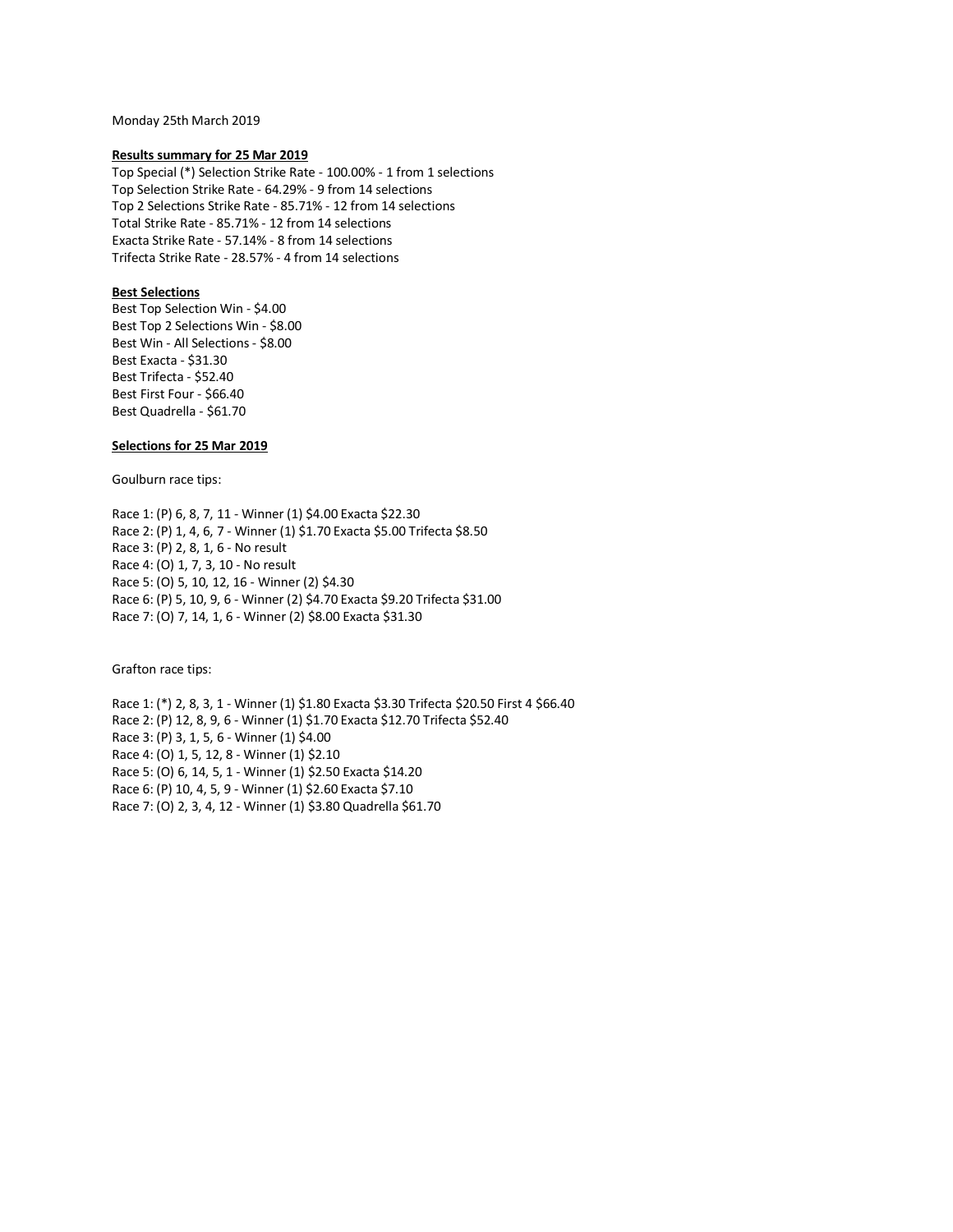## Monday 18th March 2019

### **Results summary for 18 Mar 2019**

No Specials to report Top Selection Strike Rate - 0.00% - 0 from 14 selections Top 2 Selections Strike Rate - 28.57% - 4 from 14 selections Total Strike Rate - 50.00% - 7 from 14 selections Exacta Strike Rate - 28.57% - 4 from 14 selections Trifecta Strike Rate - 7.14% - 1 from 14 selections

## **Best Selections**

Best Top Selection Win - \$0.00 Best Top 2 Selections Win - \$8.20 Best Win - All Selections - \$8.20 Best Exacta - \$33.70 Best Trifecta - \$12.80 Best First Four - \$53.00 Best Quadrella - nil

## **Selections for 18 Mar 2019**

Queanbeyan race tips:

Race 1: (P) 8, 7, 1, 2 - Winner (3) \$3.80 Exacta \$5.30 Trifecta \$12.80 First 4 \$53.00 Race 2: (O) 6, 5, 4, 2 - No result Race 3: (O) 4, 11, 8, 7 - No result Race 4: (O) 6, 7, 1, 3 - Winner (2) \$4.70 Exacta \$33.70 Race 5: (O) 9, 4, 10, 3 - No result Race 6: (P) 10, 4, 6, 1 - No result Race 7: (O) 1, 6, 2, 14

Scone race tips:

Race 1: (O) 3, 7, 1, 8 - Winner (2) \$8.20 Exacta \$32.30 Race 2: (P) 8, 11, 6, 12 - No result Race 3: (P) 5, 10, 6, 8 - Winner (2) \$3.50 Race 4: (O) 2, 4, 9, 7 - Winner (2) \$3.50 Race 5: (O) 9, 4, 1, 8 - Winner (3) \$4.40 Exacta \$13.10 Race 6: (O) 3, 5, 11, 10 - No result Race 7: (P) 5, 10, 9, 4 - Winner (4) \$3.70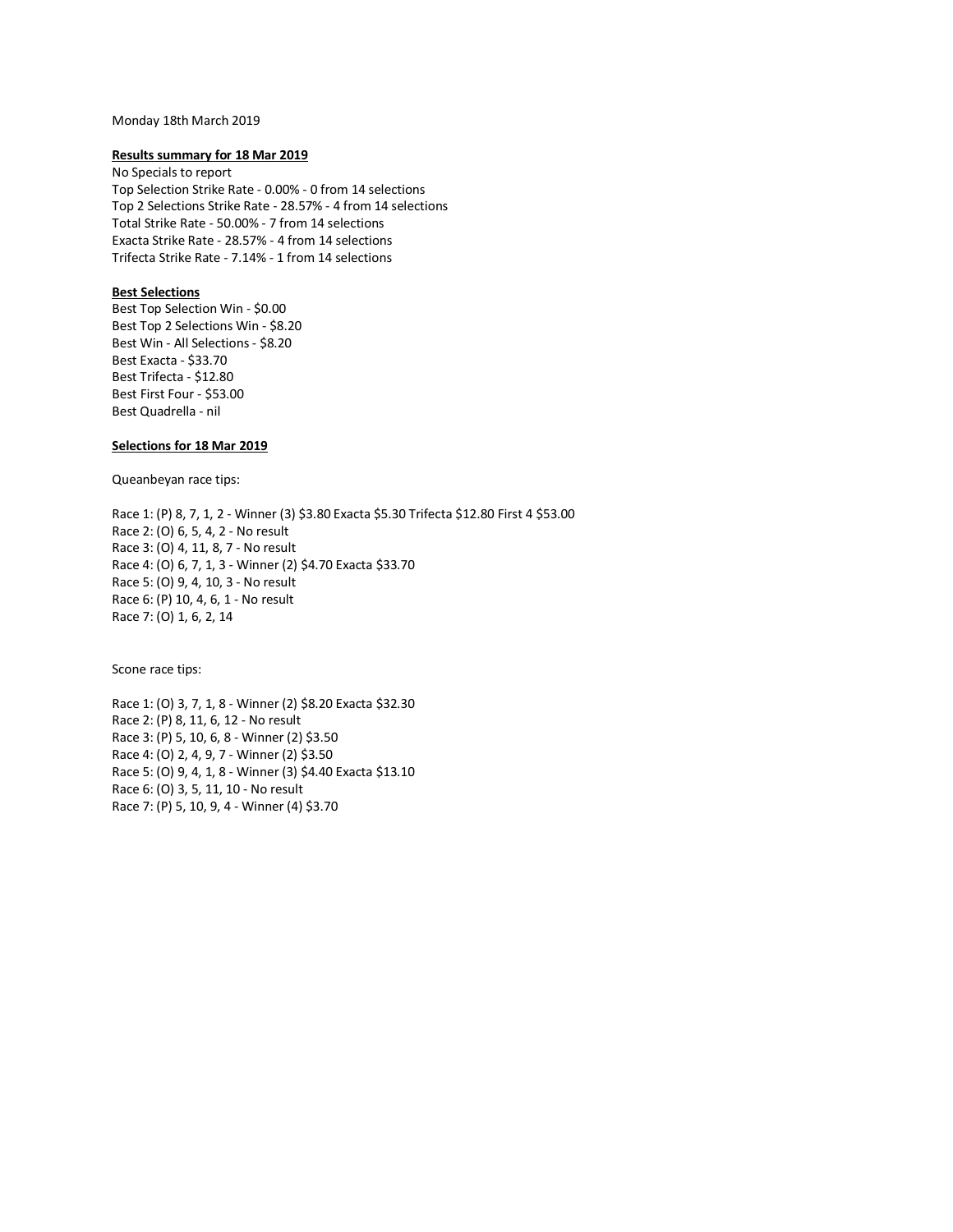Monday 11th March 2019

### **Results summary for 11 Mar 2019**

Top Special (\*) Selection Strike Rate - 0.00% - 0 from 2 selections Top Selection Strike Rate - 23.68% - 9 from 38 selections Top 2 Selections Strike Rate - 52.63% - 20 from 38 selections Total Strike Rate - 71.05% - 27 from 38 selections Exacta Strike Rate - 44.74% - 17 from 38 selections Trifecta Strike Rate - 23.68% - 9 from 38 selections

## **Best Selections**

Best Top Selection Win - \$3.10 Best Top 2 Selections Win - \$6.80 Best Win - All Selections - \$19.20 Best Exacta - \$437.20 Best Trifecta - \$1450.90 Best First Four - \$2631.20 Best Quadrella - \$2203.90

## **Selections for 11 Mar 2019**

Morphettville race tips:

Race 1: (O) 3, 7, 4, 6 - Winner (1) \$3.10 Exacta \$20.20 Race 2: (O) 8, 6, 10, 14 - Winner (2) \$6.80 Exacta \$51.30 Race 3: (O) 7, 6, 3, 1 - No result Race 4: (O) 1, 12, 8, 6 - No result Race 5: (O) 6, 9, 7, 10 - Winner (1) \$2.60 Exacta \$15.40 Trifecta \$78.20 Race 6: (O) 4, 2, 5, 10 - No result Race 7: (O) 4, 3, 6, 17 - No result Race 8: (O) 3, 6, 7, 5 - Winner (2) \$6.70

Hawkesbury race tips:

Race 9: (O) 11, 5, 12, 3 - Winner (3) \$6.00 Exacta \$51.10 Race 1: (P) 6, 9, 1, 2 - Winner (1) \$2.10 Race 2: (O) 5, 9, 2, 1 - No result Race 3: (O) 7, 15, 14, 13 - Winner (2) \$3.10 Exacta \$19.00 Trifecta \$74.30 Race 4: (O) 4, 2, 9, 8 - Winner (2) \$4.20 Race 5: (\*) 2, 3, 5, 1 - Winner (4) \$2.30 Exacta \$9.40 Trifecta \$41.10 First 4 \$61.80 Race 6: (O) 1, 3, 6, 2 - No result Race 7: (P) 2, 6, 4, 5 - Winner (1) \$1.70 Exacta \$2.80 Trifecta \$9.10

Ballarat race tips:

Race 1: (P) 5, 4, 15, 7 - No result Race 2: (O) 2, 5, 6, 3 - Winner (2) \$3.20 Race 3: (O) 4, 10, 2, 7 - Winner (3) \$3.40 Race 4: (O) 1, 5, 7, 8 - No result Race 5: (O) 3, 4, 2, 6 - Winner (2) \$5.70 Race 6: (P) 1, 10, 9, 2 - No result Race 7: (O) 10, 7, 8, 5 - Winner (1) \$1.70 Exacta \$10.90 Race 8: (O) 5, 8, 7, 14 - Winner (3) \$6.60

Narromine race tips: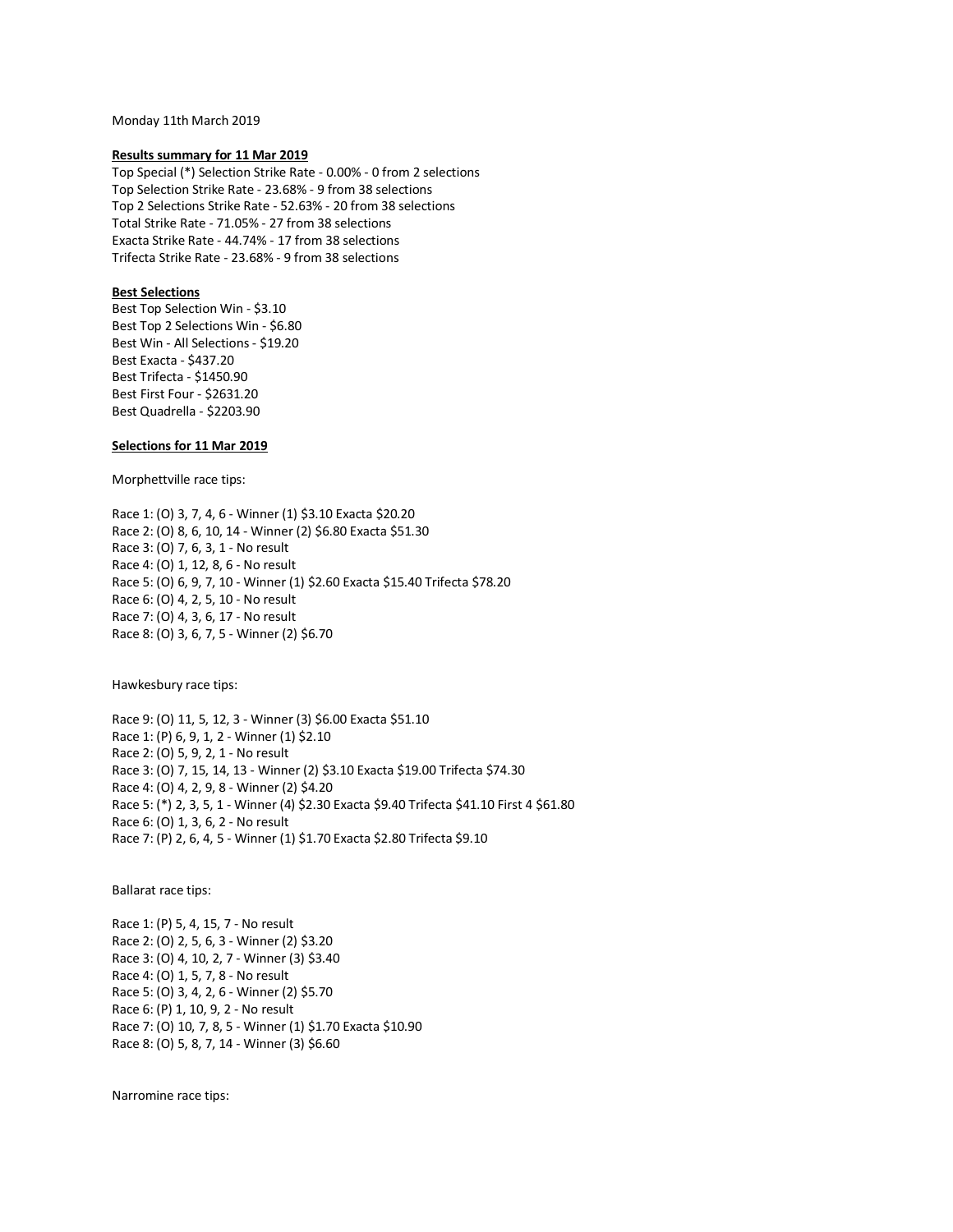Race 1: (O) 2, 5, 11, 7 - Winner (2) \$3.80 Race 2: (O) 4, 9, 13, 6 - Winner (1) \$2.90 Exacta \$15.70 Trifecta \$71.30 Race 3: (O) 7, 12, 3, 9 - Winner (1) \$2.70 Exacta \$8.20 Trifecta \$58.70 First 4 \$194.60 Race 4: (O) 1, 5, 2, 8 - Winner (2) \$3.40 Exacta \$12.40 Trifecta \$32.50 Race 5: (O) 8, 3, 11, 4 - Winner (2) \$6.20 Exacta \$28.10 Race 6: (O) 1, 8, 6, 10 - Winner (3) \$19.20 Exacta \$437.20 Trifecta \$1450.90 First 4 \$2631.20 Race 7: (O) 8, 2, 7, 4 - Winner (2) \$5.20 Exacta \$19.50 Quadrella \$2203.90

Kilcoy race tips:

Race 1: (P) 8, 4, 5, 1 - Winner (1) \$2.70 Exacta \$10.90 Trifecta \$33.40 Race 2: (\*) 1, 2, 6, 8 - Winner (2) \$4.30 Race 3: (O) 4, 1, 6, 2 - No result Race 4: (O) 3, 4, 1, 2 - Winner (4) \$3.50 Race 5: (O) 7, 9, 5, 11 - Winner (1) \$2.40 Exacta \$5.50 Race 6: (O) 1, 6, 5, 2 - Winner (4) \$3.20 Exacta \$13.90 Race 7: (O) 1, 6, 7, 5 - No result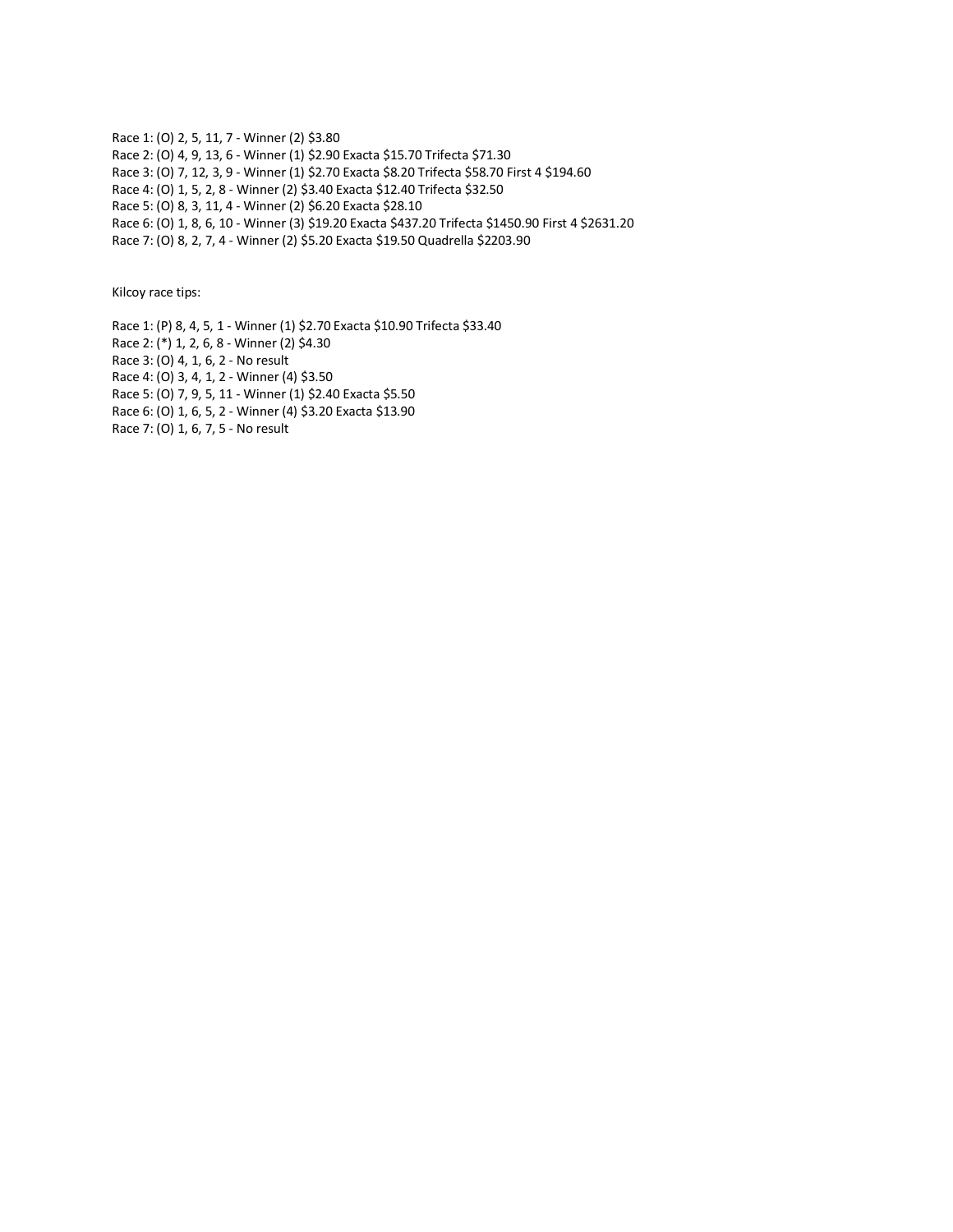Monday 4th March 2019

### **Results summary for 04 Mar 2019**

Top Special (\*) Selection Strike Rate - 100.00% - 1 from 1 selections Top Selection Strike Rate - 42.86% - 6 from 14 selections Top 2 Selections Strike Rate - 42.86% - 6 from 14 selections Total Strike Rate - 64.29% - 9 from 14 selections Exacta Strike Rate - 35.71% - 5 from 14 selections Trifecta Strike Rate - 7.14% - 1 from 14 selections

## **Best Selections**

Best Top Selection Win - \$4.20 Best Top 2 Selections Win - \$4.20 Best Win - All Selections - \$12.10 Best Exacta - \$41.30 Best Trifecta - \$18.70 Best First Four - nil Best Quadrella - nil

## **Selections for 04 Mar 2019**

Coffs Harbour race tips:

Race 1: (P) 7, 1, 4, 5 - Winner (1) \$2.30 Race 2: (P) 11, 8, 7, 3 - Winner (4) \$5.60 Exacta \$10.20 Race 3: (O) 8, 5, 7, 13 - No result Race 4: (O) 2, 6, 3, 7 - No result Race 5: (\*) 14, 2, 9, 5 - Winner (1) \$1.40 Exacta \$4.40 Trifecta \$18.70 Race 6: (O) 7, 3, 2, 10 - Winner (1) \$4.20 Race 7: (O) 10, 4, 11, 9 - Winner (3) \$12.10 Exacta \$34.10

Cowra race tips:

Race 1: (P) 1, 2, 5, 8 - Winner (1) \$2.10 Exacta \$3.80 Race 2: (O) 12, 11, 5, 7 - No result Race 3: (O) 4, 9, 5, 10 - No result Race 4: (P) 8, 1, 11, 5 - Winner (1) \$3.30 Race 5: (P) 3, 1, 8, 9 - Winner (1) \$1.70 Race 6: (O) 4, 5, 11, 12 - Winner (3) \$7.20 Exacta \$41.30 Race 7: (O) 6, 11, 4, 7 - No result

York race tips:

Meet Abandoned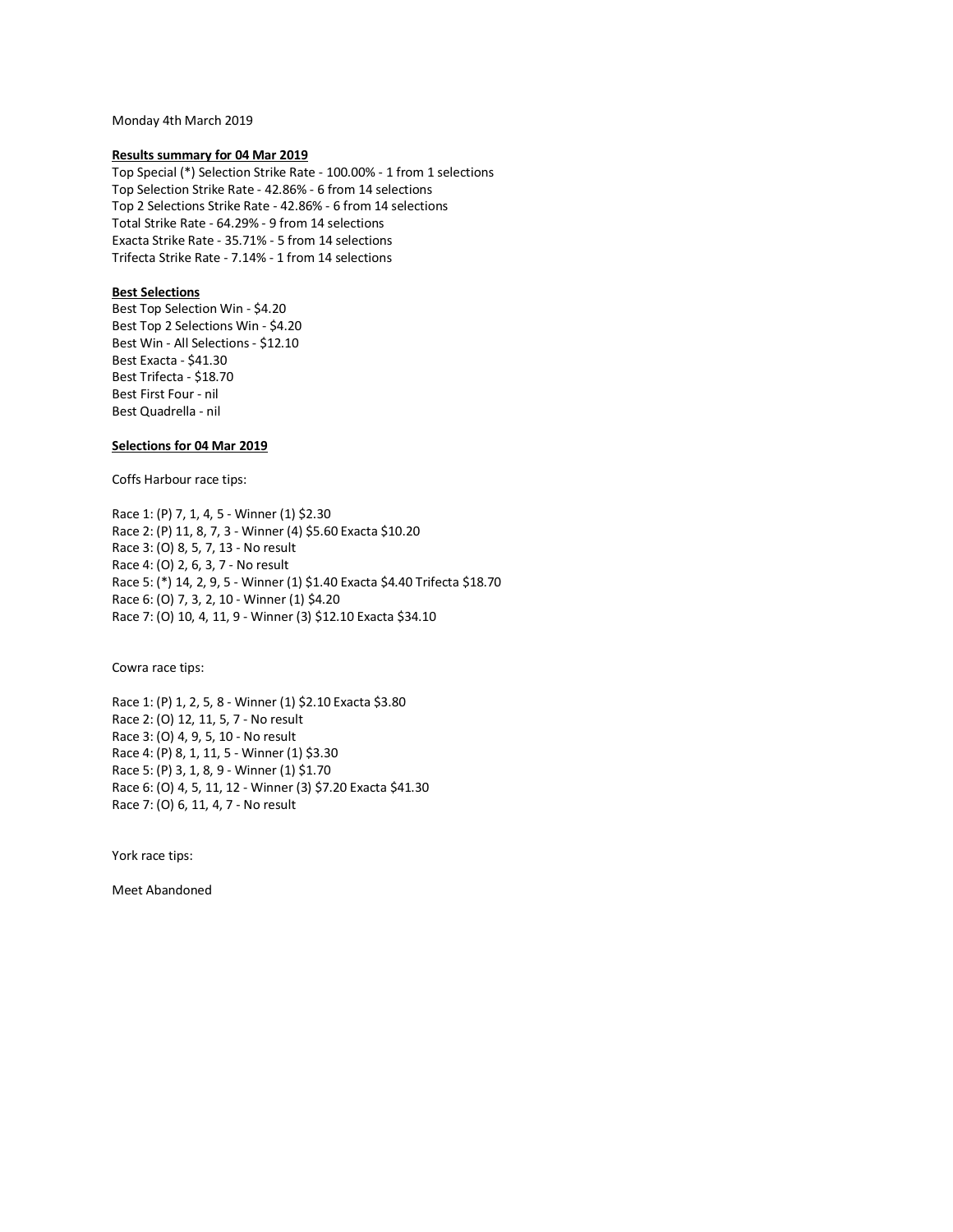Monday 25th February 2019

#### **Results summary for 25 Feb 2019**

Top Special (\*) Selection Strike Rate - 0.00% - 0 from 3 selections Top Selection Strike Rate - 13.64% - 3 from 22 selections Top 2 Selections Strike Rate - 45.45% - 10 from 22 selections Total Strike Rate - 63.64% - 14 from 22 selections Exacta Strike Rate - 50.00% - 11 from 22 selections Trifecta Strike Rate - 27.27% - 6 from 22 selections

## **Best Selections**

Best Top Selection Win - \$3.50 Best Top 2 Selections Win - \$6.20 Best Win - All Selections - \$6.20 Best Exacta - \$28.90 Best Trifecta - \$86.60 Best First Four - \$75.00 Best Quadrella - nil

## **Selections for 25 Feb 2019**

Nowra race tips:

Race 1: (P) 4, 2, 3, 1 - Winner (2) \$2.30 Race 2: (P) 1, 2, 7, 6 - Winner (2) \$6.20 Exacta \$28.90 Trifecta \$68.40 Race 3: (P) 6, 1, 3, 5 - Winner (1) \$2.90 Exacta \$21.80 Trifecta \$80.10 Race 4: (\*) 1, 5, 3, 9 - Winner (3) \$5.30 Exacta \$16.30 Race 5: (P) 3, 6, 4, 5 - Winner (1) \$3.50 Race 6: (P) 4, 1, 9, 2 - Winner (2) \$3.60 Exacta \$18.60 Trifecta \$81.90 Race 7: (P) 11, 7, 10, 9 - No result Race 8: (P) 3, 10, 4, 5 - No result

Taree race tips:

Race 1: (P) 5, 1, 4, 9 - Winner (1) \$3.00 Race 2: (P) 1, 8, 10, 5 - Winner (3) \$5.20 Exacta \$7.10 Trifecta \$23.70 Race 3: (O) 4, 5, 7, 13 - Winner (4) \$3.00 Exacta \$11.80 Race 4: (P) 5, 1, 6, 4 - Winner (4) \$3.30 Exacta \$9.50 Race 5: (O) 1, 3, 7, 11 - No result Race 6: (O) 5, 11, 3, 6 - No result Race 7: (\*) 1, 8, 6, 4 - No result

Ipswich race tips:

Race 1: (P) 10, 3, 7, 4 - Winner (2) \$2.50 Exacta \$16.20 Trifecta \$86.60 Race 2: (P) 2, 1, 6, 8 - Winner (2) \$1.60 Exacta \$9.60 Race 3: (P) 1, 4, 6, 2 - No result Race 4: (P) 10, 6, 12, 7 - Winner (2) \$2.70 Exacta \$17.40 Race 5: (\*) 3, 1, 7, 4 - Winner (2) \$4.20 Exacta \$18.80 Trifecta \$38.80 First 4 \$75.00 Race 6: (P) 4, 5, 1, 3 - No result Race 7: (P) 7, 3, 4, 6 - No result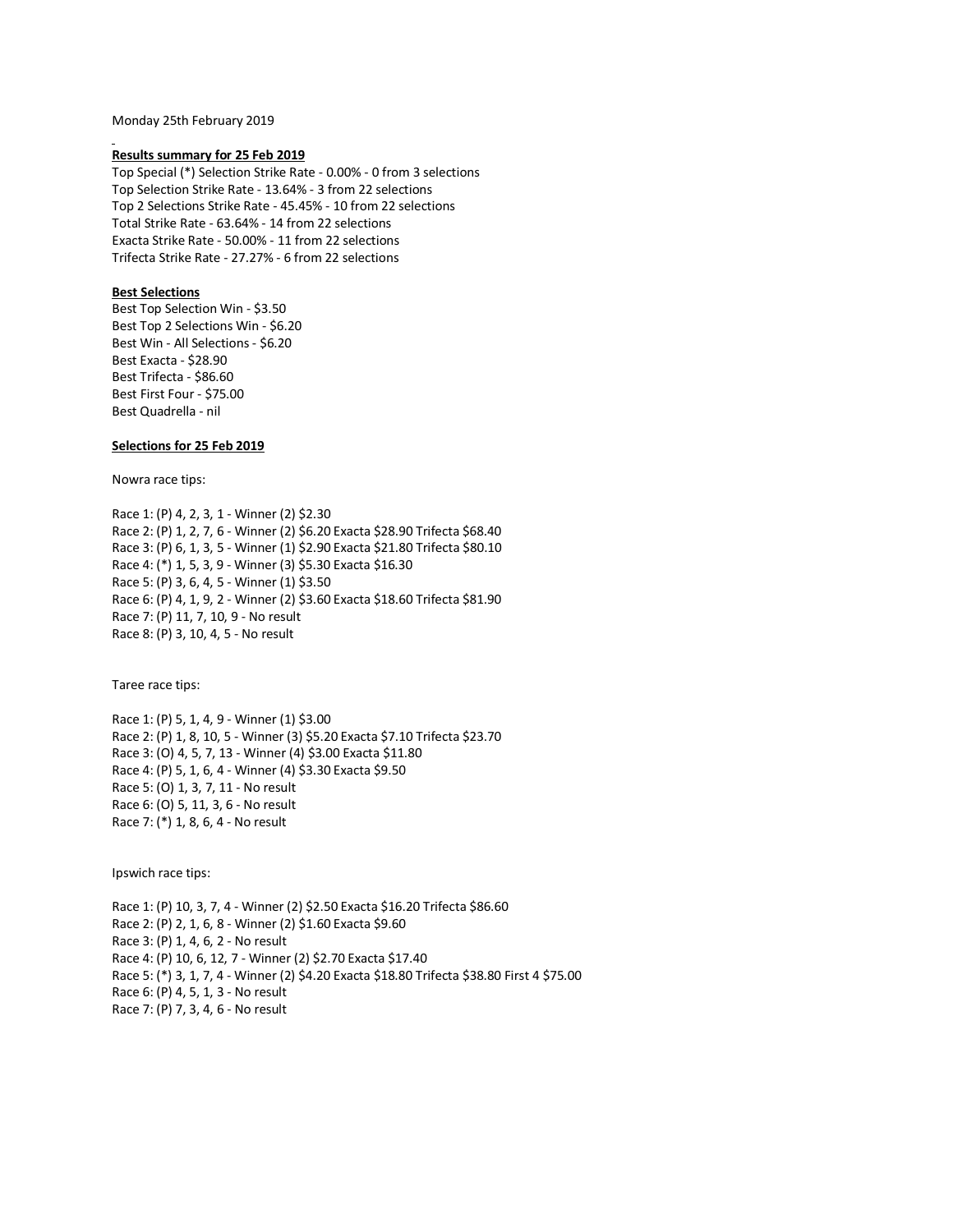Monday 18th February 2019

## **Results summary for 18 Feb 2019**

Top Special (\*) Selection Strike Rate - 100.00% - 1 from 1 selections Top Selection Strike Rate - 28.57% - 4 from 14 selections Top 2 Selections Strike Rate - 42.86% - 6 from 14 selections Total Strike Rate - 50.00% - 7 from 14 selections Exacta Strike Rate - 28.57% - 4 from 14 selections Trifecta Strike Rate - 7.14% - 1 from 14 selections

## **Best Selections**

Best Top Selection Win - \$3.80 Best Top 2 Selections Win - \$3.80 Best Win - All Selections - \$9.80 Best Exacta - \$13.00 Best Trifecta - \$4.20 Best First Four - \$25.00 Best Quadrella - nil

## **Selections for 18 Feb 2019**

Newcastle Race Tips:

Race 1: (P) 7, 4, 1, 5 - No result Race 2: (P) 5, 2, 9, 3 - Winner (4) \$9.80 Race 3: (P) 5, 3, 7, 9 - Winner (1) \$3.80 Exacta \$13.00 Race 4: (P) 3, 7, 2, 1 - No result Race 5: (O) 7, 2, 9, 1 - No result Race 6: (P) 3, 4, 2, 1 - No result Race 7: (P) 4, 1, 5, 2 - Winner (2) \$2.50 Exacta \$5.70

Ballina Race Tips:

Race 1: (P) 6, 5, 4, 1 - Winner (1) \$1.60 Exacta \$1.80 Trifecta \$4.20 First 4 \$25.00 Race 2: (\*) 5, 7, 9, 10 - Winner (1) \$1.30 Exacta \$9.50 Race 3: (P) 2, 4, 8, 5 - No result Race 4: (O) 4, 5, 1, 7 - No result Race 5: (P) 4, 5, 8, 1 - No result Race 6: (P) 3, 2, 1, 4 - Winner (1) \$2.30 Race 7: (P) 10, 7, 11, 9 - Winner (2) \$3.50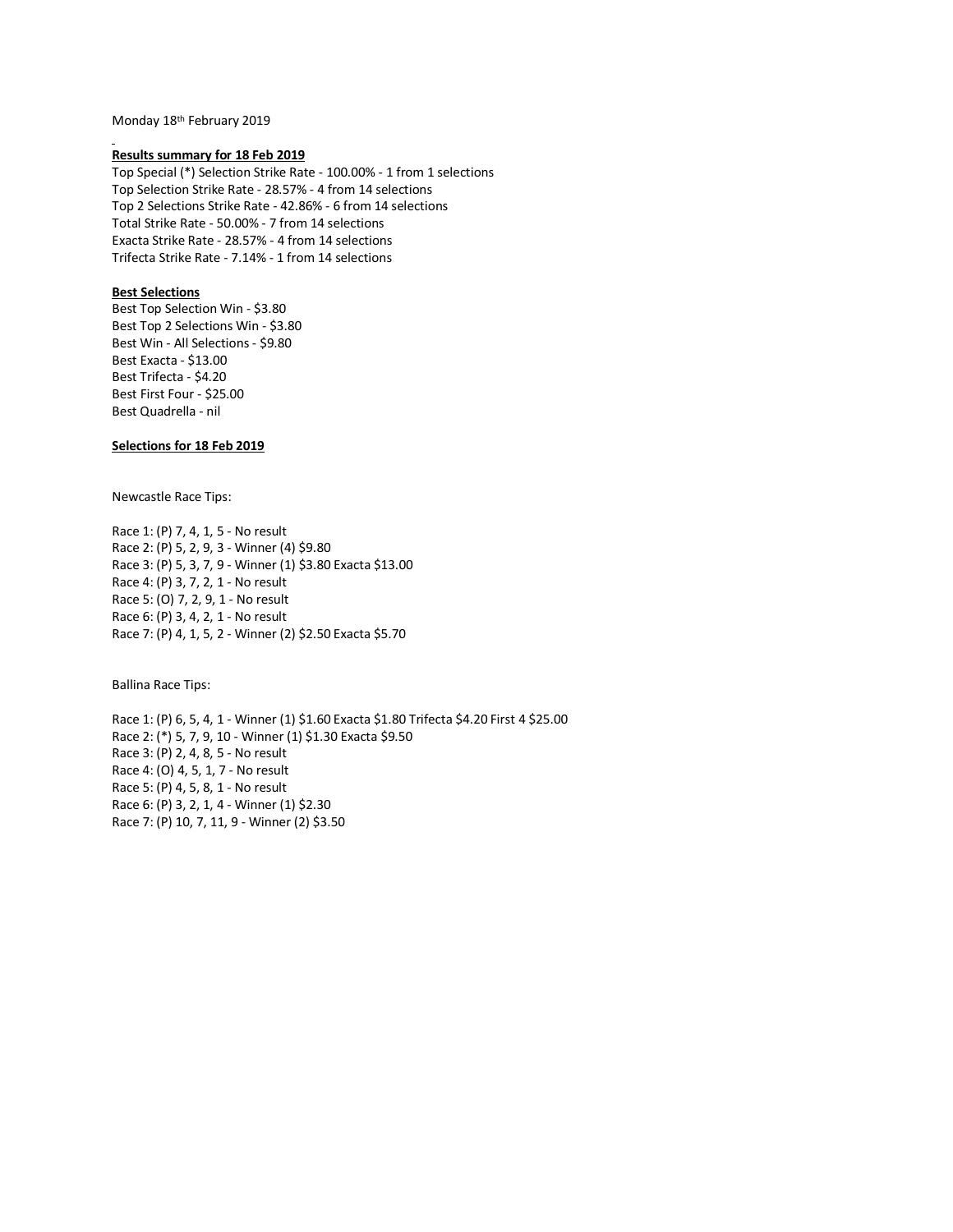Monday 11th February 2019

#### **Results summary for 11 Feb 2019**

Top Special (\*) Selection Strike Rate - 0.00% - 0 from 3 selections Top Selection Strike Rate - 18.18% - 4 from 22 selections Top 2 Selections Strike Rate - 45.45% - 10 from 22 selections Total Strike Rate - 86.36% - 19 from 22 selections Exacta Strike Rate - 50.00% - 11 from 22 selections Trifecta Strike Rate - 22.73% - 5 from 22 selections

### **Best Selections**

Best Top Selection Win - \$4.40 Best Top 2 Selections Win - \$12.50 Best Win - All Selections - \$12.50 Best Exacta - \$62.80 Best Trifecta - \$725.40 Best First Four - \$924.20 Best Quadrella - nil

## **Selections for 11 Feb 2019**

Cairns Race Tips:

Race 1: (P) 5, 1, 3, 6 - Winner (4) \$4.90 Exacta \$22.30 Trifecta \$18.00 First 4 \$33.80 Race 2: (P) 5, 1, 4, 6 - Winner (2) \$3.80 Exacta \$22.30 Race 3: (P) 6, 4, 5, 2 - Winner (2) \$2.70 Race 4: (P) 3, 7, 2, 6 - Winner (4) \$5.00 Early Quadrella \$73.20 Race 5: (P) 2, 4, 3, 5 - Abandoned Race 6: (O) 7, 6, 2, 8 - No result Race 7: (\*) 3, 8, 7, 9 - No result Race 8: (O) 1, 8, 6, 5 - Winner (4) \$8.60 Exacta \$62.80 Trifecta \$208.30 Race 9: (\*) 1, 11, 4, 3 - Winner (4) \$11.40 Exacta \$58.60 Trifecta \$725.40 First 4 \$924.20

Queanbeyan Race Tips:

Race 1: (P) 3, 9, 6, 2 - Winner (3) \$7.90 Exacta \$23.80 Trifecta \$86.20 Race 2: (P) 3, 2, 1, 9 - No result Race 3: (O) 1, 4, 2, 8 - Winner (4) \$4.20 Race 4: (O) 13, 5, 7, 1 - Winner (3) \$4.50 Race 5: (P) 3, 10, 9, 2 - Winner (4) \$4.20 Race 6: (O) 3, 4, 12, 6 - Winner (3) \$5.80 Exacta \$27.30 Race 7: (O) 3, 9, 4, 2 - Winner (1) \$4.40 Exacta \$18.40

Tamworth Race Tips:

Race 1: (P) 4, 7, 2, 1 - Winner (2) \$8.90 Exacta \$22.40 Trifecta \$80.60 Race 2: (P) 3, 4, 6, 2 - Winner (2) \$2.70 Race 3: (O) 6, 5, 9, 3 - Winner (1) \$3.50 Race 4: (O) 3, 4, 10, 2 - Winner (2) \$9.50 Race 5: (P) 2, 7, 10, 9 - Winner (1) \$2.50 Exacta \$8.50 Race 6: (\*) 1, 3, 2, 7 - Winner (2) \$12.50 Exacta \$34.80 Race 7: (O) 3, 7, 14, 10 - Winner (1) \$2.20 Exacta \$8.70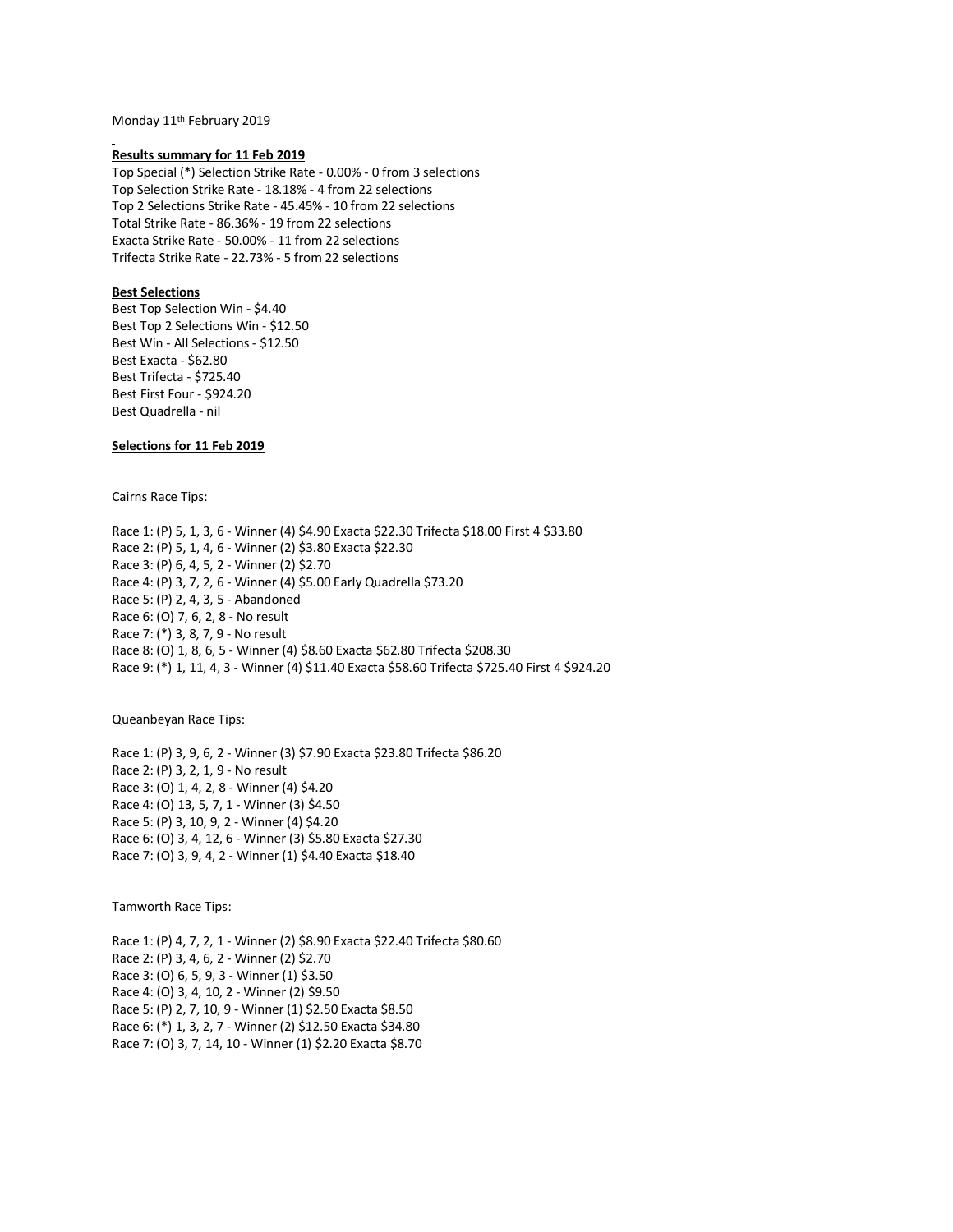Monday 4th February 2019

#### **Results summary for 04 Feb 2019**

Top Special (\*) Selection Strike Rate - 100.00% - 2 from 2 selections Top Selection Strike Rate - 47.83% - 11 from 23 selections Top 2 Selections Strike Rate - 60.87% - 14 from 23 selections Total Strike Rate - 78.26% - 18 from 23 selections Exacta Strike Rate - 47.83% - 11 from 23 selections Trifecta Strike Rate - 26.09% - 6 from 23 selections

## **Best Selections**

Best Top Selection Win - \$6.20 Best Top 2 Selections Win - \$6.20 Best Win - All Selections - \$6.20 Best Exacta - \$43.40 Best Trifecta - \$133.20 Best First Four - \$50.20 Best Quadrella – nil

## **Selections for 04 Feb 2019**

Sale Race Tips:

Race 1: (P) 2, 9, 7, 8 - Winner (1) \$5.50 Race 2: (P) 4, 5, 3, 1 - No result Race 3: (\*) 8, 11, 5, 9 - Winner (1) \$1.60 Exacta \$6.20 Trifecta \$41.20 Race 4: (O) 4, 11, 6, 8 - Winner (3) \$2.30 Race 5: (P) 5, 1, 7, 4 - Winner (1) \$1.80 Exacta \$7.20 Race 6: (P) 1, 5, 2, 8 - Winner (1) \$1.80 Exacta \$7.60 Race 7: (O) 8, 9, 3, 7 - No result Race 8: (O) 6, 12, 2, 5 - Winner (1) \$6.20 Exacta \$26.20 Trifecta \$133.20 Race 9: (P) 2, 5, 3, 9 - Winner (1) \$2.10 Exacta \$5.90 Trifecta \$9.00

Ballina Race Tips:

Race 1: (\*) 5, 4, 14, 1 - Winner (1) \$2.20 Exacta \$6.30 Race 2: (P) 2, 5, 4, 1 - Winner (2) \$4.20 Race 3: (P) 4, 3, 11, 1 - Winner (2) \$3.50 Exacta \$12.80 Race 4: (O) 5, 2, 1, 3 - Winner (1) \$4.80 Early Quadrella \$235.10 Race 5: (O) 9, 17, 1, 4 - Winner (3) \$2.10 Exacta \$6.90 Trifecta \$27.80 Race 6: (O) 6, 13, 9, 4 - Winner (4) \$5.40 Exacta \$43.40 Trifecta \$103.80 Race 7: (O) 7, 6, 10, 5 - No result

Cessnock Race Tips:

Race 1: (P) 5, 1, 8, 3 - Winner (1) \$1.60 Race 2: (P) 1, 6, 5, 3 - No result Race 3: (O) 2, 3, 5, 9 - Winner (1) \$1.90 Race 4: (P) 7, 4, 1, 2 - Winner (3) \$2.50 Exacta \$13.20 Trifecta \$22.00 First 4 \$50.20 Race 5: (P) 11, 7, 3, 4 - Winner (1) \$3.90 Race 6: (O) 3, 4, 12, 5 - No result Race 7: (O) 8, 4, 2, 9 - Winner (2) \$5.40 Exacta \$12.20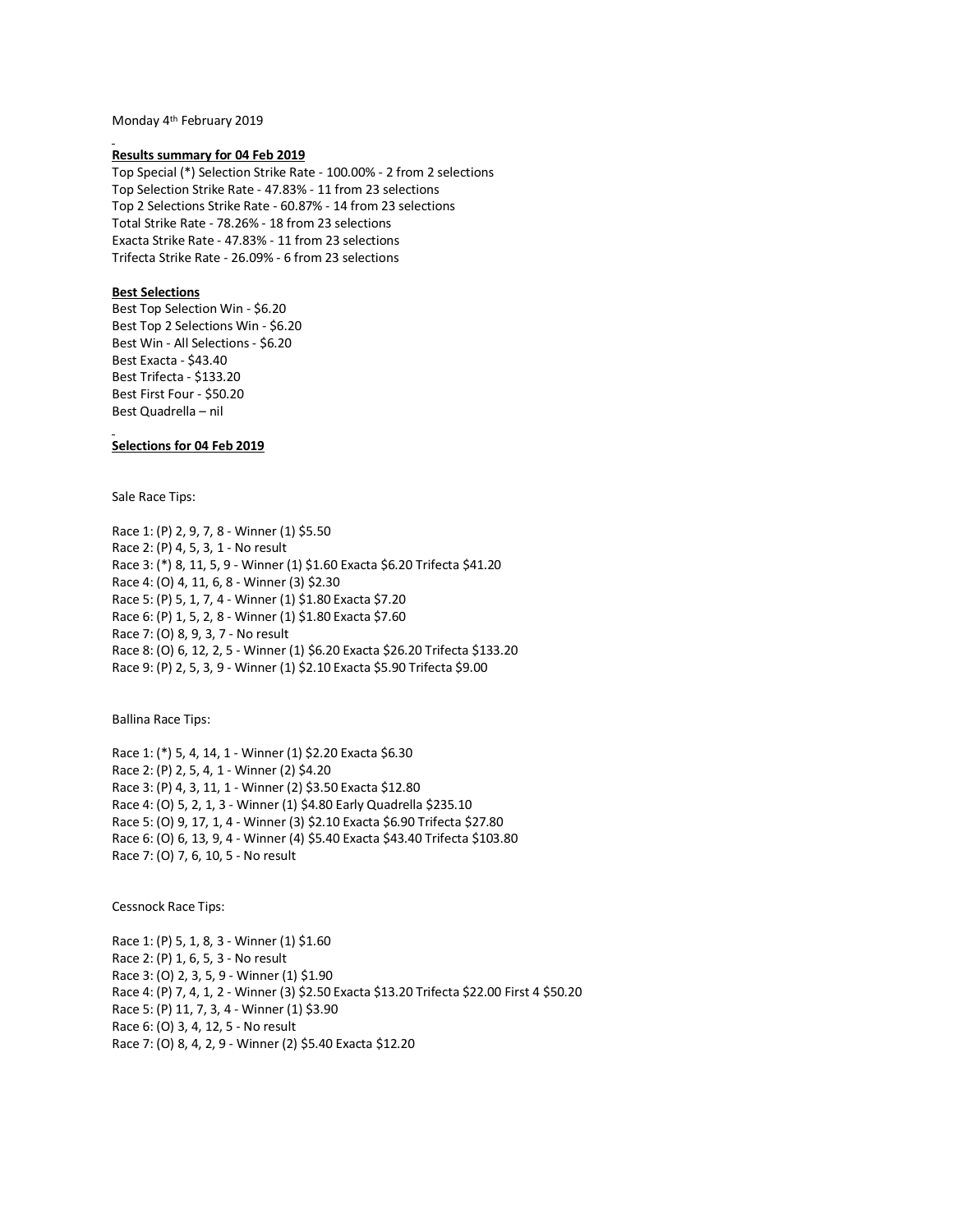Monday 28th January 2019

### **Results summary for 28 Jan 2019**

Top Special (\*) Selection Strike Rate - 100.00% - 2 from 2 selections Top Selection Strike Rate - 37.78% - 17 from 45 selections Top 2 Selections Strike Rate - 46.67% - 21 from 45 selections Total Strike Rate - 80.00% - 37 from 45 selections Exacta Strike Rate - 44.44% - 20 from 45 selections Trifecta Strike Rate - 20.00% - 9 from 45 selections

## **Best Selections**

Best Top Selection Win - \$3.20 Best Top 2 Selections Win - \$4.70 Best Win - All Selections - \$17.00 Best Exacta - \$48.30 Best Trifecta - \$54.60 Best First Four - \$121.20 Best Quadrella - \$2044.40

## **Selections for 28 Jan 2019**

Sandown Lakeside Race Tips:

Race 1: (P) 6, 5, 2, 7 - No result Race 2: (P) 11, 7, 5, 3 - Winner (1) \$1.90 Exacta \$4.00 Trifecta \$31.70 Race 3: (P) 2, 5, 7, 1 - No result Race 4: (P) 2, 6, 7, 1 - No result Race 5: (O) 10, 1, 13, 15 - Winner (2) \$2.80 Race 6: (P) 3, 2, 9, 5 - Winner (1) \$2.60 Race 7: (O) 3, 12, 6, 8 - Winner (4) \$7.90 Race 8: (P) 6, 2, 7, 5 - Winner (3) \$4.70 Quadrella \$420.40

Wagga Race Tips:

Race 1: (P) 1, 4, 5, 3 - Winner (4) \$4.10 Exacta \$24.40 Race 2: (P) 2, 5, 4, 9 - No result Race 3: (O) 6, 8, 9, 2 - Winner (3) \$6.80 Race 4: (P) 8, 1, 4, 2 - Winner (4) \$5.30 Exacta \$10.70 Race 5: (O) 8, 3, 5, 11 - Winner (1) \$2.30 Race 6: (O) 4, 1, 9, 6 - Winner (3) \$10.00 Exacta \$48.30 Race 7: (O) 8, 2, 6, 11 - Winner (4) \$17.00 Quadrella \$2044.40

Warwick Farm Race Tips:

Race 1: (P) 2, 6, 9, 8 - Winner (4) \$4.00 Exacta \$13.30 Race 2: (P) 3, 4, 2, 1 - Winner (1) \$2.30 Exacta \$4.80 Trifecta \$11.70 First 4 \$13.80 Race 3: (O) 11, 3, 7, 4 - Winner (4) \$8.80 Race 4: (P) 2, 5, 4, 9 - Winner (1) \$2.20 Race 5: (P) 10, 7, 5, 2 - Winner (2) \$4.70 Exacta \$13.70 Race 6: (P) 6, 3, 5, 1 - Winner (2) \$3.50 Exacta \$7.90 Trifecta \$44.90 Race 7: (P) 11, 7, 12, 4 - No result Race 8: (P) 16, 15, 7, 3 - Winner (4) \$3.80 Exacta \$18.60

Penola Race Tips: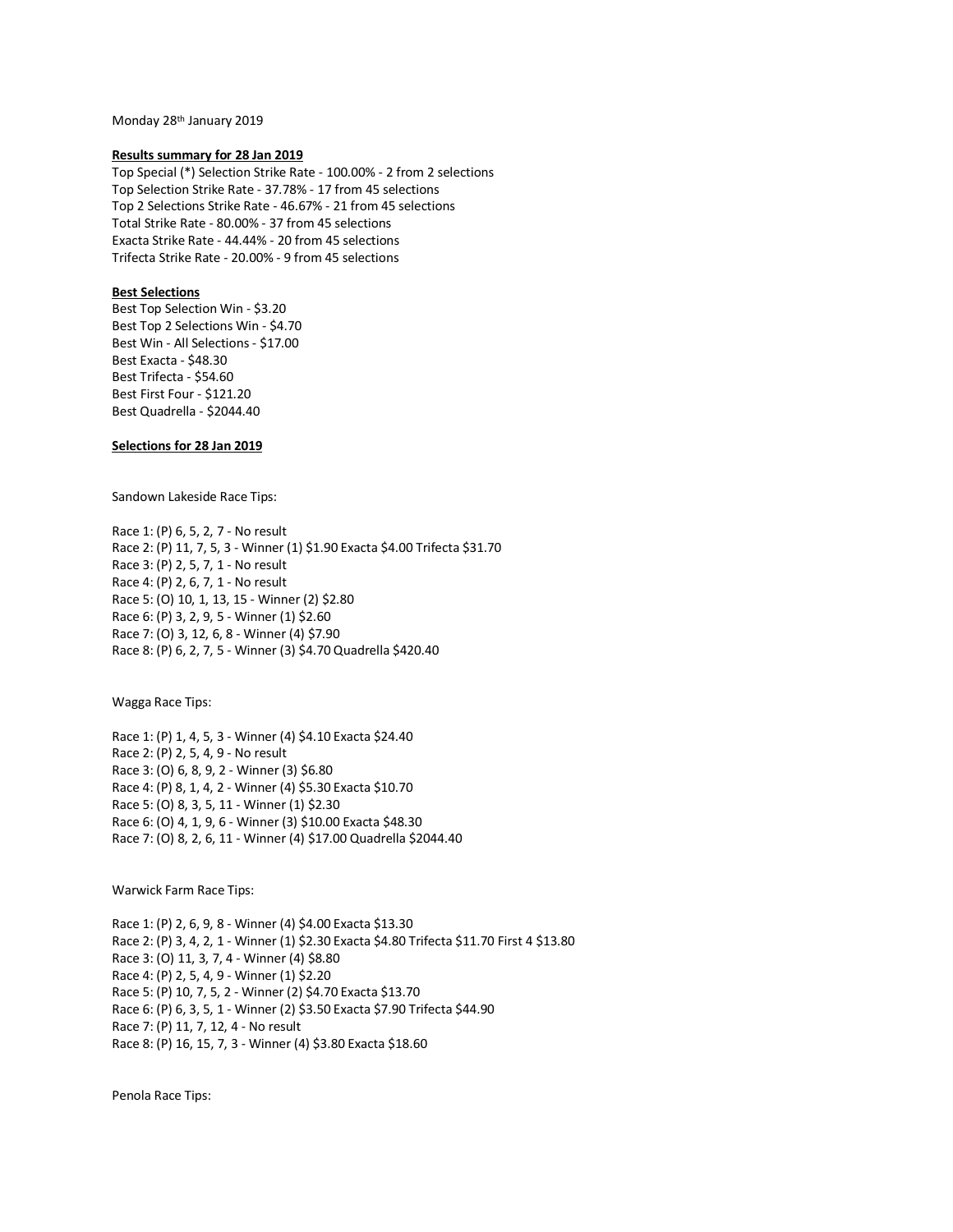Race 1: (P) 1, 6, 7, 3 - Winner (1) \$2.80 Exacta \$5.40 Race 2: (P) 8, 3, 4, 5 - Winner (1) \$2.90 Exacta \$10.10 Trifecta \$22.20 Race 3: (P) 6, 2, 3, 4 - Winner (6.5) \$6.30 Race 4: (P) 8, 4, 7, 1 - Winner (4) \$3.70 Exacta \$29.90 Race 5: (P) 3, 4, 2, 6 - Winner (1) \$2.70 Exacta \$11.60 Race 6: (O) 6, 5, 7, 3 - Winner (2) \$3.90 Race 7: (O) 4, 7, 2, 6 - No result

Beaudesert Race Tips:

Race 1: (P) 7, 1, 6, 3 - Winner (4) \$7.30 Race 2: (P) 3, 1, 4, 6 - Winner (1) \$1.60 Exacta \$4.20 Trifecta \$8.70 Race 3: (\*) 4, 7, 5, 1 - Winner (1) \$1.40 Exacta \$2.90 Race 4: (\*) 4, 11, 7, 9 - Winner (1) \$1.20 Early Quadrella \$15.50 Race 5: (P) 1, 9, 7, 12 - No result Race 6: (O) 2, 7, 6, 9 - Winner (3) \$7.00 Race 7: (O) 10, 5, 4, 1 - Winner (1) \$3.20 Exacta \$19.70 Trifecta \$47.20 First 4 \$121.20

Bunbury Race Tips:

Race 1: (P) 3, 7, 2, 1 - Winner (1) \$1.60 Exacta \$6.90 Trifecta \$19.20 First 4 \$26.80 Race 2: (P) 1, 5, 2, 4 - Winner (4) \$8.20 Exacta \$20.70 Trifecta \$37.40 Race 3: (P) 5, 9, 3, 8 - No result Race 4: (P) 2, 3, 6, 7 - Winner (1) \$2.30 Exacta \$19.20 Trifecta \$54.60 First 4 \$95.20 Race 5: (P) 5, 9, 3, 6 - Winner (1) \$1.40 Race 6: (O) 1, 10, 5, 6 - Winner (4) \$11.70 Race 7: (P) 3, 7, 11, 2 - Winner (1) \$1.90 Race 8: (P) 3, 2, 4, 5 - Winner (1) \$2.30 Exacta \$17.20 Quadrella \$117.70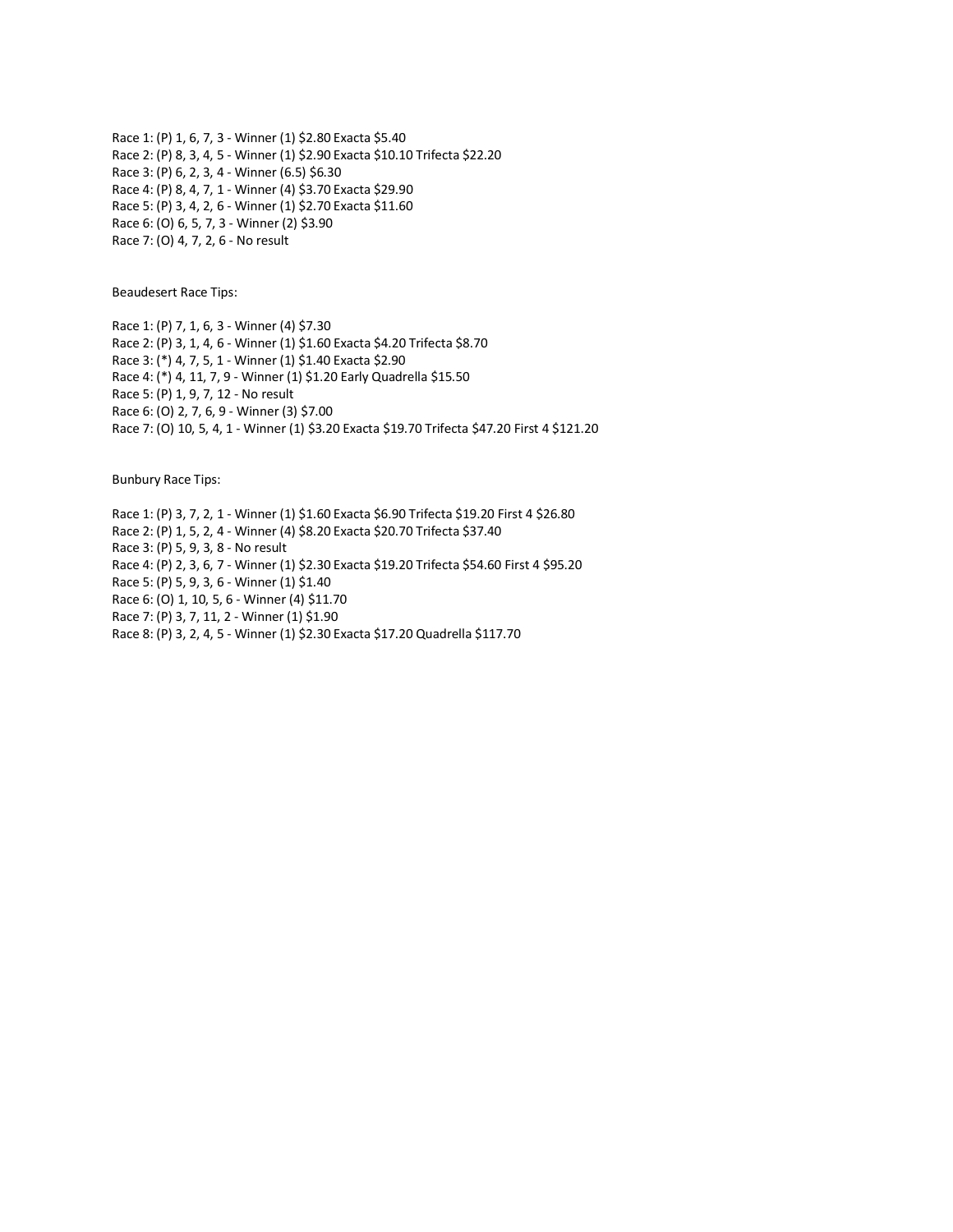## Monday 21st January 2019

### **Results summary for 21 Jan 2019**

No Specials to report Top Selection Strike Rate - 40.00% - 6 from 15 selections Top 2 Selections Strike Rate - 60.00% - 9 from 15 selections Total Strike Rate - 80.00% - 12 from 15 selections Exacta Strike Rate - 46.67% - 7 from 15 selections Trifecta Strike Rate - 26.67% - 4 from 15 selections

## **Best Selections**

Best Top Selection Win - \$3.90 Best Top 2 Selections Win - \$5.80 Best Win - All Selections - \$17.00 Best Exacta - \$26.90 Best Trifecta - \$54.70 Best First Four - \$60.80 Best Quadrella - \$772.90

## **Selections for 21 Jan 2019**

Moruya Race Tips:

Race 1: (P) 1, 7, 6, 3 - Winner (1) \$3.70 Race 2: (O) 11, 6, 3, 1 - No result Race 3: (P) 3, 4, 11, 7 - Winner (2) \$3.00 Exacta \$26.90 Race 4: (P) 8, 2, 6, 3 - Winner (2) \$2.20 Exacta \$14.00 Trifecta \$28.40 Race 5: (P) 1, 4, 7, 2 - Winner (1) \$2.80 Race 6: (O) 5, 6, 7, 11 - No result Race 7: (P) 3, 1, 6, 2 - No result Race 8: (O) 6, 14, 13, 5 - Winner (4) \$10.40

Taree Race Tips:

Race 1: (P) 3, 2, 4, 6 - Winner (2) \$5.80 Exacta \$15.70 Trifecta \$22.50 First 4 \$60.80 Race 2: (P) 4, 2, 3, 6 - Winner (3) \$2.80 Exacta \$14.80 Race 3: (P) 7, 6, 9, 8 - Winner (1) \$1.60 Exacta \$5.00 Trifecta \$8.00 First 4 \$15.80 Race 4: (O) 6, 5, 12, 4 - Winner (1) \$3.90 Race 5: (P) 6, 3, 5, 4 - Winner (1) \$2.80 Exacta \$16.70 Trifecta \$54.70 Race 6: (O) 2, 8, 11, 10 - Winner (1) \$3.20 Exacta \$21.40 Race 7: (O) 4, 3, 8, 6 - Winner (4) \$17.00 Quadrella \$772.90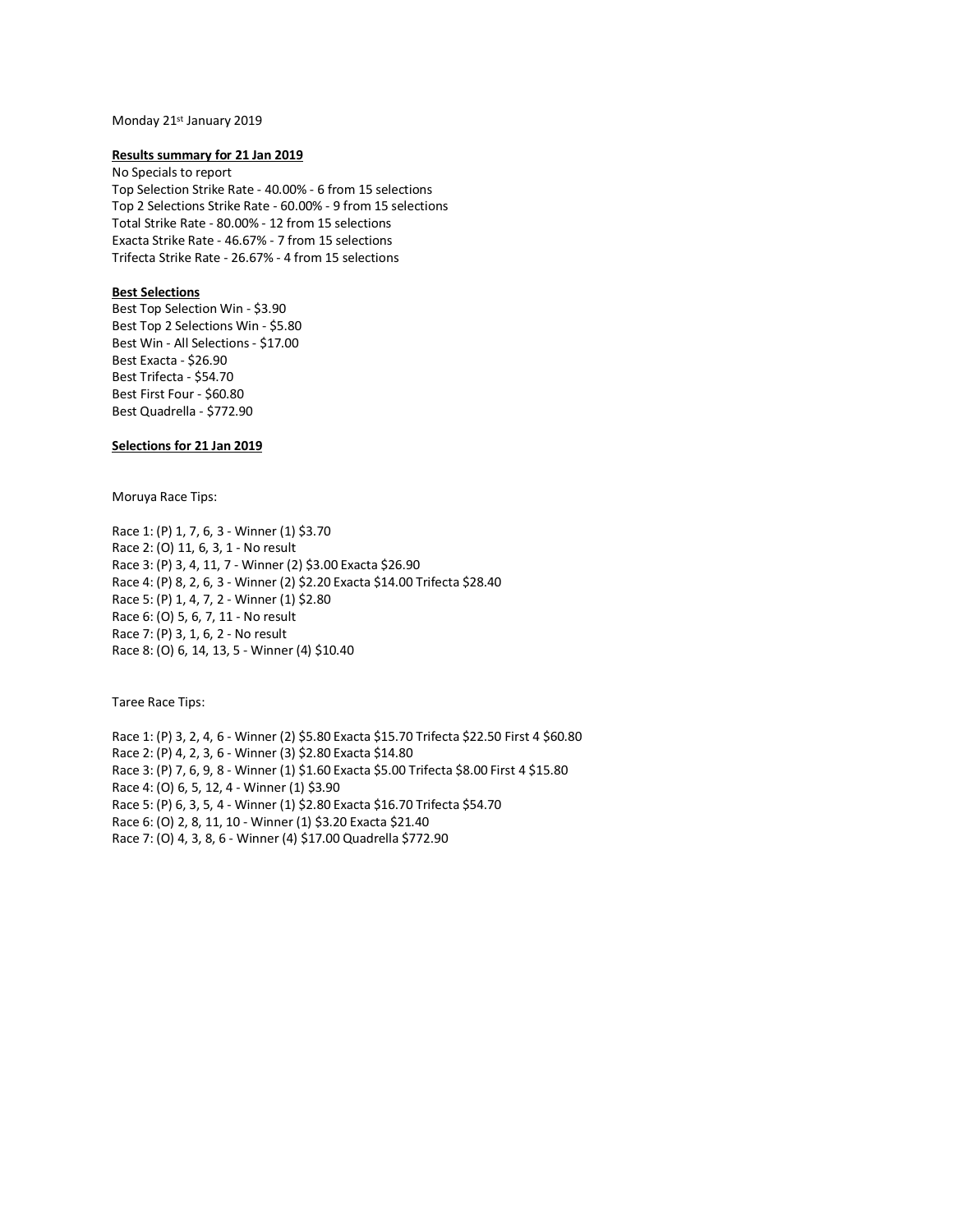# Monday 14th January 2019

### **Results summary for 14 Jan 2019**

No Specials to report Top Selection Strike Rate - 20.00% - 3 from 15 selections Top 2 Selections Strike Rate - 33.33% - 5 from 15 selections Total Strike Rate - 73.33% - 11 from 15 selections Exacta Strike Rate - 20.00% - 3 from 15 selections Trifecta Strike Rate - 13.33% - 2 from 15 selections

## **Best Selections**

Best Top Selection Win - \$17.60 Best Top 2 Selections Win - \$17.60 Best Win - All Selections - \$17.60 Best Exacta - \$96.90 Best Trifecta - \$35.90 Best First Four - \$10.60 Best Quadrella - nil

## **Selections for 14 Jan 2019**

Nowra Race Tips:

Race 1: (P) 2, 1, 5, 4 - Winner (1) \$2.70 Exacta \$1.50 Trifecta \$6.30 First 4 \$10.60 Race 2: (P) 1, 8, 3, 2 - No result Race 3: (O) 6, 4, 9, 3 - Winner (3) \$6.40 Race 4: (P) 7, 4, 13, 3 - No result Race 5: (P) 4, 10, 8, 1 - No result Race 6: (P) 4, 3, 1, 10 - Winner (3) \$3.10 Race 7: (P) 8, 7, 10, 3 - Winner (1) \$6.40 Race 8: (O) 16, 3, 10, 14 - Winner (1) \$17.60 Exacta \$96.90

Taree Race Tips:

Race 1: (P) 2, 1, 5, 4 - Winner (1) \$2.70 Exacta \$1.50 Trifecta \$6.30 First 4 \$10.60 Race 2: (P) 1, 8, 3, 2 - No result Race 3: (O) 6, 4, 9, 3 - Winner (3) \$6.40 Race 4: (P) 7, 4, 13, 3 - No result Race 5: (P) 4, 10, 8, 1 - No result Race 6: (P) 4, 3, 1, 10 - Winner (3) \$3.10 Race 7: (P) 8, 7, 10, 3 - Winner (1) \$6.40 Race 8: (O) 16, 3, 10, 14 - Winner (1) \$17.60 Exacta \$96.90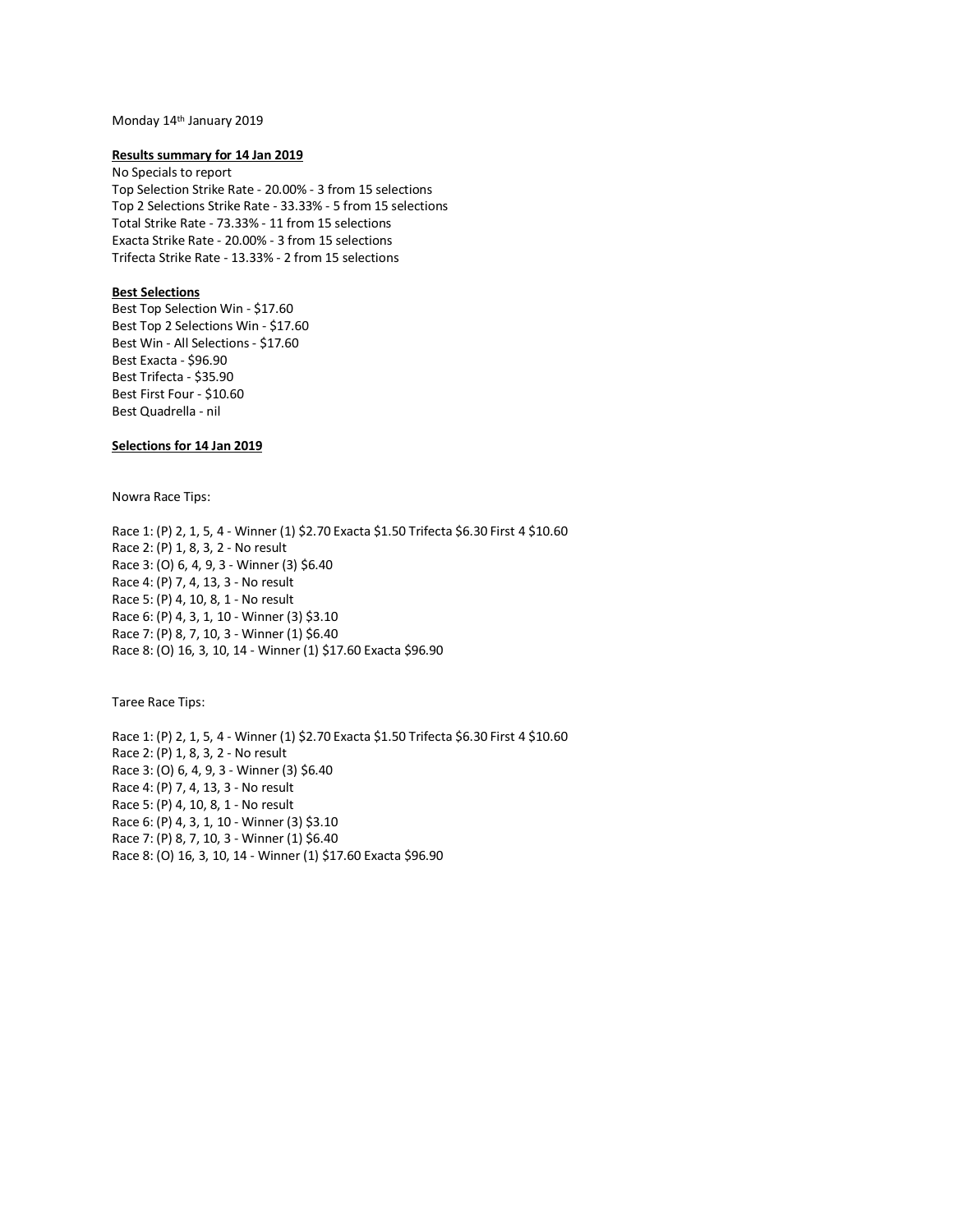Monday 7th January 2019

#### **Results summary for 07 Jan 2019**

Top Special (\*) Selection Strike Rate - 0.00% - 0 from 3 selections Top Selection Strike Rate - 21.74% - 5 from 23 selections Top 2 Selections Strike Rate - 39.13% - 9 from 23 selections Total Strike Rate - 73.91% - 17 from 23 selections Exacta Strike Rate - 52.17% - 12 from 23 selections Trifecta Strike Rate - 26.09% - 6 from 23 selections

## **Best Selections**

Best Top Selection Win - \$5.10 Best Top 2 Selections Win - \$10.70 Best Win - All Selections - \$16.90 Best Exacta - \$39.10 Best Trifecta - \$241.50 Best First Four - \$1366.20 Best Quadrella - \$334.80

### **Selections for 07 Jan 2019**

Kempsey Race Tips:

Race 1: (P) 5, 2, 4, 9 - No result Race 2: (P) 9, 3, 5, 4 - Winner (3) \$7.10 Race 3: (\*) 1, 5, 6, 9 - Winner (3) \$16.90 Race 4: (P) 3, 6, 5, 2 - Winner (2) \$10.70 Exacta \$39.10 Race 5: (O) 10, 4, 7, 3 - No result Race 6: (P) 7, 12, 1, 5 - Winner (1) \$2.80 Exacta \$10.20 Race 7: (O) 3, 1, 8, 11 - Winner (2) \$3.20

Stawell Race Tips:

Race 1: (O) 1, 9, 2, 7 - Winner (3) \$6.50 Exacta \$20.60 Trifecta \$241.50 First 4 \$1366.20 Race 2: (\*) 7, 4, 10, 6 - Winner (3) \$7.20 Exacta \$13.30 Trifecta \$127.90 Race 3: (P) 9, 4, 12, 11 - Winner (3) \$7.10 Exacta \$30.40 Trifecta \$132.70 Race 4: (P) 7, 6, 5, 2 - Winner (1) \$2.80 Race 5: (P) 3, 7, 2, 5 - Winner (2) \$4.80 Exacta \$17.90 Race 6: (O) 8, 6, 2, 5 - Winner (2) \$3.20 Race 7: (P) 6, 7, 11, 5 - Winner (1) \$2.60 Exacta \$20.40 Race 8: (P) 13, 10, 9, 11 - Winner (4) \$3.40 Exacta \$22.10 Trifecta \$104.40 First 4 \$280.80 Quadrella \$334.80

## Moruya Race Tips:

Race 1: (P) 2, 5, 3, 1 - Winner (1) \$2.50 Exacta \$19.80 Trifecta \$33.40 Race 2: (P) 4, 2, 11, 6 - Winner (4) \$2.70 Exacta \$13.80 Trifecta \$48.00 First 4 \$99.00 Race 3: (\*) 7, 9, 11, 6 - No result Race 4: (P) 3, 10, 2, 7 - Winner (1) \$5.10 Exacta \$37.20 Race 5: (O) 5, 9, 3, 4 - No result Race 6: (P) 2, 1, 5, 7 - No result Race 7: (O) 4, 8, 6, 9 - Winner (3) \$4.50 Exacta \$21.30 Race 8: (P) 5, 11, 4, 8 - No result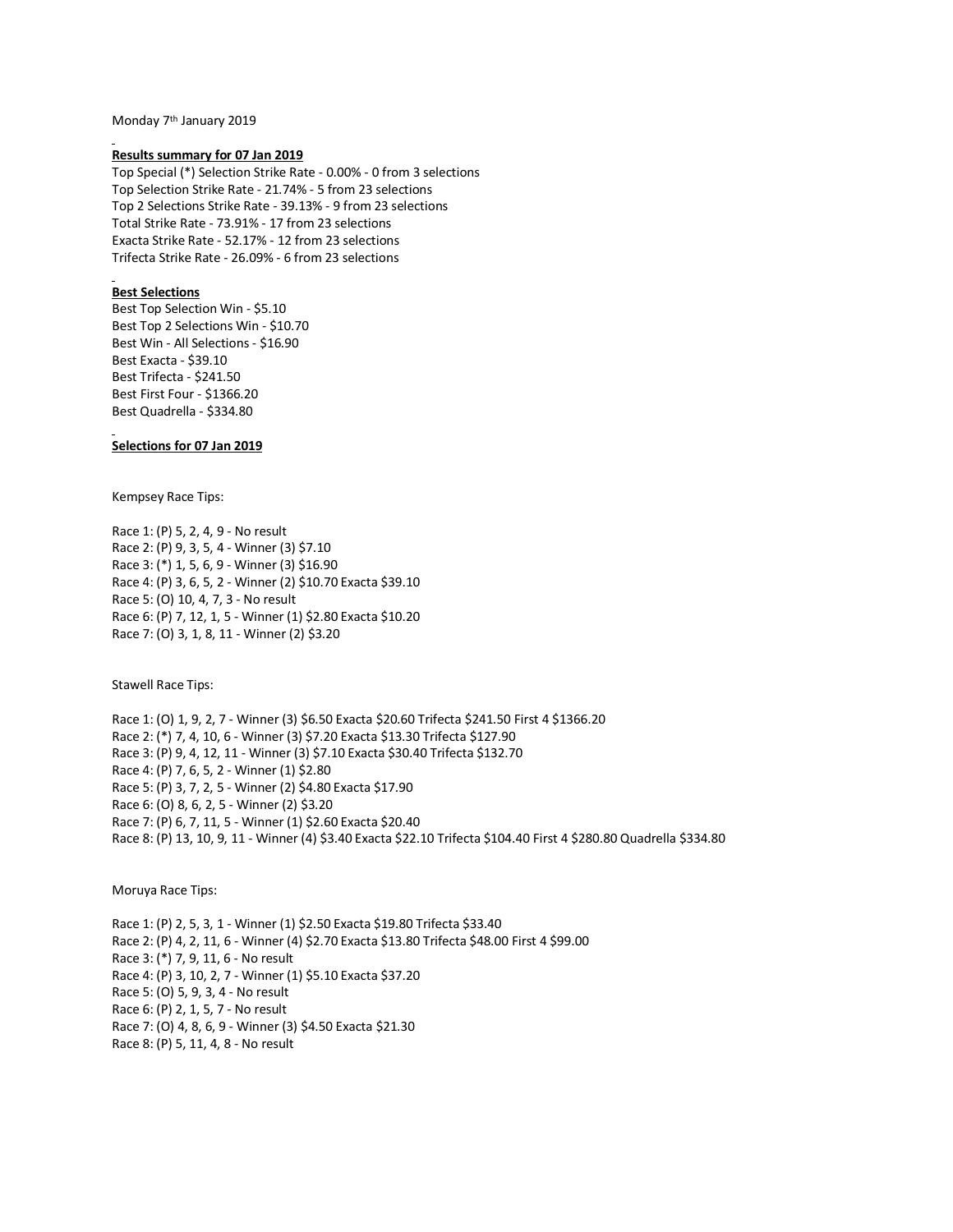### Monday 31st December 2018

#### **Results summary for 31 Dec 2018**

No Specials to report Top Selection Strike Rate - 31.58% - 12 from 38 selections Top 2 Selections Strike Rate - 44.74% - 17 from 38 selections Total Strike Rate - 63.16% - 24 from 38 selections Exacta Strike Rate - 47.37% - 18 from 38 selections Trifecta Strike Rate - 31.58% - 12 from 38 selections

## **Best Selections**

Best Top Selection Win - \$14.20 Best Top 2 Selections Win - \$14.20 Best Win - All Selections - \$14.20 Best Exacta - \$64.30 Best Trifecta - \$172.20 Best First Four - \$85.80 Best Quadrella - nil

## **Selections for 31 Dec 2018**

Echuca Race Tips:

Race 1: (P) 6, 7, 5, 9 - Winner (1) \$3.00 Exacta \$21.10 Trifecta \$85.50 Race 2: (P) 9, 11, 5, 10 - No result Race 3: (P) 13, 14, 4, 2 - No result Race 4: (P) 8, 5, 12, 9 - Winner (1) \$14.20 Exacta \$64.30 Race 5: (P) 6, 4, 8, 1 - Winner (1) \$2.70 Exacta \$9.50 Trifecta \$63.00 Race 6: (P) 1, 11, 5, 7 - Winner (2) \$1.70 Race 7: (P) 11, 5, 1, 6 - No result

Gosford Race Tips:

Race 1: (P) 6, 3, 1, 2 - Winner (3) \$7.20 Exacta \$22.20 Race 2: (P) 1, 7, 3, 5 - No result Race 3: (P) 7, 5, 3, 1 - Winner (1) \$1.30 Exacta \$7.90 Race 4: (P) 12, 6, 4, 5 - Winner (1) \$2.70 Race 5: (P) 8, 12, 10, 6 - No result Race 6: (P) 9, 3, 5, 10 - Winner (1) \$3.30 Race 7: (P) 12, 11, 13, 10 - No result

Warrnambool Race Tips:

Race 1: (P) 5, 4, 3, 9 - Winner (4) \$5.60 Exacta \$20.20 Trifecta \$172.20 Race 2: (P) 2, 7, 10, 3 - Winner (1) \$2.00 Exacta \$13.10 Trifecta \$54.20 Race 3: (P) 11, 8, 6, 1 - Winner (2) \$3.80 Exacta \$9.90 Race 4: (P) 2, 5, 3, 6 - No result Race 5: (P) 2, 4, 9, 7 - Winner (3) \$2.70 Exacta \$16.00 Trifecta \$45.60 First 4 \$85.80 Race 6: (P) 1, 7, 6, 2 - Winner (1) \$1.90 Exacta \$9.60 Trifecta \$34.10 Race 7: (P) 6, 4, 5, 8 - Winner (1) \$2.30 Exacta \$8.30 Trifecta \$20.30 Race 8: (P) 10, 8, 4, 9 - No result

Pt Lincoln Race Tips: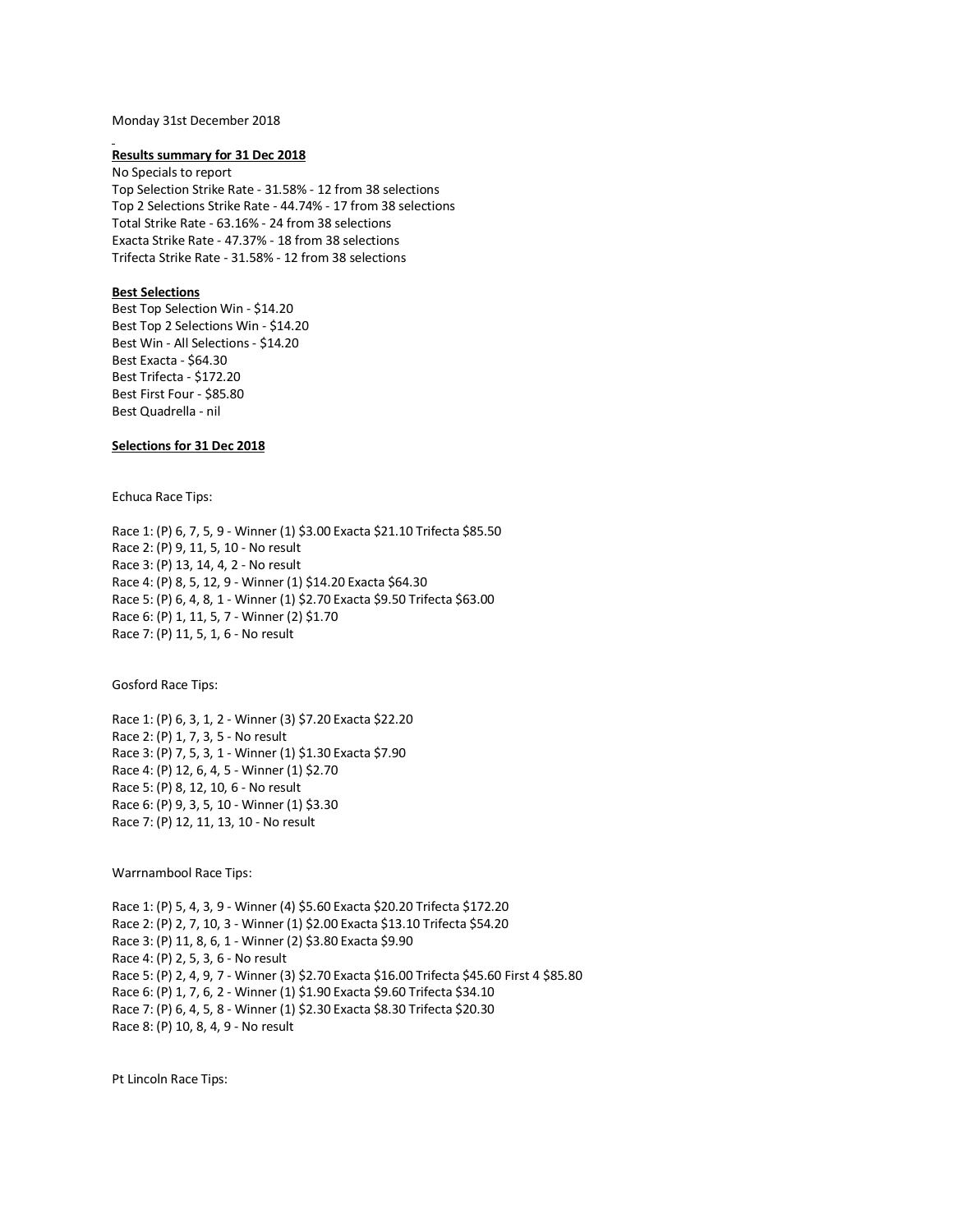Race 1: (P) 1, 2, 3, 4 - Winner (3) \$3.90 Exacta \$7.70 Trifecta \$45.80 First 4 \$67.80 Race 2: (P) 2, 8, 4, 3 - No result Race 3: (P) 2, 3, 9, 7 - Winner (2) \$1.80 Exacta \$10.50 Trifecta \$36.30 Race 4: (P) 5, 8, 4, 3 - Winner (1) \$3.90 Exacta \$7.20 Trifecta \$17.80 Race 5: (P) 5, 1, 4, 2 - Winner (4) \$10.00 Exacta \$16.70 Race 6: (P) 9, 6, 8, 2 - Winner (2) \$4.50 Race 7: (P) 5, 7, 8, 1 - No result Race 8: (P) 4, 1, 3, 7 - No result Race 9: (P) 1, 5, 9, 2 - Winner (4) \$9.00

Warrnambool Race Tips:

Race 1: (P) 5, 6, 7, 3 - Winner (2) \$3.60 Exacta \$11.80 Trifecta \$18.00 First 4 \$54.20 Race 2: (P) 8, 4, 3, 9 - No result Race 3: (P) 7, 6, 5, 2 - Winner (1) \$3.60 Race 4: (P) 12, 7, 6, 5 - No result Race 5: (P) 8, 6, 1, 3 - Winner (3) \$4.00 Exacta \$17.00 Trifecta \$50.50 Race 6: (P) 5, 1, 4, 8 - No result Race 7: (P) 13, 6, 5, 8 - Winner (1) \$2.60 Exacta \$41.40